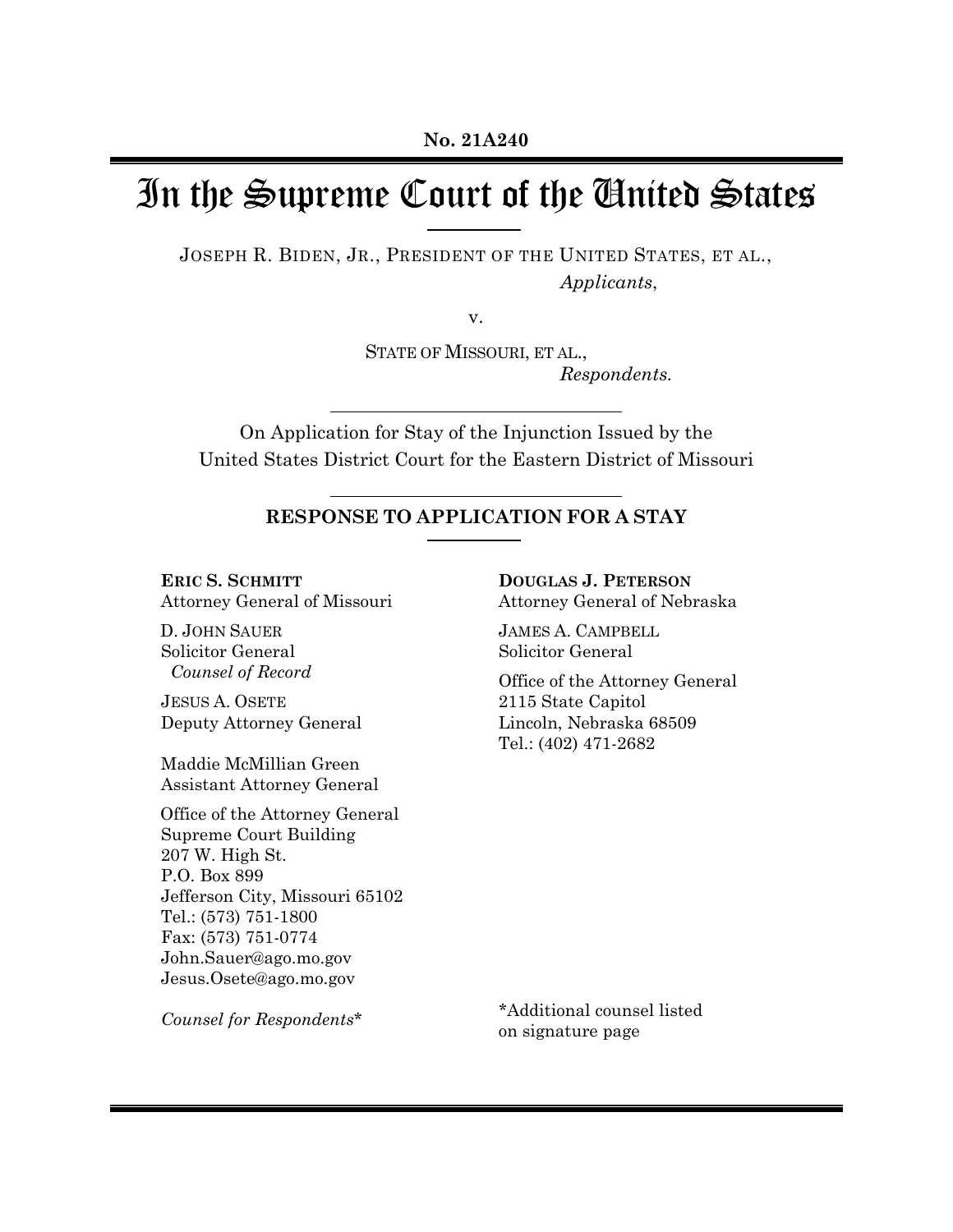# **TABLE OF CONTENTS**

| I. |                                                                                                                                     |  |
|----|-------------------------------------------------------------------------------------------------------------------------------------|--|
| П. |                                                                                                                                     |  |
|    |                                                                                                                                     |  |
|    |                                                                                                                                     |  |
|    |                                                                                                                                     |  |
| I. | The Secretary Cannot Show a Reasonable Probability that Four<br>Justices will Consider the Issues Sufficiently Meritorious to Grant |  |
| П. | The Secretary Cannot Show a Fair Prospect that Five Justices<br>will Conclude that the District Court's Decision is Erroneous on    |  |
|    |                                                                                                                                     |  |
|    | A.                                                                                                                                  |  |
|    | Β.                                                                                                                                  |  |
|    | C.                                                                                                                                  |  |
|    |                                                                                                                                     |  |
|    |                                                                                                                                     |  |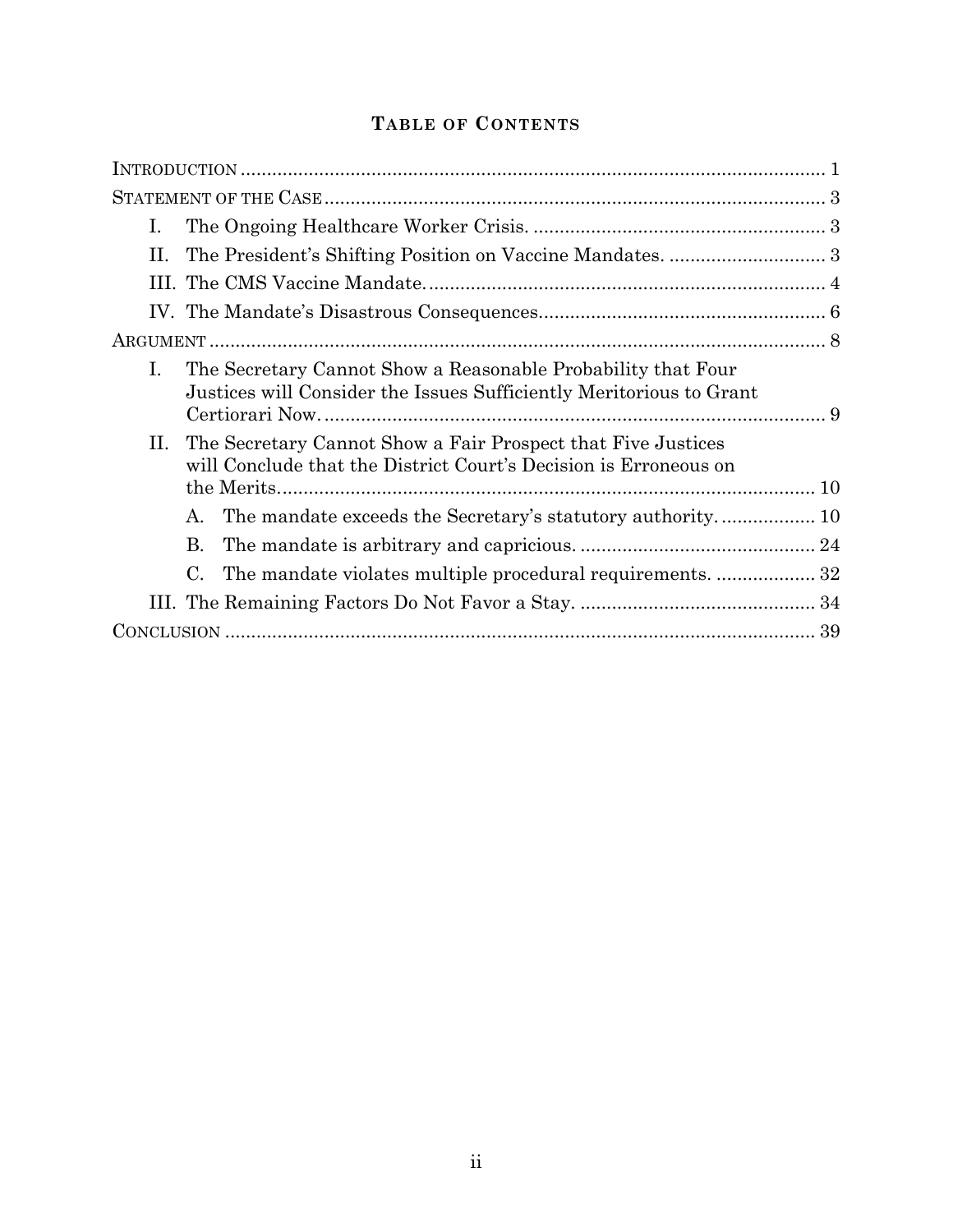# **TABLE OF AUTHORITIES**

| Abbott v. Perez,                                   |
|----------------------------------------------------|
| Alabama Ass'n of Realtors v. HHS,                  |
| Am. Fed'n of Gov't Emps. v. Block,                 |
| Arlington Cent. Sch. Dist. Bd. of Educ. v. Murphy, |
| $AT\&T$ Corp. v. Iowa Utilities Bd.,               |
| Avon Nursing & Rehab. v. Becerra,                  |
| Azar v. Allina Health Servs,                       |
| Barr v. E. Bay Sanctuary Covenant,                 |
| Bond v. United States,                             |
| BST Holdings, LLC v. OSHA,                         |
| Conkright v. Frommert,                             |
| Cooper v. Harris,                                  |
| Dem. Exec. Comm. v. Nat'l Repub. Sen. Comm.,       |
| Dep't of Com. v. New York,                         |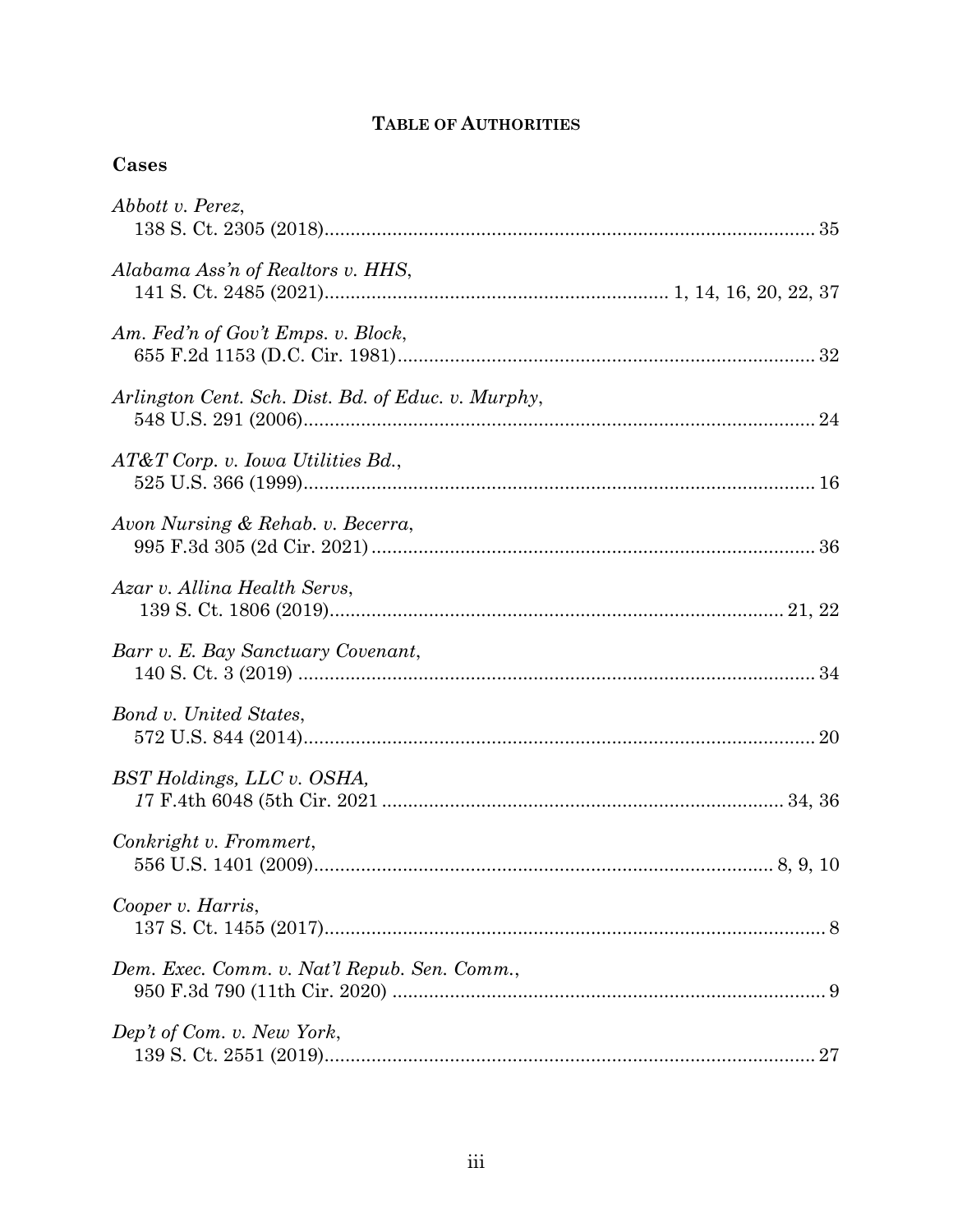| Dep't of Homeland Sec. v. Regents of the Univ. of Cal.,                                                                       |  |
|-------------------------------------------------------------------------------------------------------------------------------|--|
| Dry Color Mfrs. Ass'n, Inc. v. Dep't of Labor,                                                                                |  |
| Util. Air Regul. Grp. v. EPA, 573 U.S. 302, 324 (2014),                                                                       |  |
| FCC v. Prometheus Radio Project,                                                                                              |  |
| FDA v. Brown & Williamson Tobacco Corp.,                                                                                      |  |
| Florida v. HHS,                                                                                                               |  |
| Free Enter. Fund v. Pub. Co. Acct. Oversight Bd.,                                                                             |  |
| Free Enter. Fund v. Pub. Co. Acct. Oversight Bd.,                                                                             |  |
| Graves v. Barnes,                                                                                                             |  |
| Gustafson v. Alloyd Co,                                                                                                       |  |
| In re MCP No. 165, Occupational Safety & Health Admin., Interim Final Rule:<br>COVID-19 Vaccination & Testing,                |  |
| --- F.4th ----, 2021 WL 5914024 (6th Cir. Dec. 15, 2021) 17, 18, 21, 32, 33<br>Ind. State Police Pension Tr. v. Chrysler LLC, |  |
| Jacobson v. Massachusetts,                                                                                                    |  |
| King v. Burwell,                                                                                                              |  |
| Maryland v. King,                                                                                                             |  |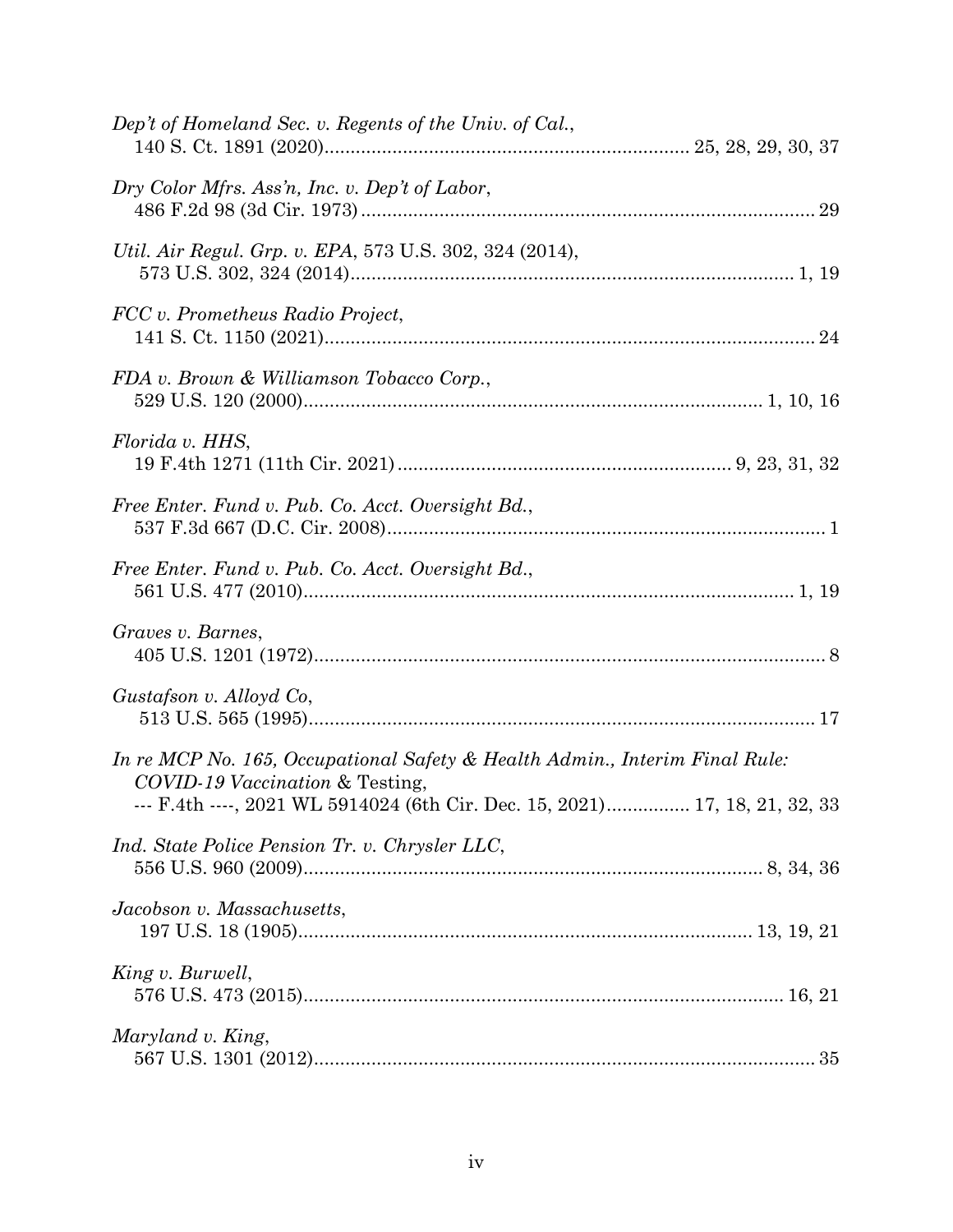| Massachusetts v. EPA,                                                      |
|----------------------------------------------------------------------------|
| Merck & Co. v. United States Dep't of Health & Hum. Servs.,                |
| Motor Vehicle Mfrs. Ass'n of U.S., Inc. v. State Farm Mut. Auto. Ins. Co., |
| Neal v. Clark,                                                             |
| NFIB v. Sebelius,                                                          |
| Nken v. Holder,                                                            |
| Sabri v. United States,                                                    |
| Shalala v. Illinois Council on Long Term Care, Inc.,                       |
| Solid Waste Agency of N. Cook Cnty. v. U.S. Army Corps of Eng'rs,          |
| Texas v. Becerra,                                                          |
| Thorpe v. Hous. Auth. of City of Durham,                                   |
| Thunder Basin Coal Co. v. Reich,                                           |
| United States Telecom Ass'n v. FCC,                                        |
| United States v. Brewer,                                                   |
| Valdez v. Grisham,                                                         |
| Whole Woman's Health v. Jackson,                                           |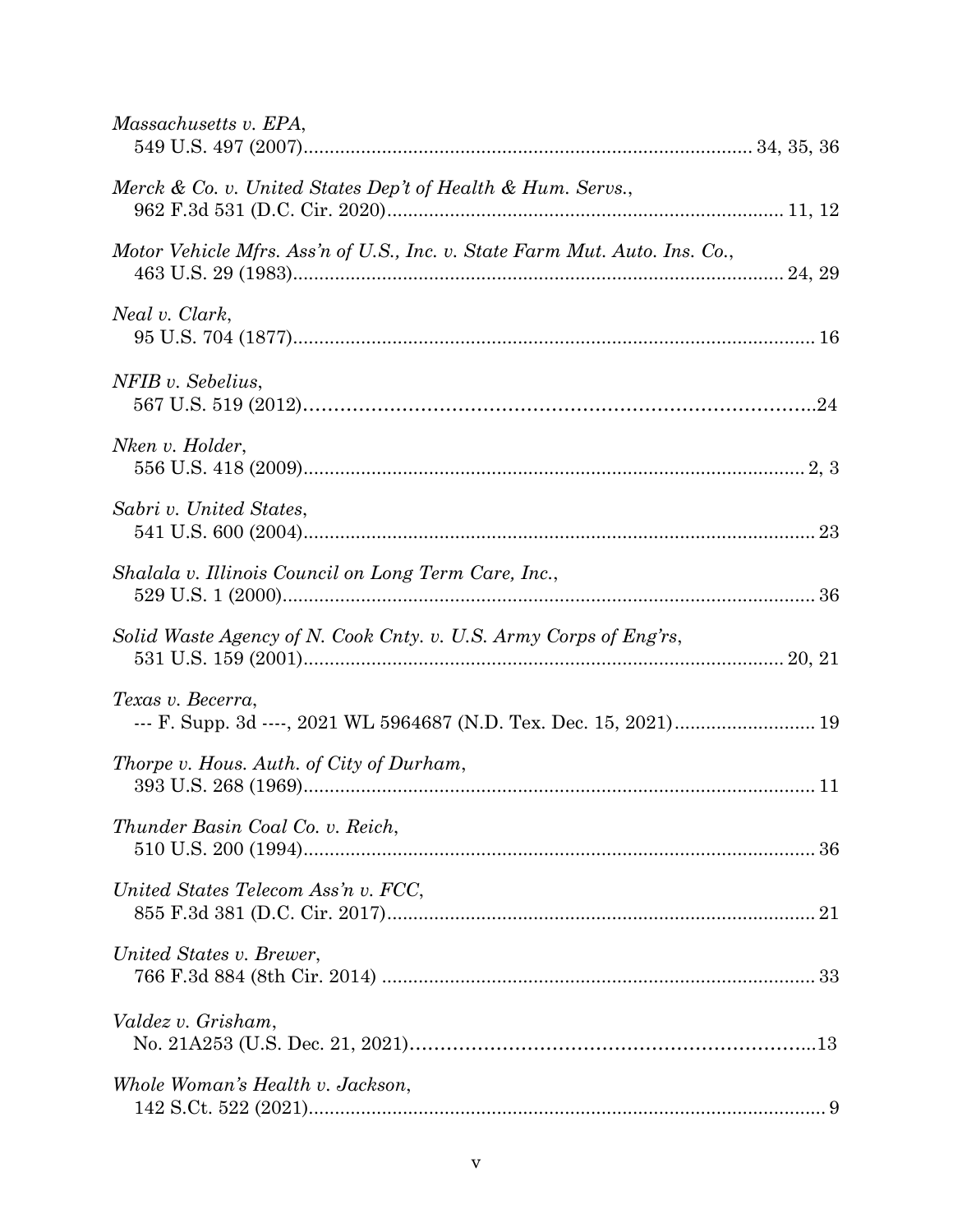| Williams v. Zbaraz, |  |
|---------------------|--|
| <b>Statutes</b>     |  |
|                     |  |
|                     |  |
|                     |  |
|                     |  |
|                     |  |
|                     |  |
|                     |  |
|                     |  |
|                     |  |
|                     |  |
|                     |  |
|                     |  |
|                     |  |
|                     |  |
|                     |  |
|                     |  |
|                     |  |
| <b>Rules</b>        |  |
|                     |  |
|                     |  |
| Regulations         |  |
|                     |  |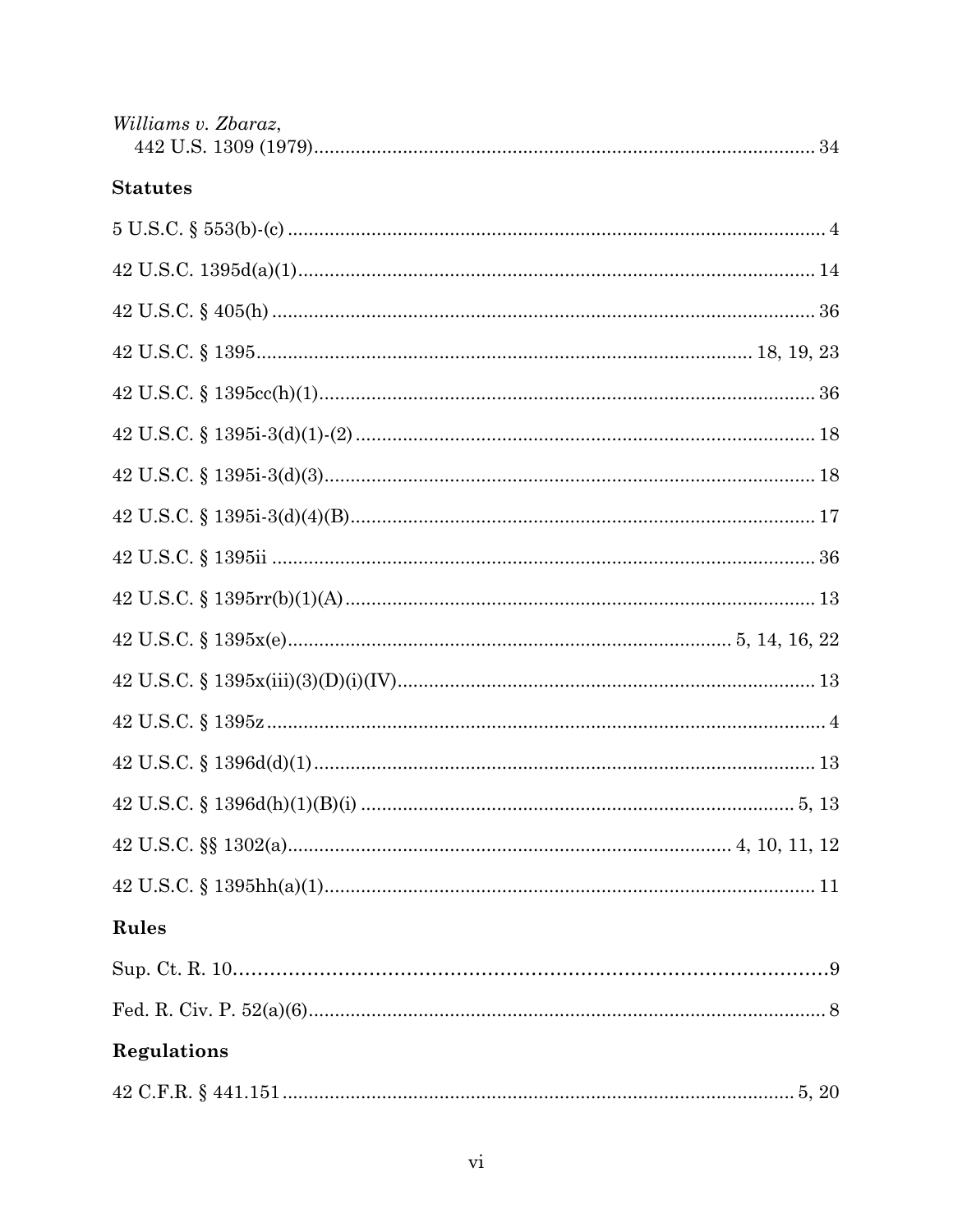| <b>Other Materials</b> |  |
|------------------------|--|
|                        |  |
|                        |  |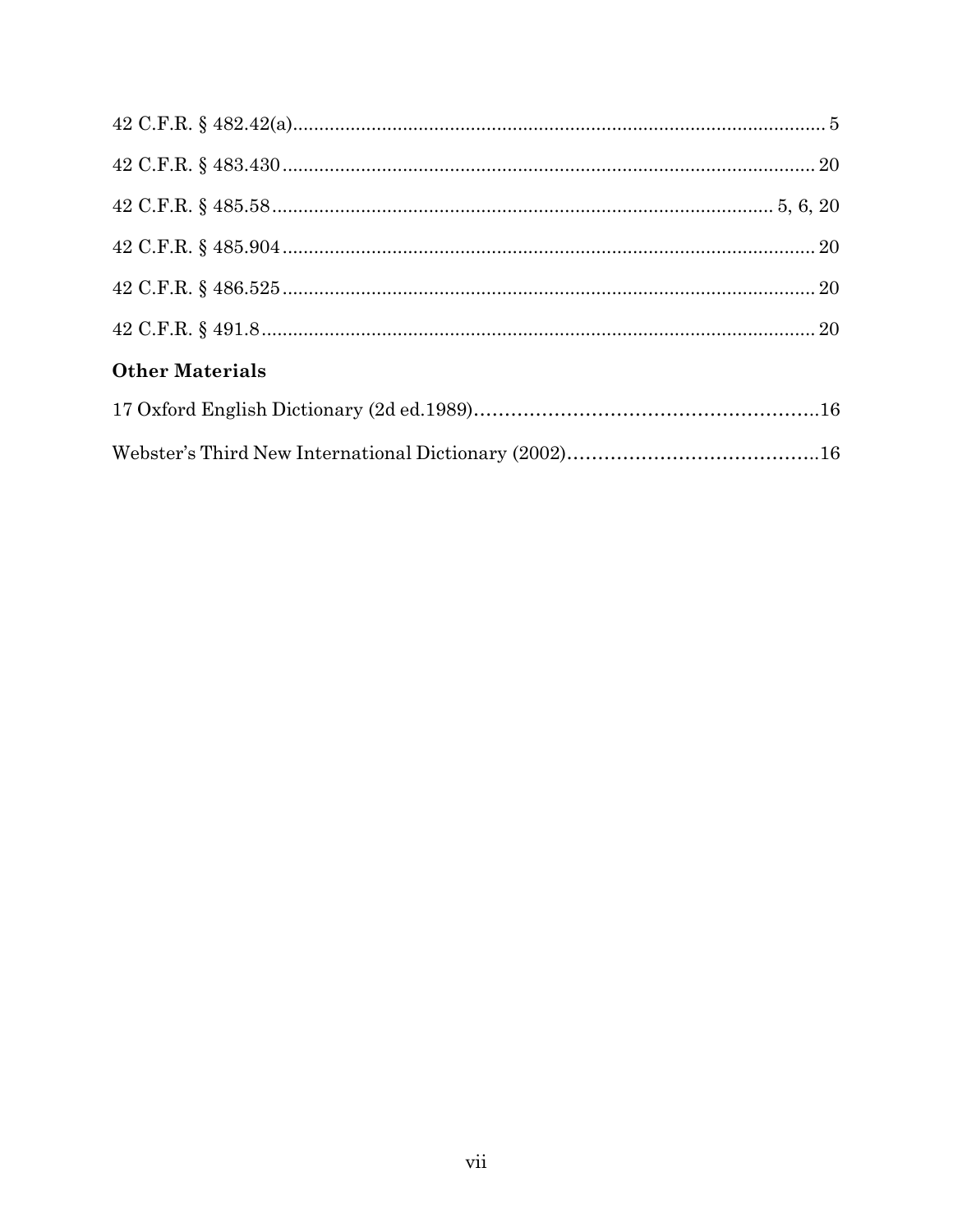#### **INTRODUCTION**

<span id="page-7-0"></span>This Court "typically greet[s]" with skepticism an administrative agency's sudden discovery "in a long-extant statute" of "an unheralded power" to regulate matters of "vast 'economic and political significance.' " *Util. Air Regul. Grp. v. EPA*, 573 U.S. 302, 324 (2014) (quoting *FDA v. Brown & Williamson Tobacco Corp.*, 529 U.S. 120, 159–60 (2000)). That's because the "lack of historical precedent" is often "the most telling indication" that an agency lacked the power to regulate. *Free Enter. Fund v. Pub. Co. Acct. Oversight Bd*., 561 U.S. 477, 505 (2010) (quoting *Free Enter. Fund v. Pub. Co. Acct. Oversight Bd.*, 537 F.3d 667, 699 (D.C. Cir. 2008) (Kavanaugh, J., dissenting)). Applying these principles recently, the Court rejected the CDC's "unprecedented" "claim of expansive authority" to impose a nationwide eviction moratorium as a "necessary" measure to prevent the spread of COVID–19. *Alabama Ass'n of Realtors v. HHS*, 141 S. Ct. 2485, 2487, 2489 (2021) (per curiam).

The Court should do the same here. The Secretary of Health and Human Services' sweeping and unprecedented vaccine mandate for healthcare workers threatens to create a crisis in healthcare facilities in rural America. The mandate would force millions of workers to choose between losing their jobs or complying with an unlawful federal mandate. But for the district court's preliminary injunction, last year's healthcare heroes would have become this year's unemployed. Preserving the status quo, as the district court did here, was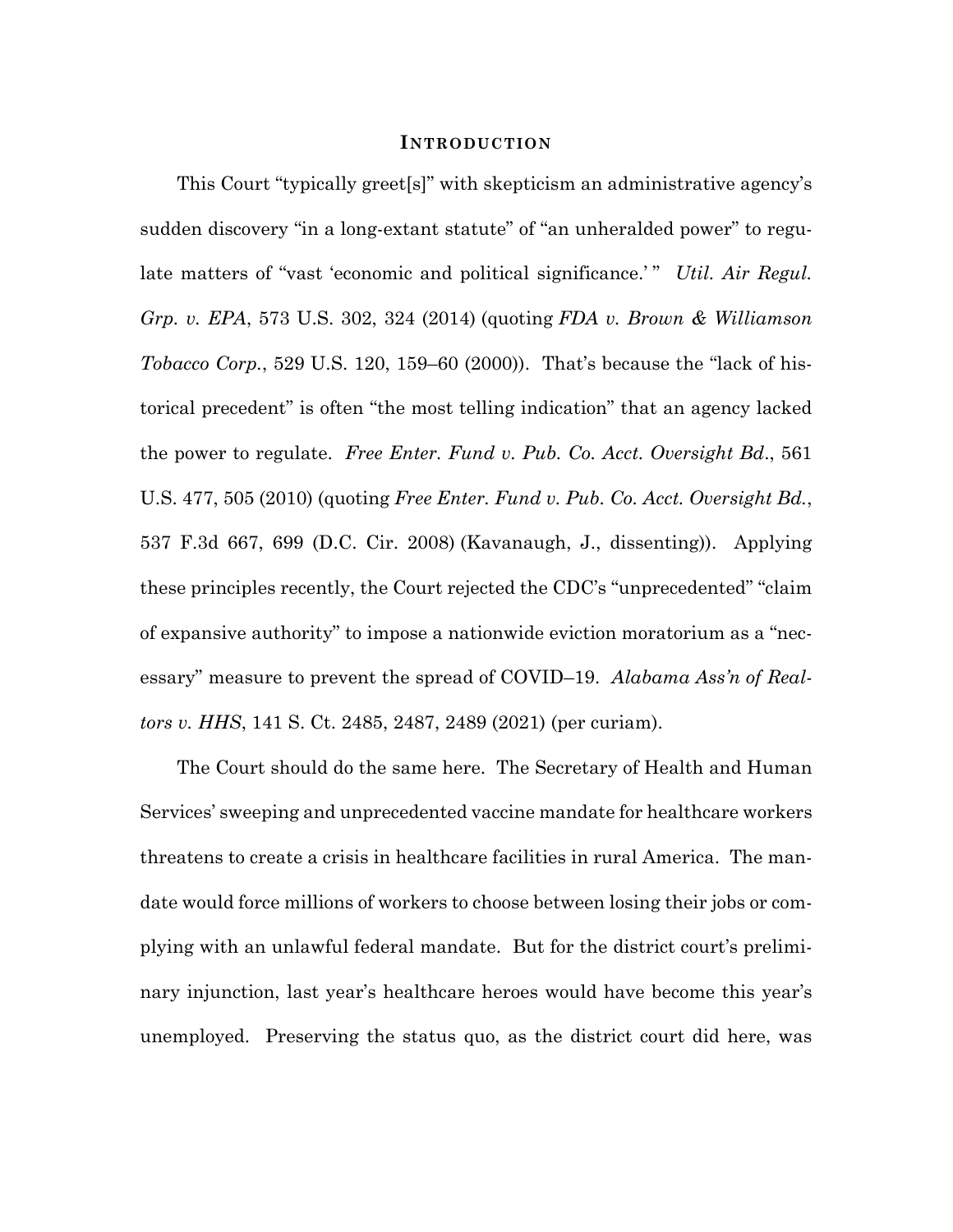critical to avoid irreparable injury to the States and a catastrophe in rural health care.

The Secretary seeks an extraordinary stay to undo that necessary remedy and immediately reimpose the mandate, creating confusion, causing a logistical nightmare, and unleashing the "prevalent, tangible, and irremediable" harm that the injunction forestalls. App.34a. All this despite the district court's meticulous, 32-page opinion issued after full briefing, where the Secretary was entitled to introduce whatever evidence he chose. The district court carefully surveyed thirty declarations submitted by the States describing the devastating impact the mandate will have on healthcare access in rural parts of the States—reliance interests the Secretary simply failed to consider. The court also reached sound legal conclusions showing the mandate exceeded the Secretary's statutory authority, bypassed notice-and-comment requirements, and was arbitrary and capricious, in violation of the Administrative Procedure Act (APA). The Court of Appeals found the district court's opinion so persuasive—and the Government's stay request so meritless—that it denied the same relief requested here in a one-line order. App.1a; *see also id.* at 2a-4a (district court denying stay pending appeal after finding four factors under *Nken v. Holder*, 556 U.S. 418 (2009), did "not … weigh in favor" of one).

At bottom, the lower courts got it right, and the Secretary is not entitled to a stay of the preliminary injunction pending appeal. This Court should thus deny his request for a stay here.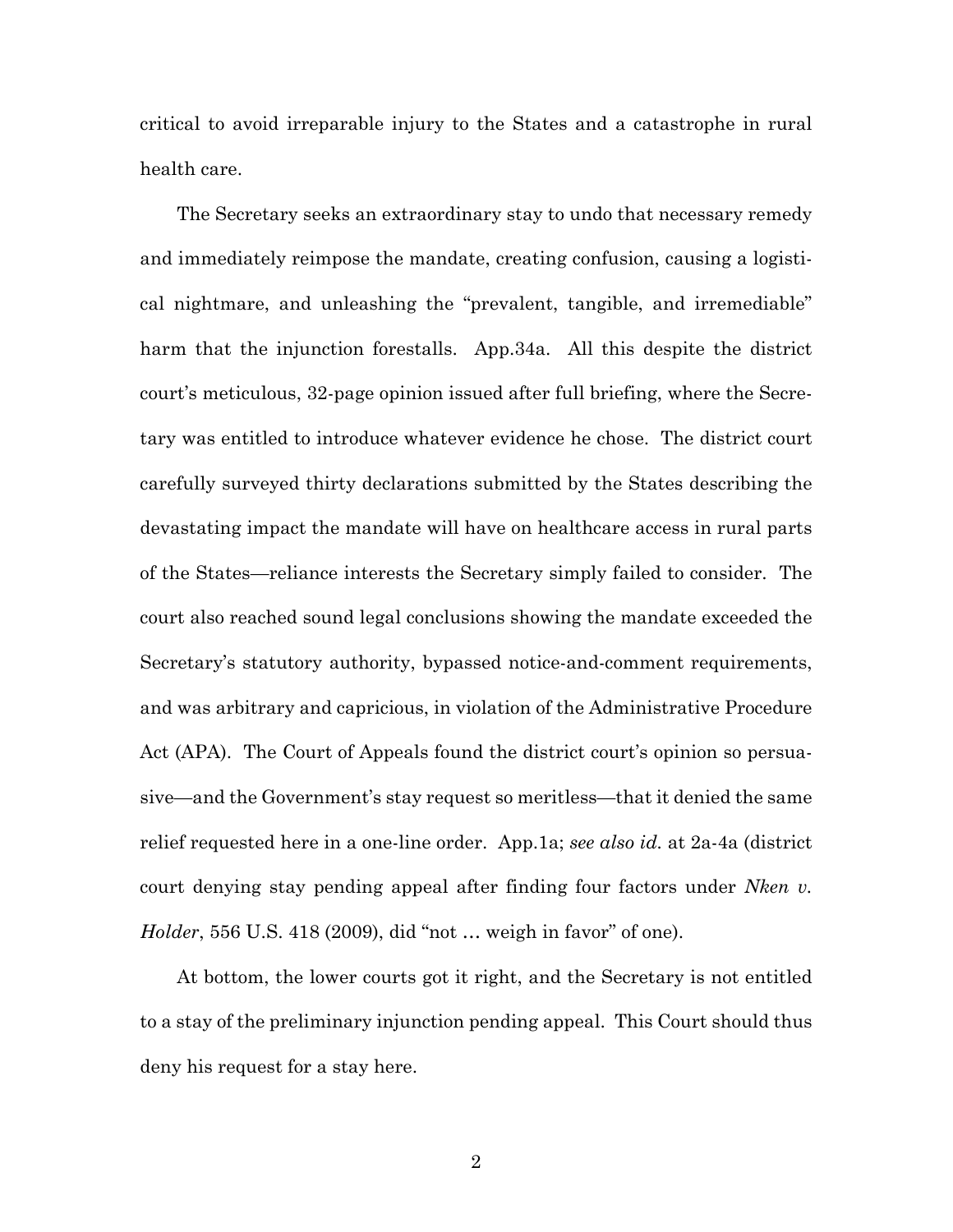#### **STATEMENT OF THE CASE**

### <span id="page-9-1"></span><span id="page-9-0"></span>**I. The Ongoing Healthcare Worker Crisis.**

The Secretary admits that "currently there are endemic staff shortages for almost all categories of employees at almost all kinds of health care providers and supplier[s]." App.89a. One in five hospitals, he notes, "report that they are currently experiencing a critical staffing shortage." *Id.* at 41a. In addition, "approximately 23 percent of LTC [long-term-care] facilities report[] a shortage in nursing aides," and "21 percent report[] a shortage of nurses." *Id.*

The States' experience confirms this. App. 29a (citing declarations). The situation is so dire that over the last few months, many of those States have issued emergency orders aiming to alleviate the endemic staffing shortages. ECF No. 9, at 3, 12 (discussing emergency measures in Missouri, Nebraska, and Wyoming).[1](#page-9-3)

## <span id="page-9-2"></span>**II. The President's Shifting Position on Vaccine Mandates.**

Initially, President Biden's Administration correctly affirmed that mandating vaccines is "not the role of the federal government."[2](#page-9-4) Yet on September 9, 2021, amid flagging poll numbers, the Administration exhibited a dramatic about-face. That day, the President announced a six-point plan on COVID-19, and to further his first goal of "requir[ing] more Americans to be vaccinated,"

<span id="page-9-4"></span><span id="page-9-3"></span><sup>1</sup> Documents cited using "ECF No." refer to district court filings not in the Government's Appendix. And "R.App." refers to citations to Respondents' Appendix.

<sup>2</sup> Press Briefing (July 23, 2021), The White House, https://bit.ly/3Dh3hl8.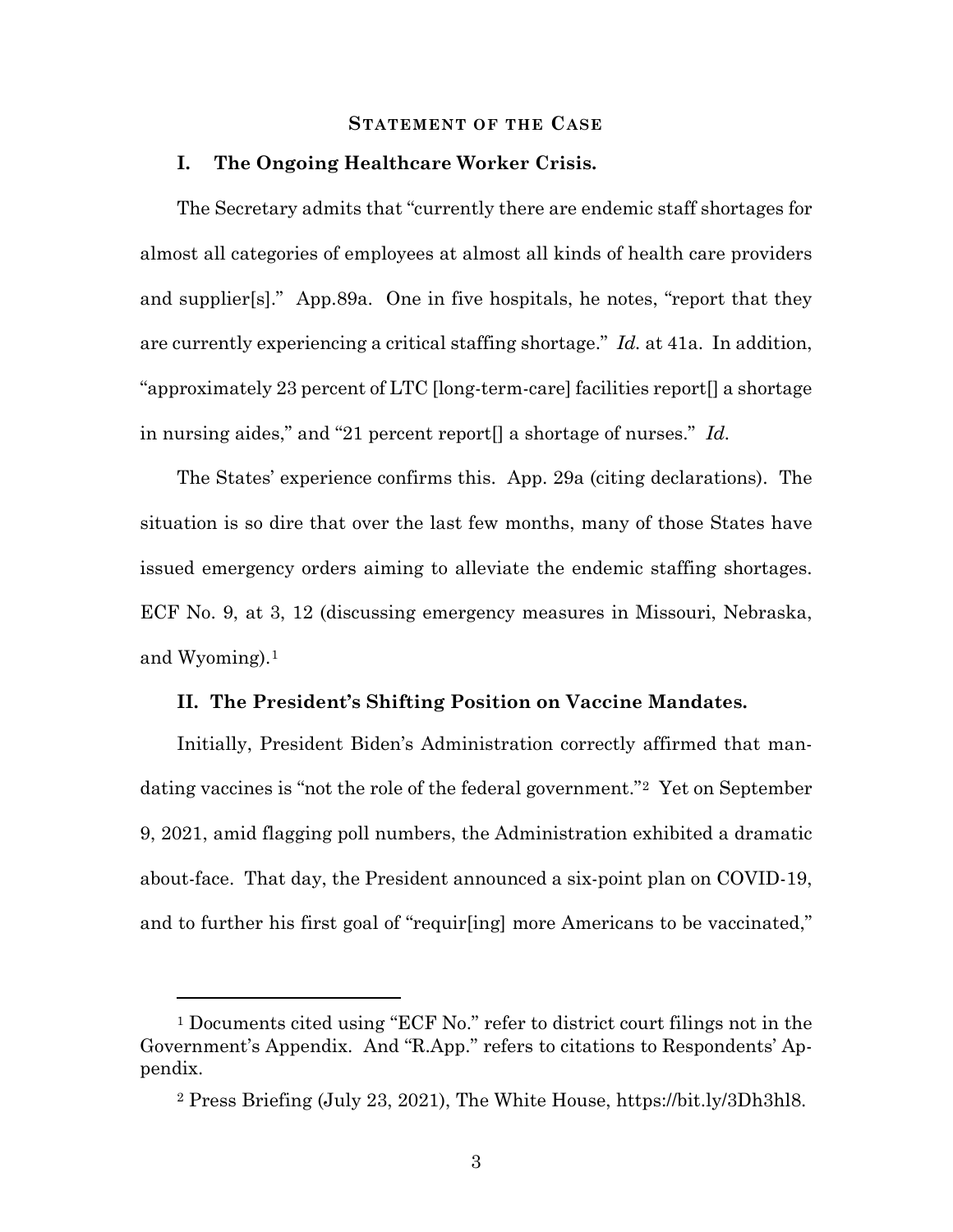the President called for several vaccine mandates, including the mandate challenged here.[3](#page-10-1) This week the President's position shifted again; on a call with state governors to discuss the COVID–19 pandemic (specifically the Omicron variant), he stated that "there is no federal solution. This gets solved at the state level."[4](#page-10-2)

#### <span id="page-10-0"></span>**III. The CMS Vaccine Mandate.**

Nearly two months after the President's announcement, the Secretary published the challenged vaccine mandate on November 5, 2021. App.37a-109a. The Secretary recognizes that this mandate is unprecedented because CMS had "not previously required any vaccinations." *Id.* at 49a. Even so, he did not comply with statutory obligations to provide notice and comment or to consult with the States. *See* 5 U.S.C. § 553(b)-(c); 42 U.S.C. § 1395z.

The mandate broadly commandeers 15 categories of Medicare- and Medicaid-certified providers and suppliers that are "diverse in nature," App.84a, ranging from LTC facilities serving elderly patients, to Psychiatric Residential Treatment Facilities (PRTFs) for individuals under age 21, *id.* at 38a. The Secretary invoked different statutory authority for his attempt to regulate each of these facility types. *Id.* at 49a. In addition to two general rulemaking provisions, *see* 42 U.S.C. §§ 1302(a) & 1395hh(a)(1), the Secretary cited statutes

<sup>3</sup> Joseph Biden, Remarks (Sept. 9, 2021), https://bit.ly/31jHiww.

<span id="page-10-2"></span><span id="page-10-1"></span><sup>4</sup> Dan Diamond et al., *U.S. hospitals brace for continuing surge in covid cases fueled by the omicron variant*, Washington Post (Dec. 27, 2021), https://wapo.st/3zg8xoL.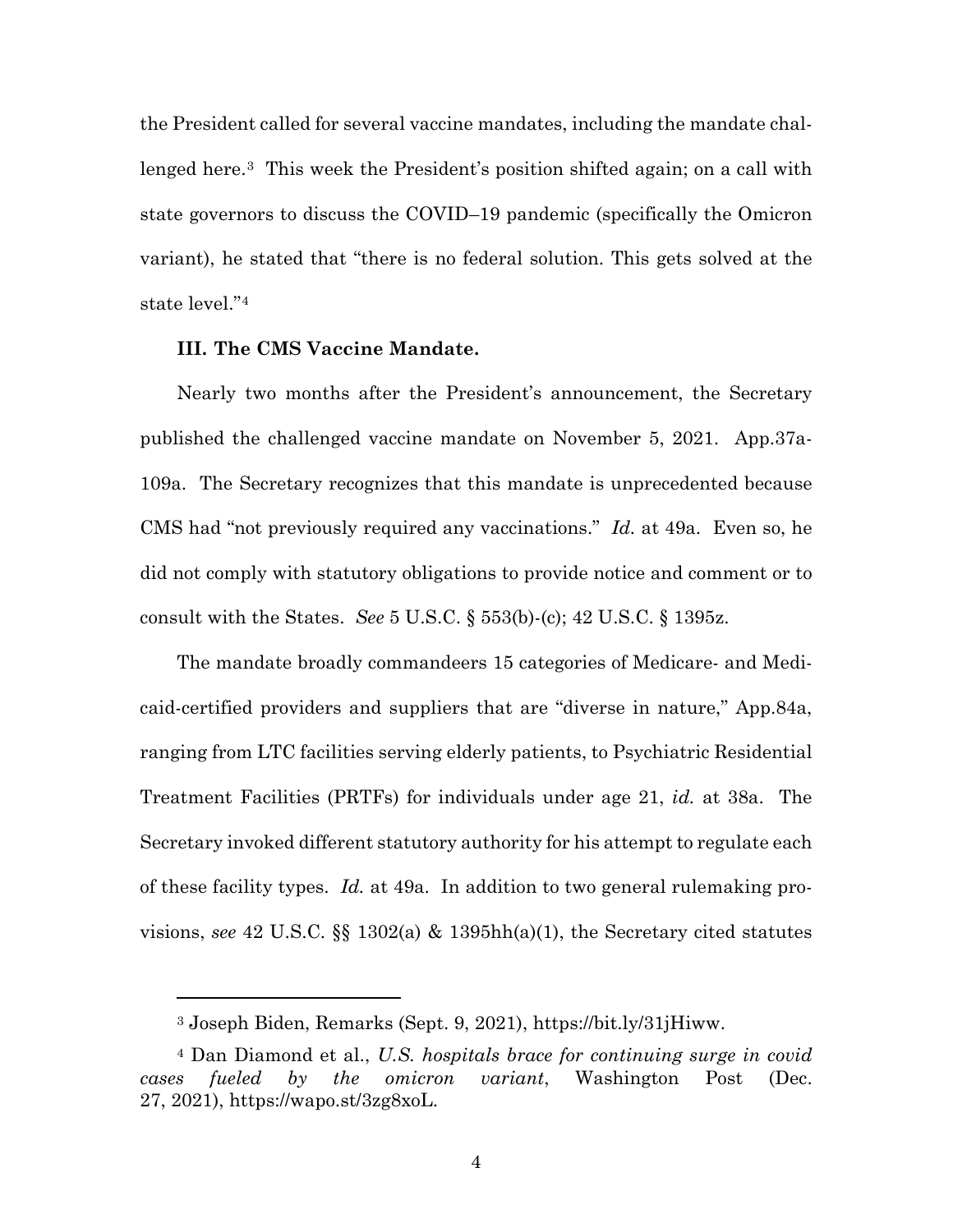that mention regulatory "requirements" addressing "health and safety" for some facilities, *see, e.g.*, 42 U.S.C. § 1395x(e)(9) (hospitals); but many statutes addressing other facilities do not reference "health" or "safety" at all, *see, e.g.*, 42 U.S.C. § 1396d(h)(1)(B)(i) (PRTFs). Likewise, while some of the regulations amended by the rule already addressed "infection prevention and control," 42 C.F.R. § 482.42(a) (hospitals), many of them did not, *see, e.g.*, 42 C.F.R. § 441.151 (PRTFs); 42 C.F.R. § 485.58 (Comprehensive Outpatient Rehabilitation Facilities (CORFs)).

The Secretary's rule demands vaccines for practically every full-time employee, part-time worker, trainee, student, volunteer, and third-party contractor entering those facilities, including all staff "regardless of … patient contact," App.52a, and third parties working on a "project" who "use shared facilities" such as restrooms, *id.* at 53a. Given the scope of facilities and individuals covered, the Secretary notes that "virtually all health care staff in the U.S.," *id.* at 55a—an estimate of 10.3 million individuals, *id.* at 85a—will fall under the mandate.

The Secretary rejected the option of allowing workers to undergo "daily or weekly [COVID-19] testing" instead of mandatory vaccination for only one unexplained reason: because he believes that "vaccination is a more effective infection control measure" than testing. *Id.* at 96a. The Secretary also rejected the alternative of affording different options to healthcare workers who have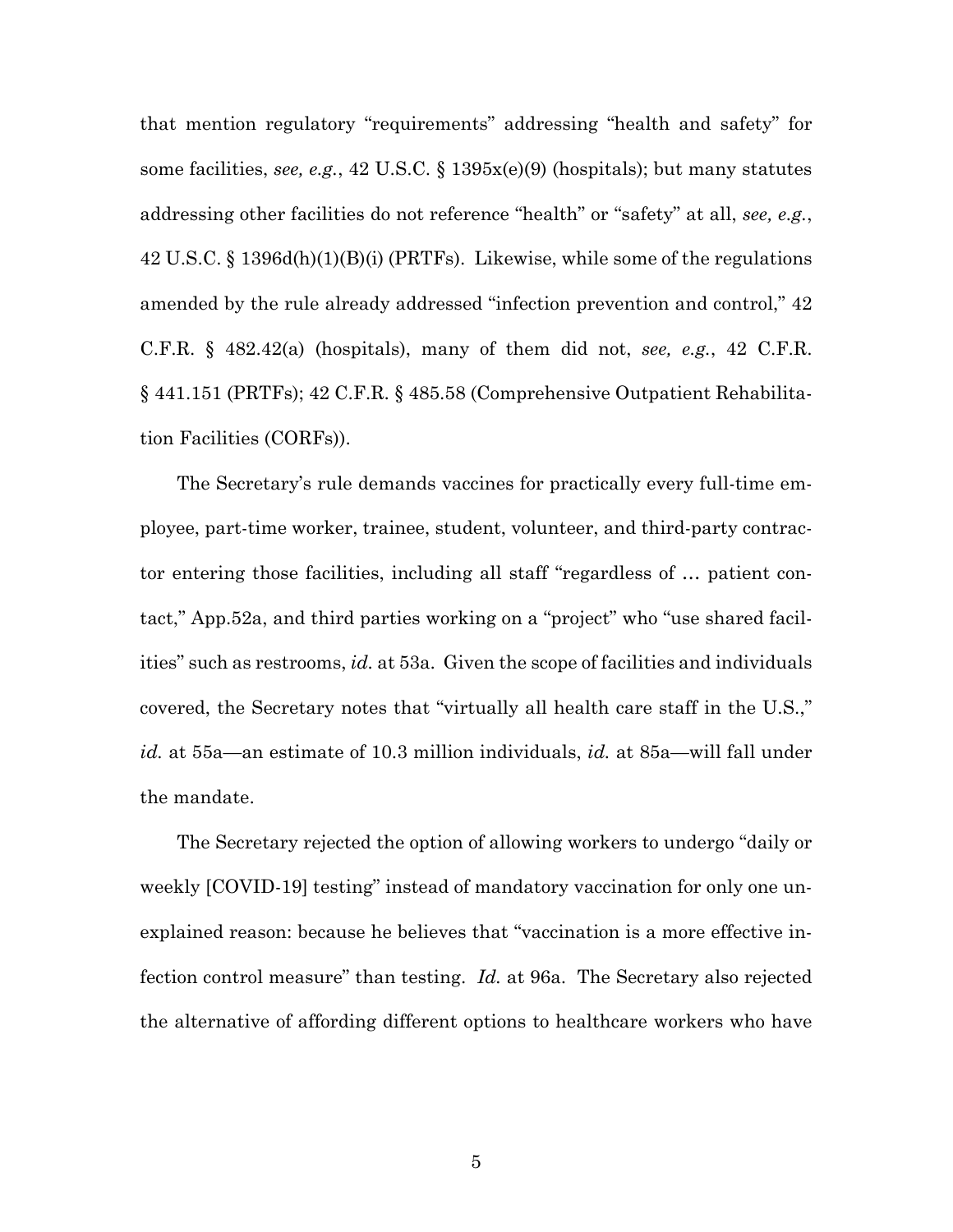developed infection-induced (or natural) immunity because of perceived "uncertainties … as to the strength and length of [natural] immunity." *Id.*

The Secretary was "aware of concerns about health care workers choosing to leave their jobs rather than be vaccinated" and knew that "there might be a certain number of health care workers who choose to do so." *Id.* at 51a. But without seeking public comment or consulting with States, he dismissed these concerns because "there is insufficient evidence to quantify" that risk and balance it against others. *Id.*

The Secretary intends for the mandate to "preempt[] inconsistent State and local laws." *Id.* at 50a. He also demands that "State-run facilities that receive Medicare and Medicaid funding" administer the vaccine mandate by "imposing [it] on their employees," *id.* at 95a, and by complying with overbearing record-keeping obligations (including tracking booster vaccination status even though the mandate does not (yet) require boosters), *id.* at 53a. And the Secretary forces "State surveyors … to assess compliance with" the mandate. *Id.* at 56a.

#### <span id="page-12-0"></span>**IV. The Mandate's Disastrous Consequences.**

The mandate will have disastrous consequences on healthcare, particularly in rural communities. The States submitted thirty declarations detailing the coming catastrophe, and the district court carefully reviewed them. App.28a-32a (summarizing those declarations). These declarations, many of which indicate how many healthcare workers are likely to "leave employment"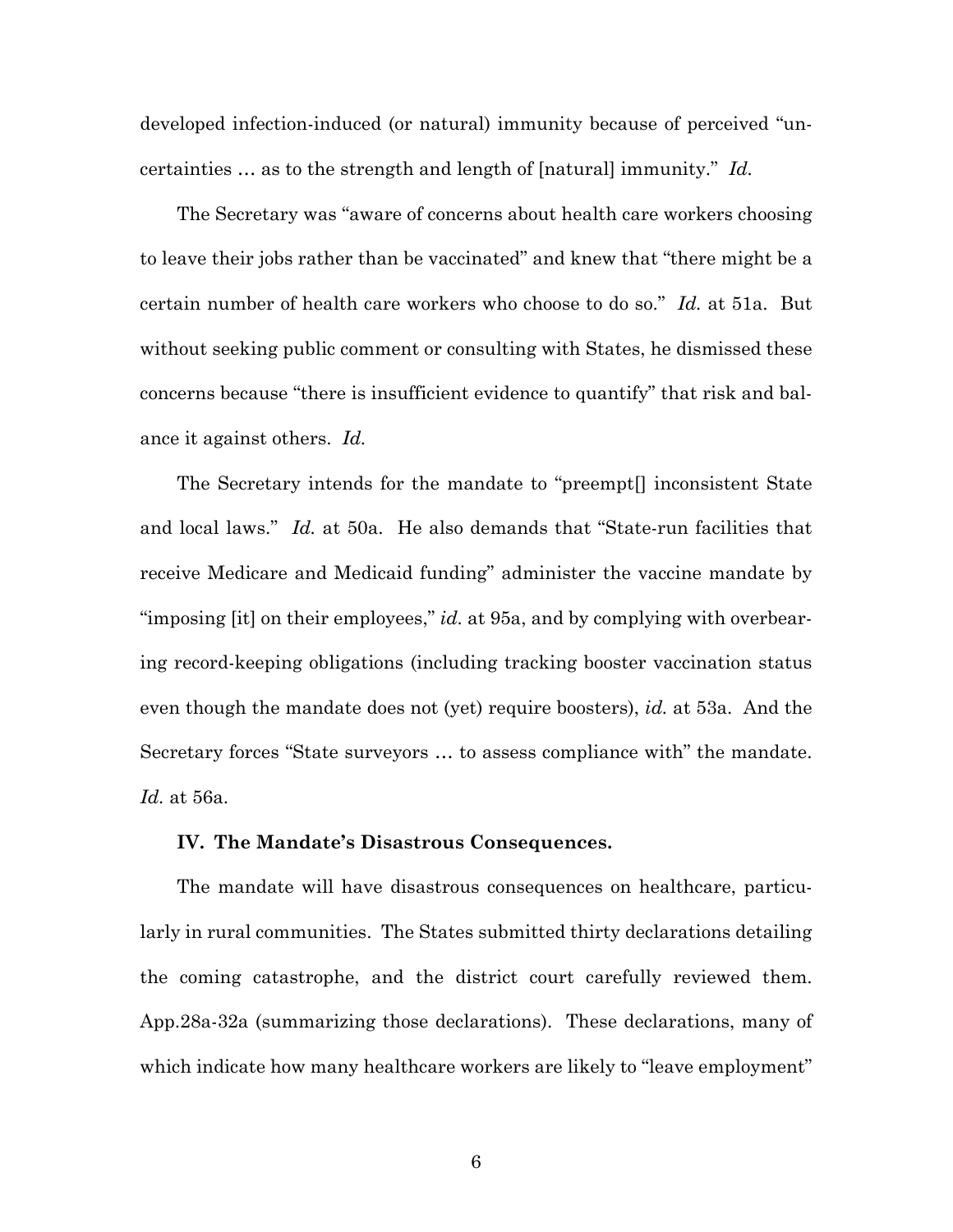under the mandate, explain that the workforce reduction "will decrease the quality of care provided at facilities, compromise the safety of patients, and place even more stress on the remaining staff." *Id.* at 29a. In addition, the loss of staffing "will diminish entire areas of care" within certain facilities and "in many instances will result in *no care at all*, as some facilities will be forced to close altogether." *Id.* at 30a-31a. These threats face both private healthcare facilities and state-run institutions. *E.g.*, R.App.39a-40a.

Cherry County Hospital in rural Valentine, Nebraska projects that the mandate will force 50 of its 159 employees to leave their positions, which will require the hospital to close its dialysis and chemotherapy departments, dramatically reduce the surgeries it provides, and perhaps even shut down entirely. R.App.87a-90a. Likewise, 20 of 65 employees at Scotland County Care Center—a nursing home in rural Memphis, Missouri—have indicated that "if the mandate is imposed, … they will quit," which will cause the facility to " 'close its doors' and displace residents." App.31a (quoting R.App.63a-64a). Similar examples abound throughout the States' declarations.

None of this should have been a surprise to the Secretary. He admits that vaccination rates "are disproportionately low among nurses and health care aides" in rural locations, App.48a, and that "rural hospitals are having greater problems with employee vaccination … than urban hospitals," *id.* at 95a. A recent survey predating the mandate also shows that a substantial portion of "unvaccinated workers"—a whopping 72%—"say they will quit" rather than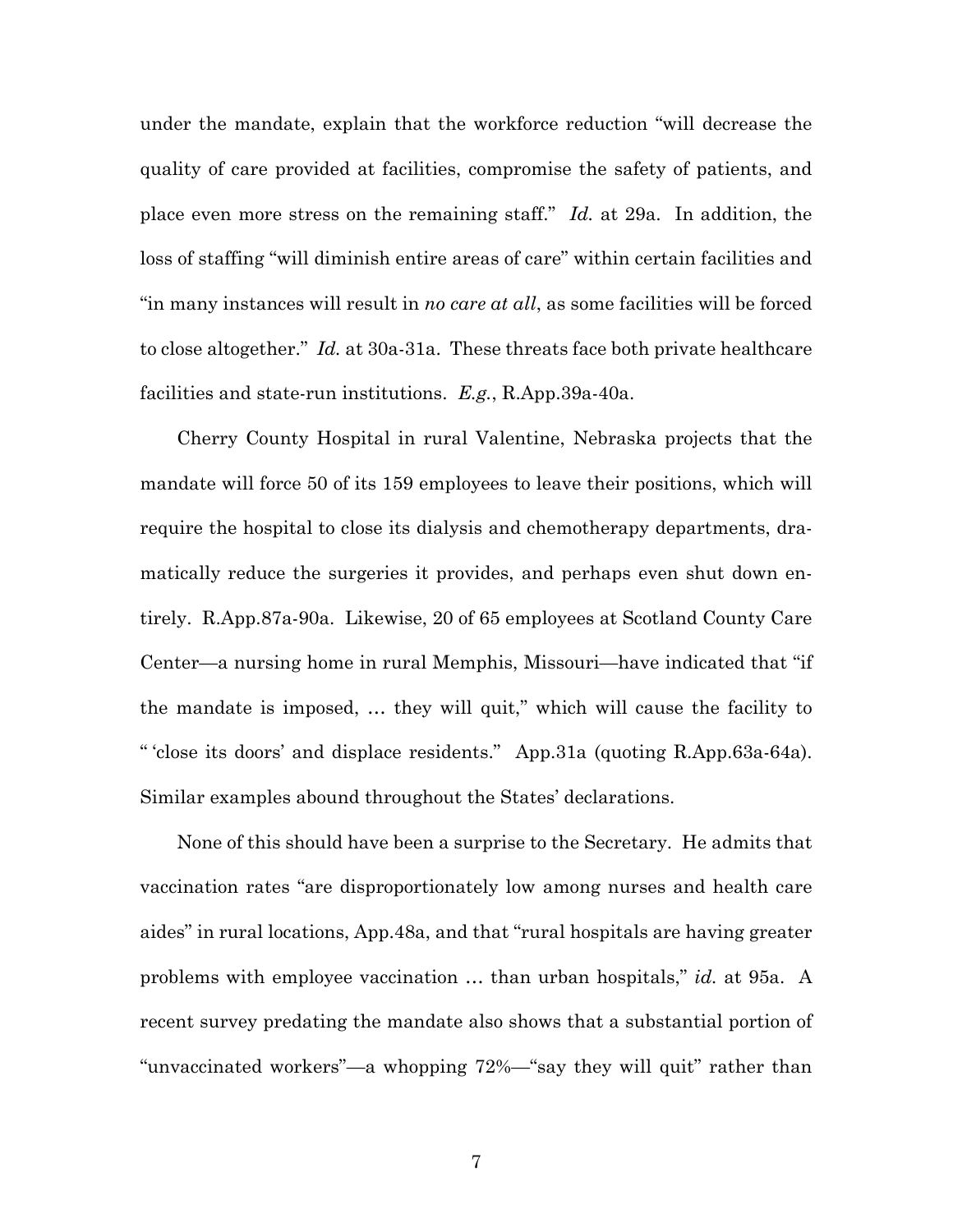submit to a vaccine mandate.<sup>5</sup> Here, the district court found—and the Secretary did not dispute—that some workers have already followed through and resigned. App.29a.[6](#page-14-2)

#### **ARGUMENT**

<span id="page-14-0"></span>"Stays pending appeal to this Court are granted only in extraordinary circumstances." *Graves v. Barnes*, 405 U.S. 1201, 1203 (1972) (Powell, J., in chambers). "A lower court judgment, entered by a tribunal that was closer to the facts ... is entitled to a presumption of validity." *Id.* This Court will grant a stay pending appeal only where the applicant demonstrates (1) "a reasonable probability that four Justices will consider the issue sufficiently meritorious to grant certiorari"; (2) "a fair prospect that a majority of the Court will conclude that the decision below was erroneous"; and (3) "a likelihood that irreparable harm will result from the denial of a stay." *Conkright v. Frommert*, 556 U.S. 1401, 1402 (2009) (Ginsburg, J., in chambers). Yet "[a] stay is not a matter of right, even if irreparable injury might otherwise result." *Ind. State Police Pension Tr. v. Chrysler LLC*, 556 U.S. 960, 961 (2009) (per curiam). Additionally, "in a close case it may be appropriate to balance the equities, to assess the relative harms to the parties, as well as the interests of the public at

<span id="page-14-1"></span><sup>5</sup> *72% of unvaccinated workers vow to quit*, CNN.COM (Oct. 28, 2021), https://cnn.it/3G7JarE.

<span id="page-14-2"></span><sup>6</sup> The Secretary simply refuses to engage with—much less refute—the district court's extensive factual findings, which "are subject to review only for clear error." *Cooper v. Harris*, 137 S. Ct. 1455, 1465 (2017) (citing Fed. R. Civ. P.  $52(a)(6)$ ).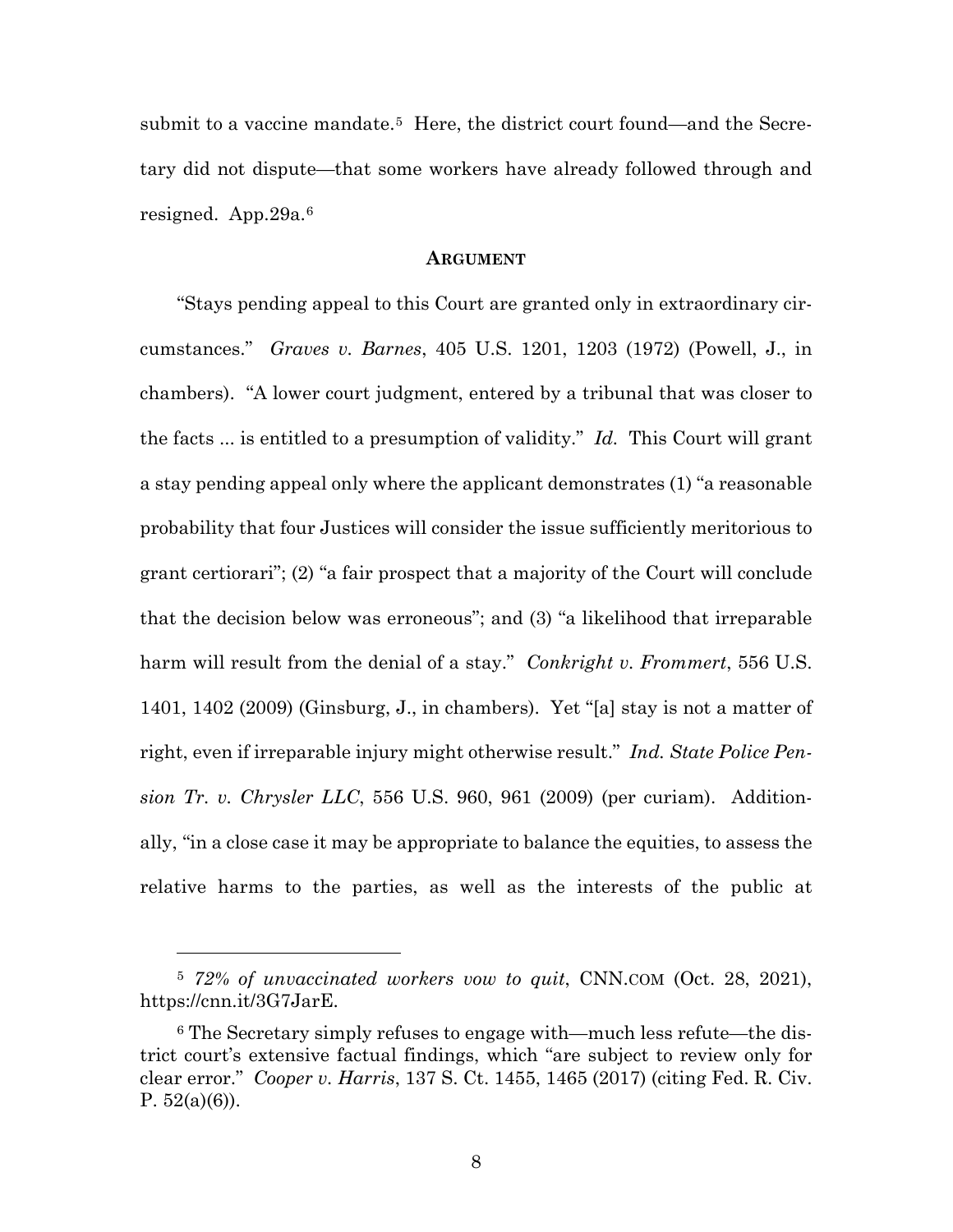large." *Id.* at 960 (quotation marks omitted). The Secretary fails to meet this daunting standard at every turn.

# <span id="page-15-0"></span>**I. The Secretary Cannot Show a Reasonable Probability that Four Justices will Consider the Issues Sufficiently Meritorious to Grant Certiorari Now.**

The Secretary has not shown "a reasonable probability that four Justices will consider the issue[s here] sufficiently meritorious to grant certiorari" now. *Conkright*, 556 U.S. at 1402. Because the Eighth Circuit's denial of a stay is not a determination on the merits, it has not yet "decided an important question of federal law that has not been, but should be, settled by this Court[.]" Sup. Ct. R. 10(c). Thus, certiorari is not warranted at this time.<sup>[7](#page-15-1)</sup>

The Secretary relies heavily on the Eleventh Circuit motions panel's opinion in *Florida v. HHS*, 19 F.4th 1271 (11th Cir. 2021), to argue (at 3 and 16) that a split in "precedential decision[s]" justifies certiorari. But that 2-to-1 denial of the State of Florida's stay application is not precedential, *see Dem. Exec. Comm. v. Nat'l Repub. Sen. Comm.*, 950 F.3d 790, 795 (11th Cir. 2020) ("a stay-panel opinion" does not have "effect outside" a particular case), and as shown below, the majority's analysis is thoroughly unpersuasive. Thus, at present, this Court would be unlikely to grant certiorari.

 $\overline{a}$ 

<span id="page-15-1"></span><sup>7</sup> Alternatively, if this case raises issues of "exceptional national importance that would warrant this Court's review"—as the Solicitor General states (at 16)—then Respondents have no objection to the Court treating the Secretary's Application as requesting certiorari before judgment. *Cf. Whole Woman's Health v. Jackson*, 142 S.Ct. 522, 531–32 (2021).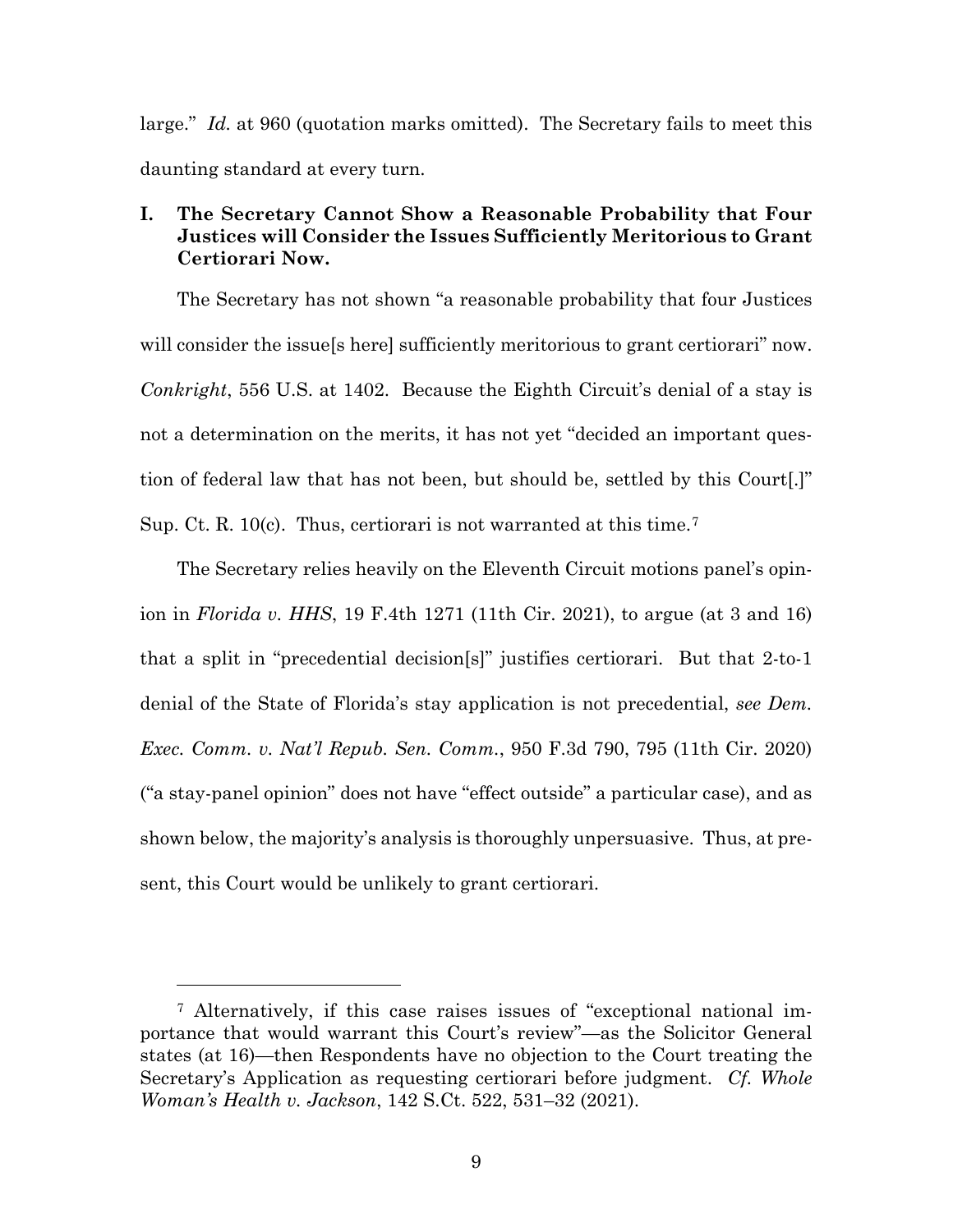# <span id="page-16-0"></span>**II. The Secretary Cannot Show a Fair Prospect that Five Justices will Conclude that the District Court's Decision is Erroneous on the Merits.**

The Secretary has also failed to show that there is "a fair prospect that a majority of the Court will conclude that the decision below was erroneous," *Conkright*, 556 U.S. at 1402, for a simple reason: he is wrong on the merits.

# <span id="page-16-1"></span>**A. The mandate exceeds the Secretary's statutory authority.**

The Secretary offers several arguments why the Court should issue a stay, each of which has been soundly rejected by both the district court and the Court of Appeals. These twice-rejected arguments are no more meritorious for their repetition.

**1.** The text, structure, and context of the statutes the Secretary invokes here do not support his interpretation that he had authority to promulgate the vaccine mandate. *See FDA*, 529 U.S. at 132–33 (in analyzing "whether Congress has directly spoken to the precise question at issue," the Court "should not confine itself to examining a particular statutory provision in isolation" because "the meaning—or ambiguity—of certain words or phrases may only become evident when placed in context" and "with a view to their place in the overall statutory scheme") (cleaned up).

**a.** Start with the text of the statutes the Secretary invokes. First, the Secretary argues (at 19) that he is vested with "broad authority" under 42 U.S.C.  $\S$  1302(a) & 1395hh(a)(1) and such authority allowed him to impose the challenged nationwide vaccine mandate.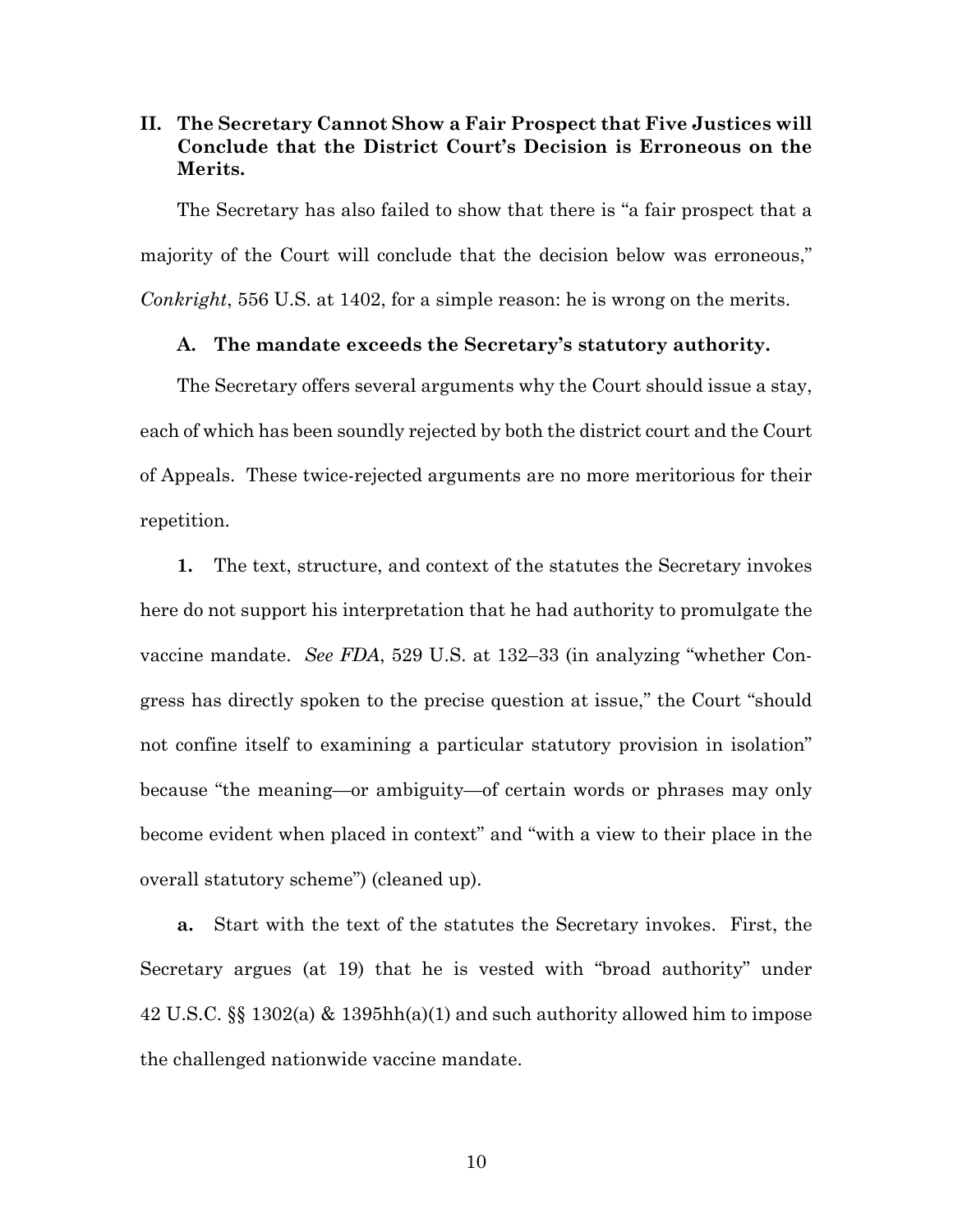Not so. To be sure, the Secretary's "administrative authority is undoubtedly broad." *Merck & Co. v. United States Dep't of Health & Hum. Servs.*, 962 F.3d 531, 537 (D.C. Cir. 2020) (citing *Thorpe v. Hous. Auth. of City of Durham*, 393 U.S. 268, 277 n.28 (1969))."But it is not boundless." *Id.* And here neither § 1302(a) nor § 1395hh(a)(1) gives the Secretary the power to impose a nationwide vaccine mandate.

Section 1302(a) directs the Secretary to "make and publish such rules and regulations, not inconsistent with [the Social Security Act], as may be *necessary to the efficient administration of the functions* with which [the Secretary] is charged under" the Medicare and Medicaid programs. (Emphasis added). Similarly, Section 1395hh(a)(1) directs the Secretary to "prescribe such regulations as may be *necessary to carry out the administration of the insurance programs* under" the Medicare Act. (Emphasis added).

The word "administration" is the "central focus" of these statutes, and its original meaning in 1935 was "the practical management and direction of its various programs (including eventually Medicare and Medicaid), as well as their management and conduct." *Merck*, 962 F.3d at 537 (quotations omitted). In other words, a regulation must be "necessary" to the programs' "administration," and "the further a regulation strays from truly facilitating the 'administration' of the Secretary's duties, the less likely it is to fall within the statutory grant of authority." *Id.* at 537–38.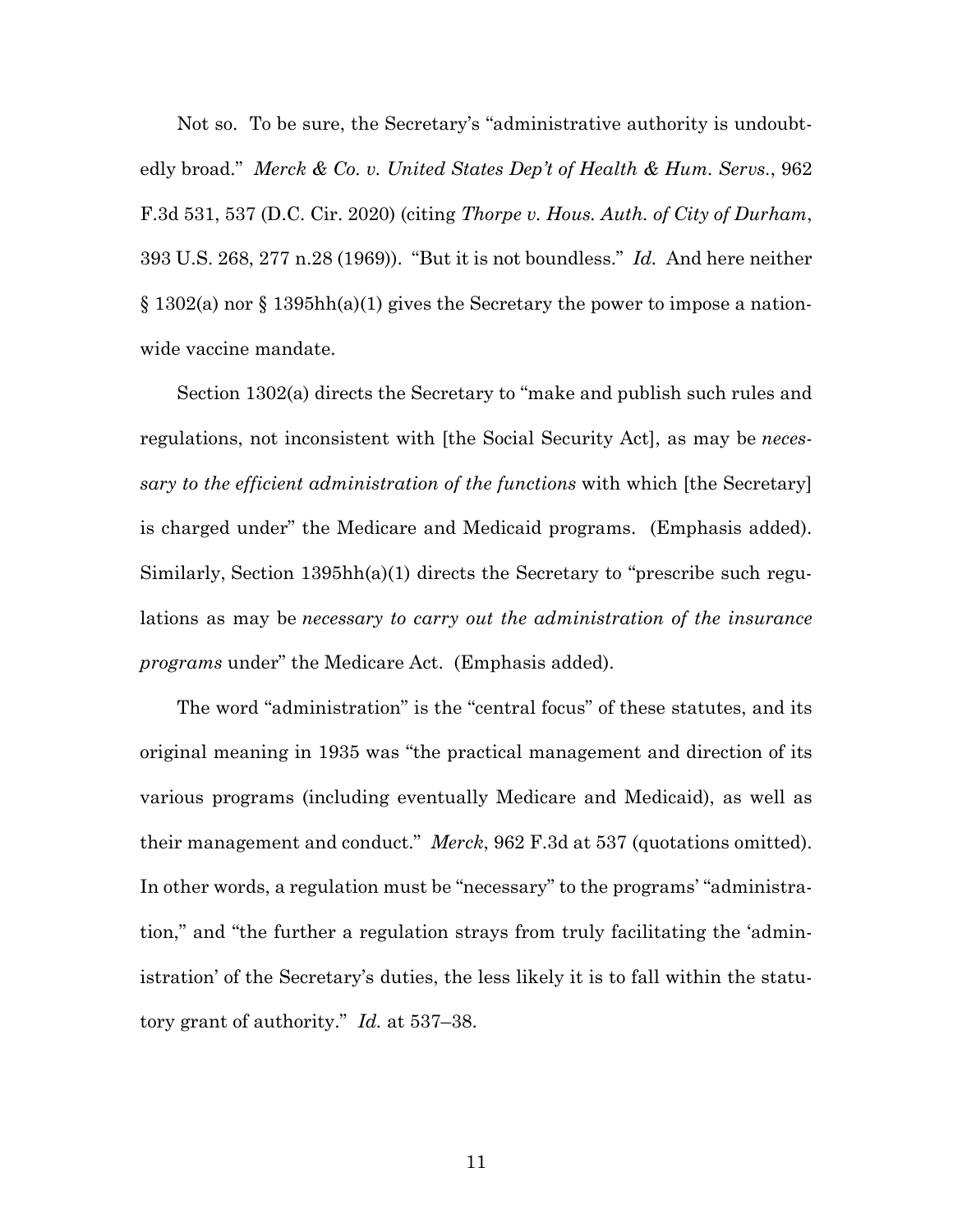The Secretary doesn't dispute this textual analysis or even attempt to defend the vaccine mandate as "necessary" to Medicare's and Medicaid's "administration"; instead, he claims (at 24) that "it would be striking and anomalous if [his] broad authority to adopt conditions protecting patient health and safety did not include a … mechanism like a vaccine requirement."

But the Secretary's invocation of results-oriented purposivism—*i.e.*, the Secretary has always had regulatory authority to promote the health and safety of Medicare and Medicaid recipients—is a poor substitute for any *text* in §§ 1302(a) and 1395hh(a)(1) that supports his authority. Indeed, neither statute even mentions "health and safety" (and the Secretary does not argue otherwise). The cruel irony here—one the district court found based on facts that the Secretary does not dispute—is that the mandate will actually result in patients *not* having access to essential healthcare services. *See, e.g.*, App.30a-31a. That's quite the opposite of promoting patients' "health and safety."

Further supporting the States' interpretation of §§ 1302(a) and 1395hh(a)(1) is that even though the Secretary invoked these statutes as authorizing the mandate, he openly recognized that the mandate was unprecedented—never before had the agency mandated *any* vaccination. App.49a. Indeed, the Secretary recognized that vaccination requirements on healthcare workers in Medicare- and Medicaid-certified facilities had traditionally been left to the States and private employers—not the federal government. *See*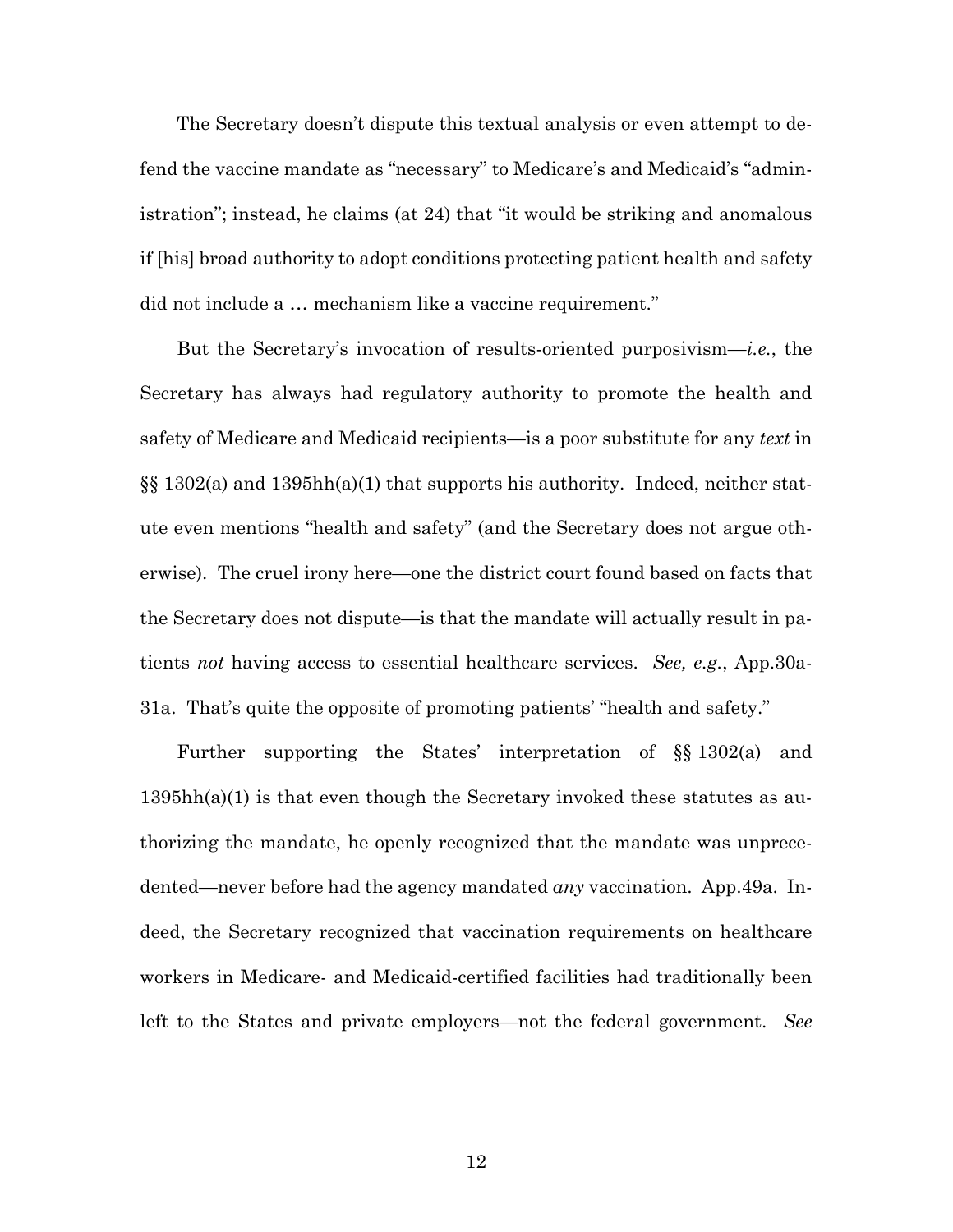*id.*; *accord Jacobson v. Massachusetts*, 197 U.S. 11, 38 (1905) (vaccine requirements "do not ordinarily concern the national government"); *Valdez v. Grisham*, No. 21A253 (U.S. Dec. 21, 2021) (Gorsuch, J.) (denying stay of New Mexico's healthcare worker vaccine mandate); App'l, at 23 (collecting stay denials of Maine's and New York's healthcare worker vaccine mandates).

Thus, the Secretary's characterization of this sweeping mandate as a mere routine exercise of his broad regulatory authority is simply wrong.

**b.** The Secretary next argues (at 19) that Congress vested him with specific statutory authority to adopt "requirements that he deems necessary to ensure patient health and safety." Again, this argument is meritless.

For starters, many of the statutes the Secretary invokes *do* reference "health and safety" requirements, but only for *some* covered facilities, such as hospitals. The Secretary ignores that the statutes mentioning "standards," "criteria," or "requirements" for many other facilities—such as Psychiatric Residential Treatment Facilities (PRTFs) for individuals under age 21 and Home Infusion Therapy (HIT) suppliers—do *not* reference "health and safety" at all.[8](#page-19-0) Such nondescript statutes do not come close to authorizing a vaccine mandate

<span id="page-19-0"></span><sup>8</sup> *See, e.g.*, 42 U.S.C. § 1396d(h)(1)(B)(i) (governing PRTFs and mentioning "standards as may be prescribed"); 42 U.S.C. § 1396d(d)(1) (governing Intermediate Care Facilities for Individuals with Intellectual Disabilities (ICFs-IID) and mentioning "standards as may be prescribed"); 42 U.S.C. § 1395rr(b)(1)(A) (governing End-Stage Renal Disease (ESRD) facilities and mentioning "requirements as the Secretary shall by regulation prescribe"); 42 U.S.C. § 1395x(iii)(3)(D)(i)(IV) (governing HIT suppliers and mentioning "requirements as the Secretary determines appropriate").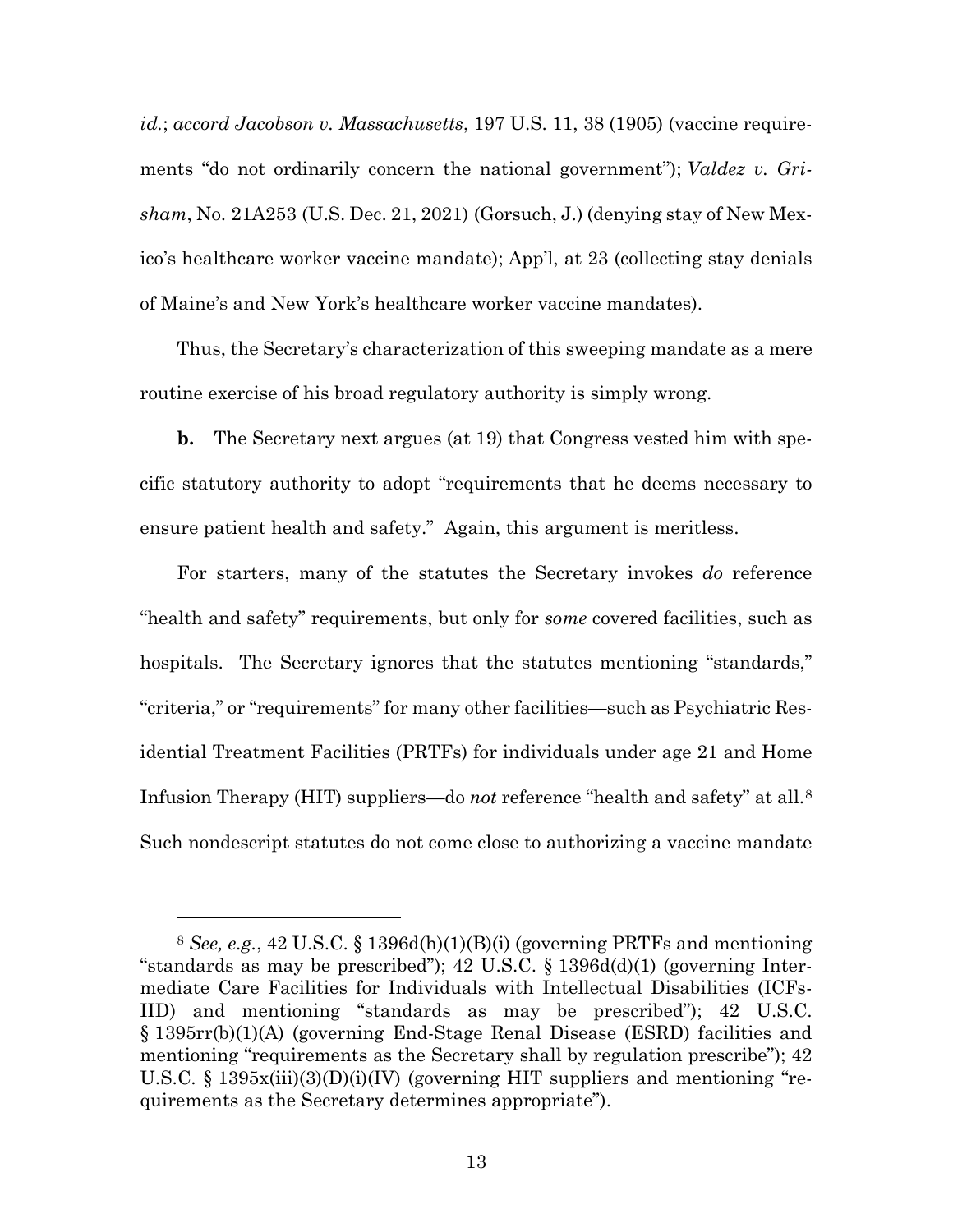for those facilities. Because CMS applied its mandate to those facilities anyway, the agency vastly exceeded its statutory authority.

Moreover, the specific statutes that the Secretary cites in his brief (at 19) fail to clearly authorize this mandate. The Secretary points to 42 U.S.C. 1395d(a)(1), which authorizes payments for "hospital services." But nothing in the text of this provision even mentions "health" or "safety" or vaccinations and, when read in context—not in isolation—the primary audience is Medicare beneficiaries, not Medicare-certified providers.

The Secretary argues, however, that this provision uses the term "hospital" and that term is defined, in a different statutory provision, as "an institution which … meets such other requirements as the Secretary finds necessary in the interest of the health and safety of individuals who are furnished services in the institution."  $42 \text{ U.S.C.}$  §  $1395x(e)(9)$ . Thus, the Secretary contends that, through the vaccine mandate, he was merely imposing a "requirement[]" that was "necessary in the interest of the health and safety" of patients.

Reading the entirety of  $\S 1395x(e)(1)-(9)$ , rather than  $\S 1395x(e)(9)$  in isolation, "it is a stretch to maintain that" this statute gives the Secretary the authority to impose this vaccine mandate. *Alabama Ass'n of Realtors*, 141 S. Ct. at 2488. Under  $\S$  1395 $x(e)$ , a "hospital" is defined as an institution that:

(1) is primarily engaged in providing, by or under the supervision of physicians, to inpatients (A) diagnostic services and therapeutic services for medical diagnosis, treatment, and care of injured, disabled, or sick persons, or (B) rehabilitation services for the rehabilitation of injured, disabled, or sick persons;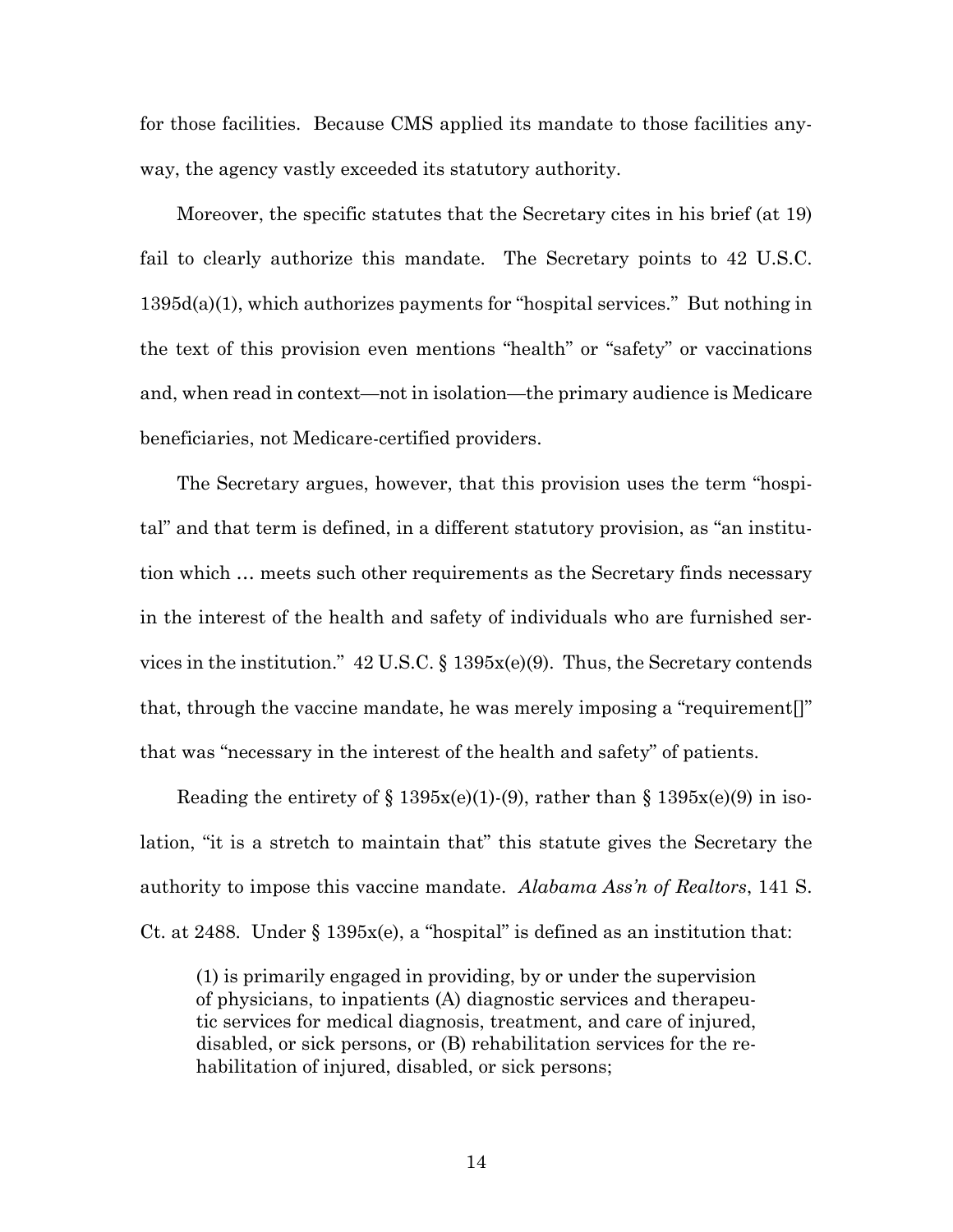(2) maintains clinical records on all patients;

(3) has bylaws in effect with respect to its staff of physicians;

(4) has a requirement that every patient with respect to whom payment may be made under this subchapter must be under the care of a physician, except that a patient receiving qualified psychologist services (as defined in subsection (ii)) may be under the care of a clinical psychologist with respect to such services to the extent permitted under State law;

(5) provides 24-hour nursing service rendered or supervised by a registered professional nurse, and has a licensed practical nurse or registered professional nurse on duty at all times; except that until January 1, 1979, the Secretary is authorized to waive the requirement of this paragraph for any one-year period with respect to any institution, insofar as such requirement relates to the provision of twenty-four-hour nursing service rendered or supervised by a registered professional nurse (except that in any event a registered professional nurse must be present on the premises to render or supervise the nursing service provided, during at least the regular daytime shift), where immediately preceding such one-year period he finds that—

(A) such institution is located in a rural area and the supply of hospital services in such area is not sufficient to meet the needs of individuals residing therein,

(B) the failure of such institution to qualify as a hospital would seriously reduce the availability of such services to such individuals, and

(C) such institution has made and continues to make a good faith effort to comply with this paragraph, but such compliance is impeded by the lack of qualified nursing personnel in such area;

(6)(A) has in effect a hospital utilization review plan which meets the requirements of subsection (k) and (B) has in place a discharge planning process that meets the requirements of subsection (ee);

(7) in the case of an institution in any State in which State or applicable local law provides for the licensing of hospitals, (A) is licensed pursuant to such law or (B) is approved, by the agency of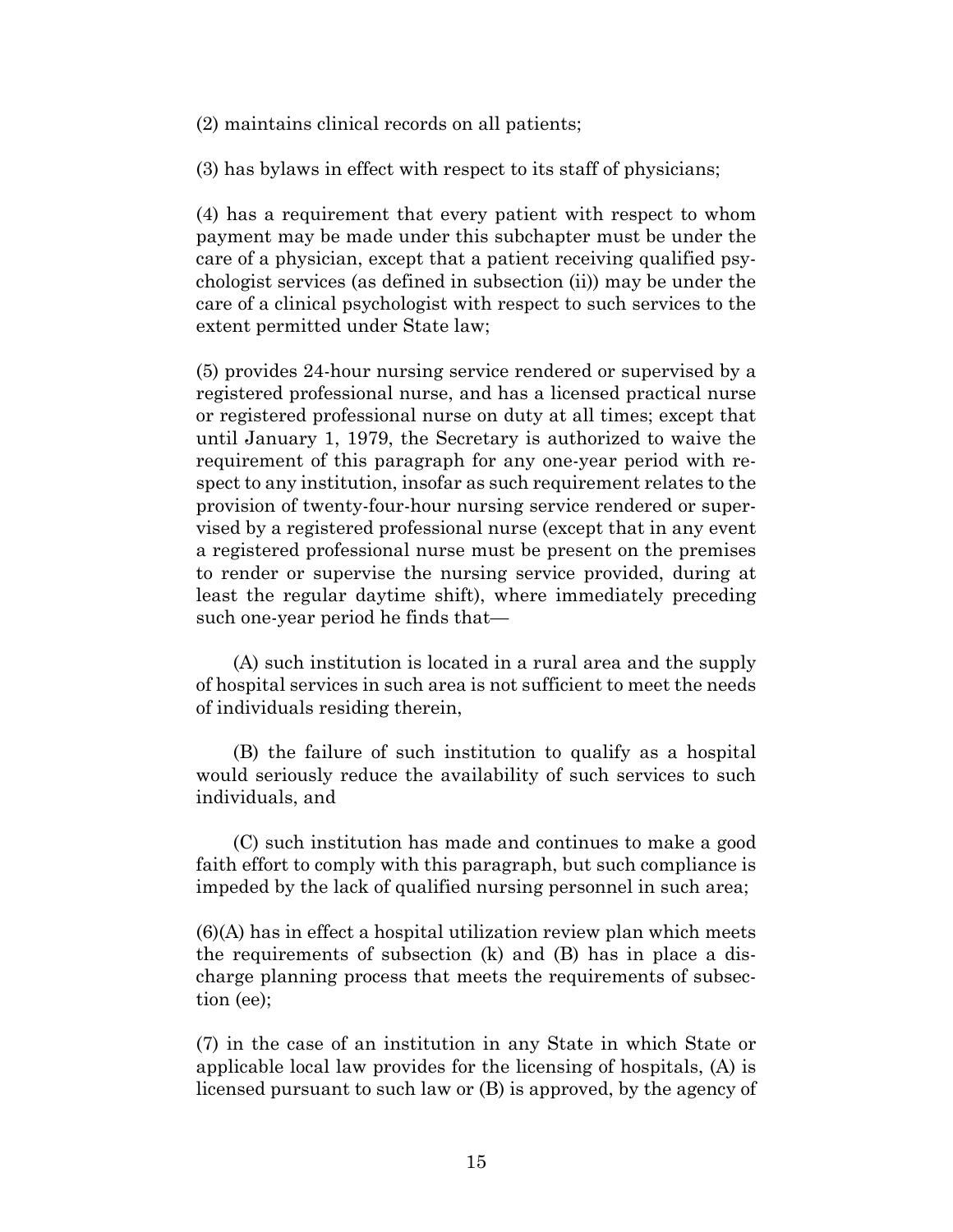such State or locality responsible for licensing hospitals, as meeting the standards established for such licensing;

(8) has in effect an overall plan and budget that meets the requirements of subsection (z); and

(9) meets such other requirements as the Secretary finds necessary in the interest of the health and safety of individuals who are furnished services in the institution.

42 U.S.C. § 1395x(e).

While the Secretary contends that the last provision in  $\S 1395x(e)$  gives him authority to establish requirements he deems necessary to health and safety—including issuing the vaccine mandate—the phrase "such other requirements" informs the agency's "grant of authority," *Alabama Ass'n of Realtors*, 141 S. Ct. at 2488, because it ties the provision back to the kinds of requirements listed in § 1395x(e)(1)-(8). *Accord FDA*, 529 U.S. at 132–33; *AT&T Corp. v. Iowa Utilities Bd.*, 525 U.S. 366, 408 (1999) (Thomas, J., concurring in part & dissenting in part) (statutory provision "best interpreted by reference to that which precedes and follows it") (quoting *Neal v. Clark*, 95 U.S. 704, 708 (1877) (Harlan, J.)); *see also King v. Burwell*, 576 U.S. 473, 487 (2015) (defining "such" as "that or those; having just been mentioned") (cleaned up); 17 Oxford English Dictionary 101 (2d ed.1989) (defining "such" as "of the character, degree, or extent described ... in what has been said") (cleaned up); Webster's Third New International Dictionary 2283 (2002) (defining "such" as something "previously characterized or specified"). Indeed, phrases must be construed by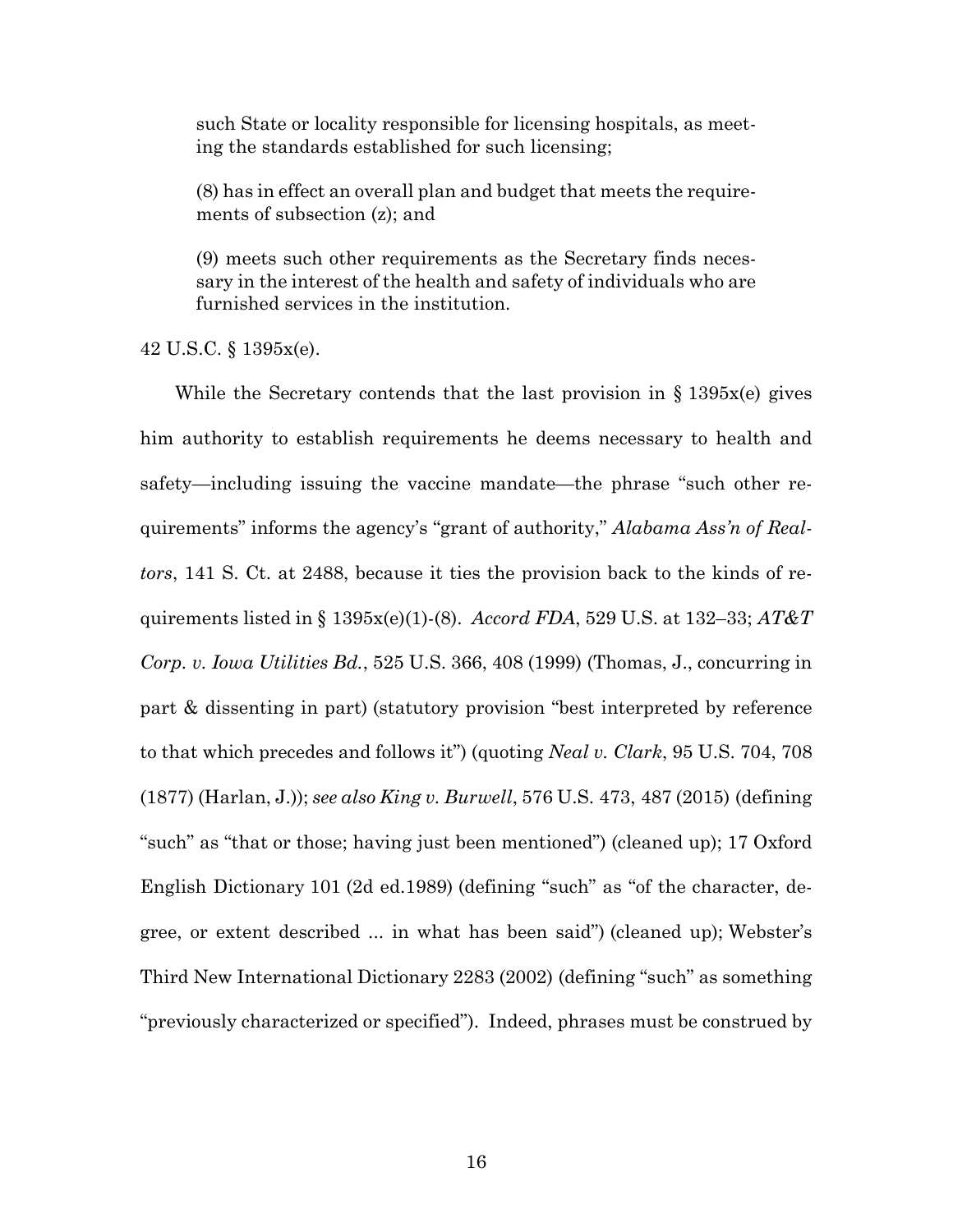the surrounding text to avoid ascribing a meaning so broad that it gives "unintended breadth to the Acts of Congress." *Gustafson v. Alloyd Co.*, 513 U.S. 561, 575 (1995).

The vaccine mandate is not authorized under this statute because the mandate is materially unlike the requirements listed in the preceding eight provisions. For starters, the prior provisions impose structural requirements on hospitals themselves: medical services rendered, administration, management, recordkeeping, licensing, and location. They do not authorize requirements on hospital *staff*—much less immunization requirements.

In addition, compulsory COVID–19 vaccines require staff to submit to a permanent medical procedure that, according to CMS, entails some risk of "[s]erious adverse reactions" even though "they are rare." App.47a; *cf. In re MCP No. 165, Occupational Safety & Health Admin., Interim Final Rule: COVID-19 Vaccination & Testing*, --- F.4th ----, 2021 WL 5914024, at \*12 (6th Cir. Dec. 15, 2021) (en banc) (Sutton, C.J., dissenting from the denial of initial hearing en banc) (contrasting wearing a mask during work with undergoing a vaccination "medical procedure that cannot be removed at the end of the shift"). None of the explicit statutory conditions remotely implies the authority to force healthcare workers to submit to a permanent medical procedure.

The same analysis applies to the Secretary's cited statute governing longterm-care (LTC) facilities. *See* 42 U.S.C. § 1395i-3(d)(4)(B). That statute contains the same "such other requirements" language. *Id.* While the explicit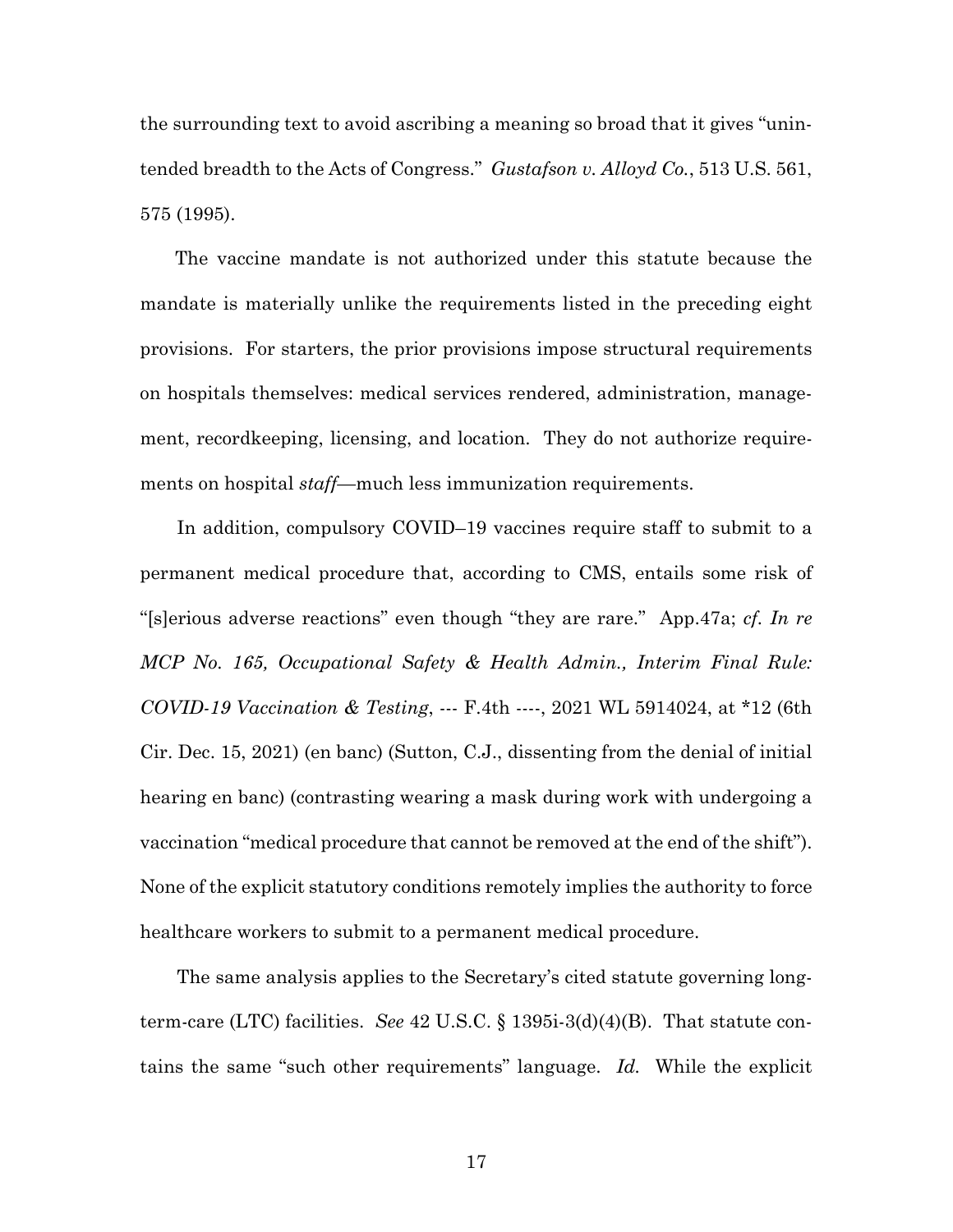conditions in that statute include the generic mandate for each facility to have "an infection control program" on the premises,  $42 \text{ U.S.C. } \S 1395\mathbf{i} \cdot 3\mathbf{d}$  $(3)$ , in addition to administrative and licensing requirements, 42 U.S.C. § 1395i- $3(d)(1)-(2)$ , none of those requirements is akin to forcing staff to undergo a medical procedure that lasts long after work hours end.

Moreover, the breadth of authority that the Secretary claims counsels against his reading of these statutes. The mandate operates indirectly in its attempt to protect patients: it aims to keep workers from getting sick, which, in turn, may prevent transmission to patients. But holding that the Secretary may require healthcare workers to take steps to bolster their own health in hopes of indirectly protecting patients "would facilitate a breathtaking expansion of the [Secretary's] power." *MCP No. 165*, 2021 WL 5914024, at \*7 (Sutton, C.J., dissenting). It would allow CMS to regulate countless off-duty details of healthcare workers' lives, including the places they go, the people they visit, the supplements they ingest, and the foods they eat.

42 U.S.C. § 1395 confirms the States' reasonable reading of the Secretary's authority. That statute forbids CMS from "exercise[ing] any supervision or control … over the selection [or] tenure … of any officer or employee of any institution, agency, or person providing health services." 42 U.S.C. § 1395. Yet the Secretary understands his power to afford precisely that authority—by permitting him, through the mandate, to tell covered facilities that they cannot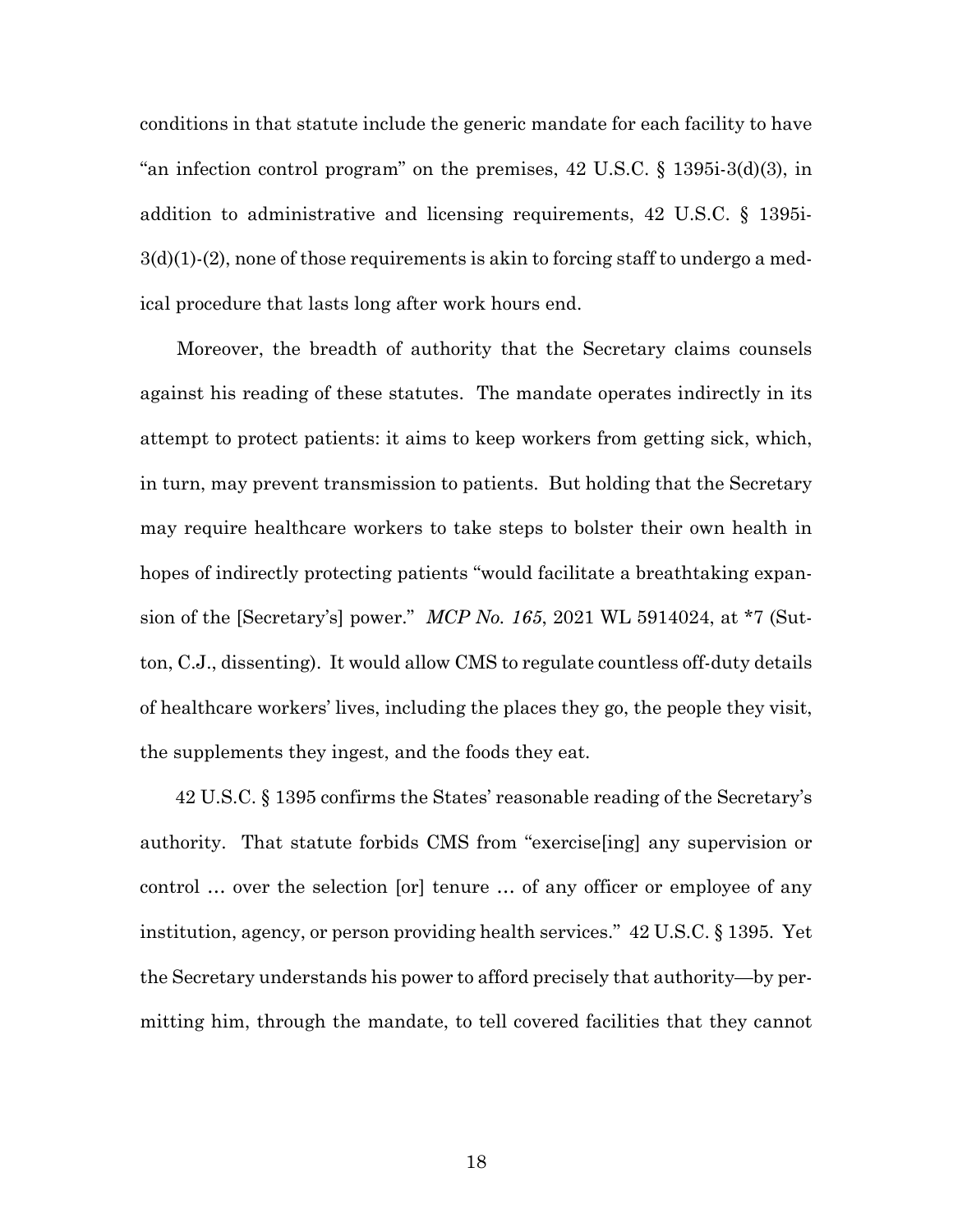hire or retain unvaccinated workers. It is unreasonable to construe the Secretary's power to allow what 42 U.S.C. § 1395 forbids. *Texas v. Becerra*, --- F. Supp. 3d ----, 2021 WL 5964687, at \*5 (N.D. Tex. Dec. 15, 2021).

Without clear support in the statutory text, the Secretary argues (at 21) that "the agency's practice" illustrates its power to issue this vaccine mandate. In fact, the opposite is true. As CMS admits, this mandate is unprecedented: the agency has "not previously required any vaccinations." App.49a. A "lack of historical" precedent is often "the most telling indication" that an agency lacks the power to promulgate a regulation. *Free Enter. Fund*, 561 U.S. at 505 (cleaned up); *see also Util. Air Regul. Grp.*, 573 U.S. at 324.

The Secretary nevertheless argues (at 22) that the mandate fits squarely within CMS's past practices because healthcare facilities "have long been subject to 'employer or State ... vaccination requirements.'" This does not help the Secretary. That the States or employers might have the power to mandate vaccines does nothing to prove that a federal agency has that authority. *See Jacobson*, 197 U.S. at 38 (noting that vaccine requirements "do not ordinarily concern the national government").

The Secretary also mentions (at 22) that some of the covered facilities have already been subject to regulations addressing the " 'prevention' and 'control' of 'infection diseases.' " This, too, is unavailing. While some of the covered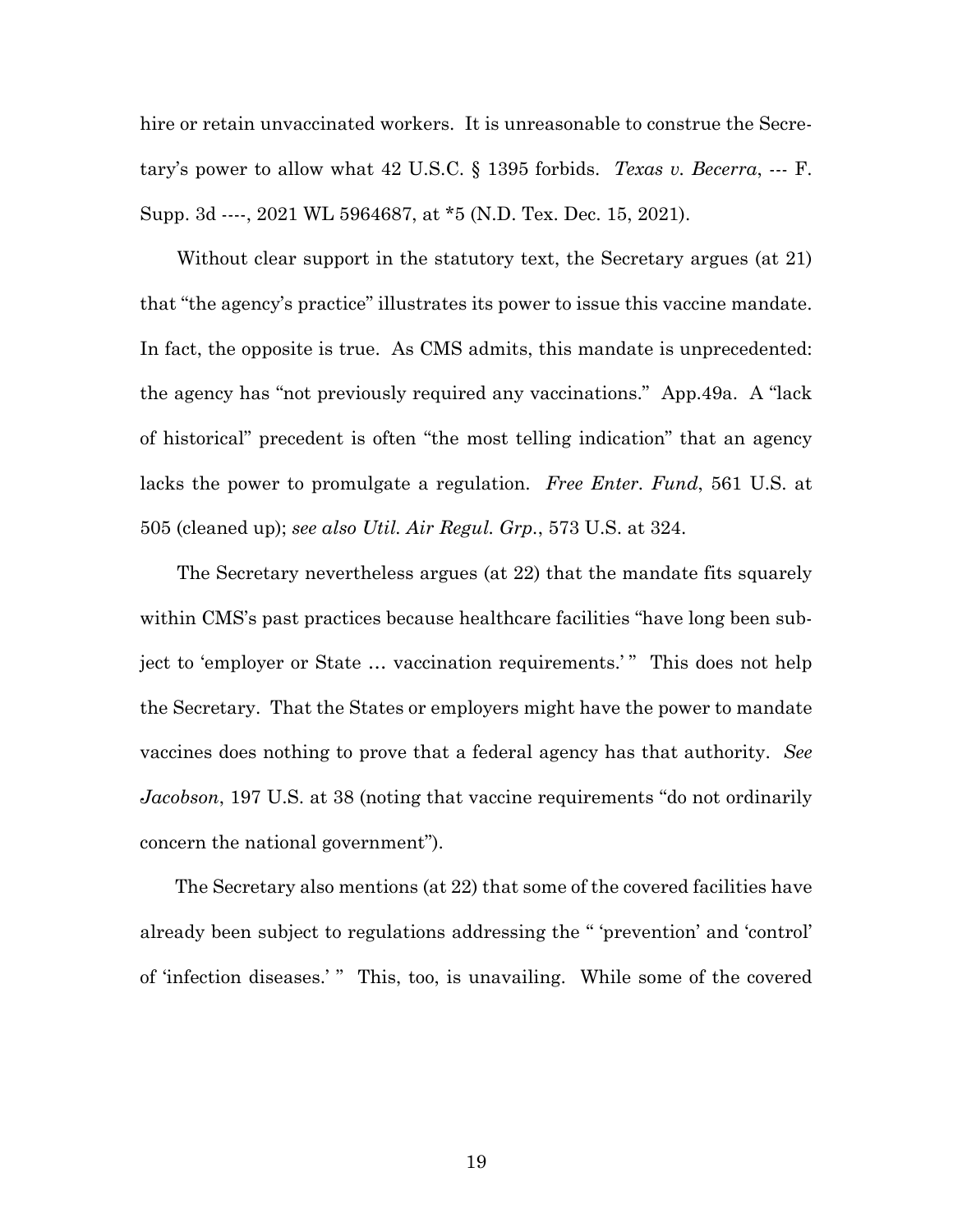facilities have been subject to such regulations, many have not.[9](#page-26-0) This confirms that CMS never thought it had the power to impose infection-control measures on those facilities. And even for the facilities previously subject to infectioncontrol regulations, that CMS never mandated vaccines through those regulations shows that it has not considered its authority to reach that far.

**2.** "Even if the text were ambiguous, the sheer scope" of the Secretary's "claimed authority" under the foregoing statutes "would counsel against the Government's interpretation." *Alabama Ass'n of Realtors*, 141 S. Ct. at 2489.

This Court "expect[s] Congress to speak clearly" in at least three situations relevant here: (1) "when authorizing an agency to exercise powers of vast economic and political significance," *id.*; (2) when "federal law overrides the usual constitutional balance of federal and state powers," *Bond v. United States*, 572 U.S. 844, 858 (2014) (cleaned up); and (3) when "an administrative interpretation of a statute invokes the outer limits of Congress' power," *Solid Waste Agency of N. Cook Cnty. v. U.S. Army Corps of Eng'rs*, 531 U.S. 159, 172 (2001).

These are often referred to as clear-statement rules. They "eliminate any power-enhancing uncertainty in the meaning of the statute." *In re MCP No. 165*, 2021 WL 5914024, at \*12 (Sutton, C.J., dissenting). And where,

<span id="page-26-0"></span><sup>9</sup> *See, e.g.*, 42 C.F.R. § 441.151 (PRTFs); 42 C.F.R. § 483.430 (ICFs-IID); 42 C.F.R. § 485.58 (CORFs); 42 C.F.R. § 485.904 (Community Mental Health Centers (CMHCs)); 42 C.F.R. § 486.525 (HIT suppliers); 42 C.F.R. § 491.8 (Rural Health Clinics).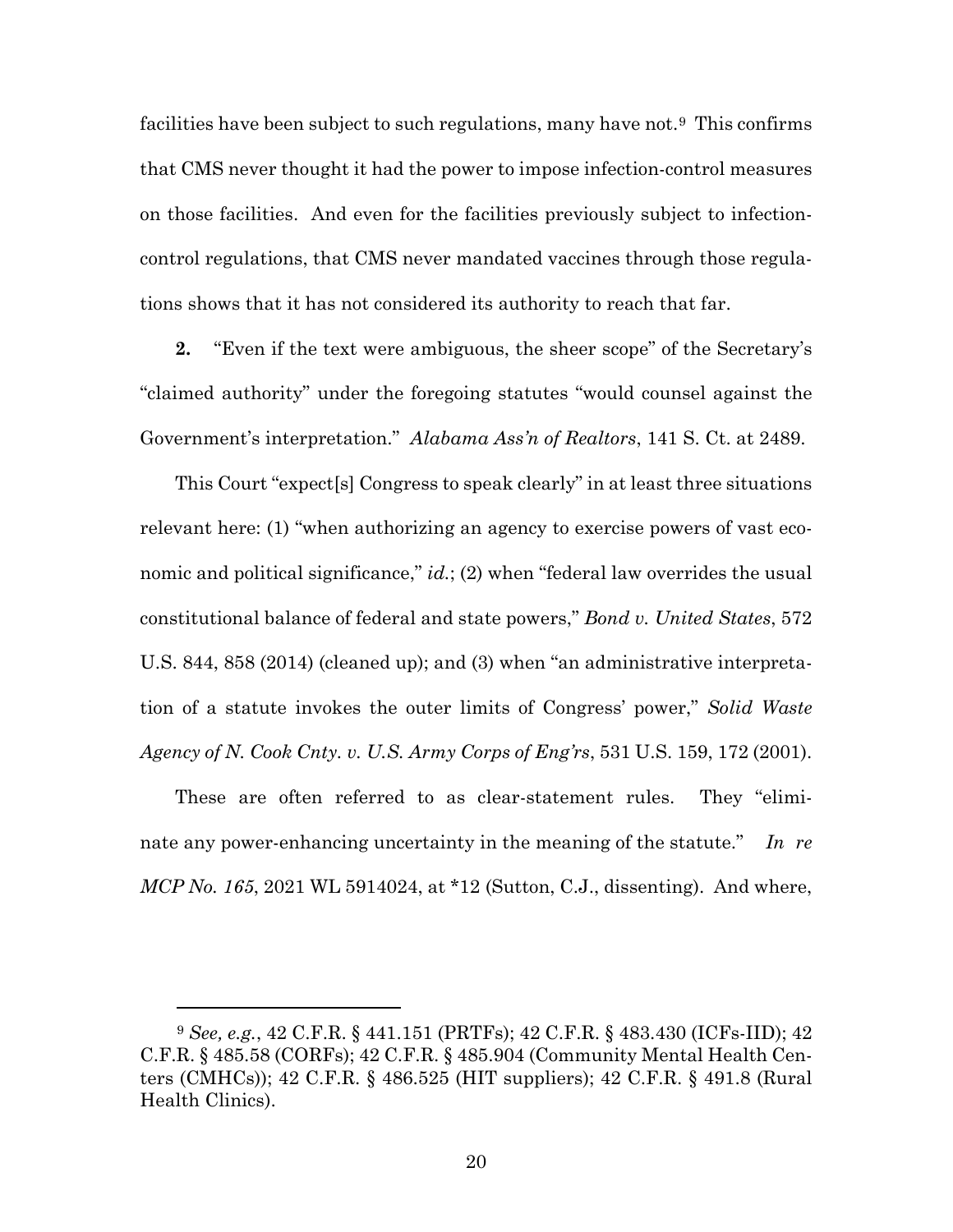as here, there are " 'significant … federalism questions raised' " and a "federalism-protecting interpretation of the statute [is] not clearly ruled out," courts "must accept that interpretation[.]" *Id.* (quoting *Solid Waste Agency*, 531 U.S. at 174). At bottom, agencies seeking to take major regulatory action must do so with clear authorization from Congress; "an *ambiguous* grant of statutory authority is not enough." *United States Telecom Ass'n v. FCC*, 855 F.3d 381, 421 (D.C. Cir. 2017) (en banc) (Kavanaugh, J., dissenting from the denial of rehearing en banc).

All three of these rules apply here. First, this first-of-its-kind national vaccine mandate covers "virtually all health care staff in the U.S.," App.55a an estimate of 10.3 million individuals, *id.* at 85a—alters massive government programs involving "billions of dollars," *Azar v. Allina Health Servs.*, 139 S. Ct. 1804, 1816 (2019), and threatens economic ruin and patient harm throughout the healthcare industry. Such a sweeping mandate affecting "billions of dollars" and "millions of people" requires a clear statement of congressional authorization. *King*, 576 U.S. at 485–86. Attempting to cobble together congressional intent through vague sections scattered throughout the Social Security Act does not provide the clear authorization needed. Second, the mandate seeks to usurp the States' traditional police power to "protect the public health" by addressing mandatory vaccination—a topic that "do[es] not ordinarily concern the national government." *Jacobson*, 197 U.S. at 24–25, 38. Third, in attempting to mandate vaccines without clear congressional notice to the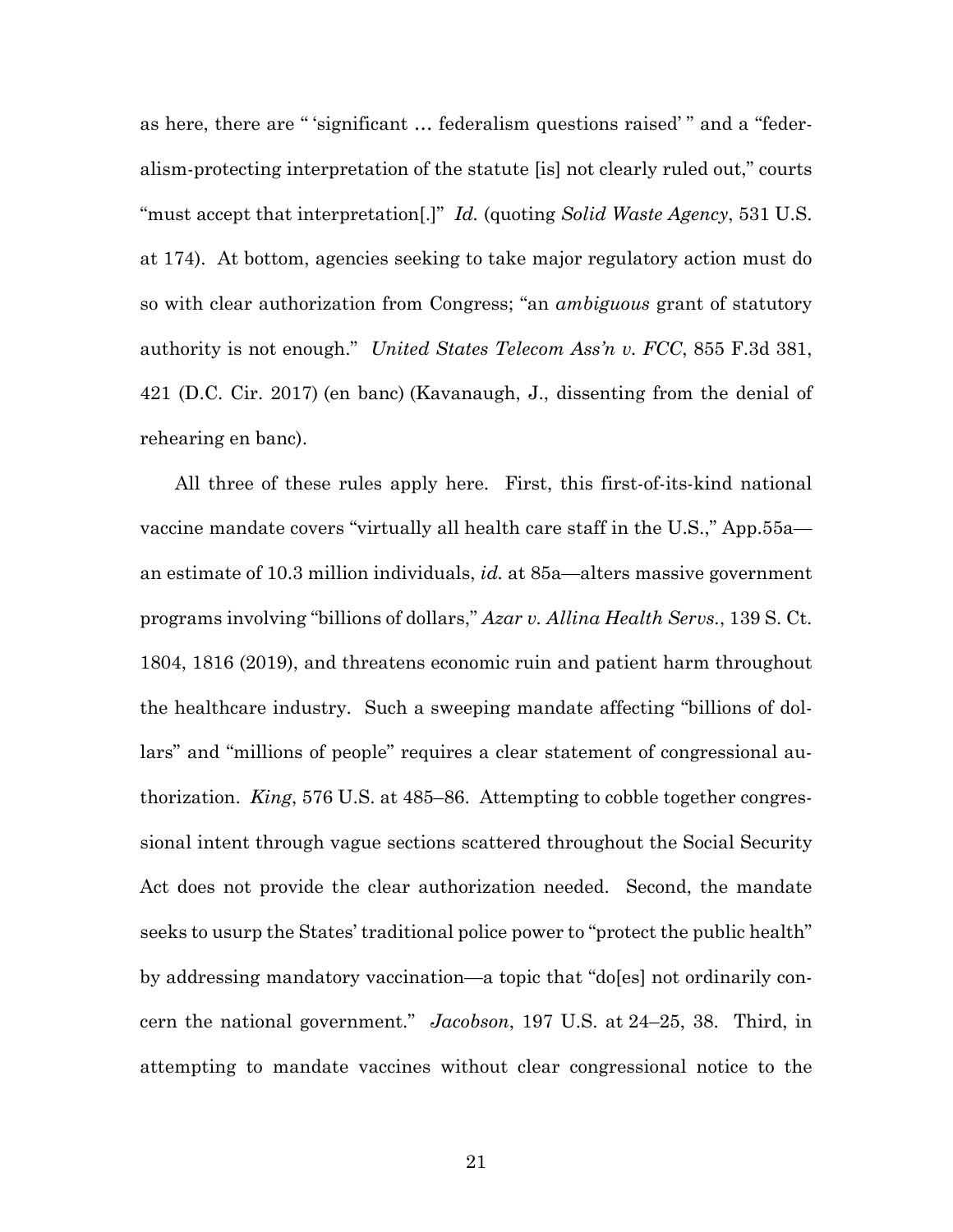States, the mandate reaches beyond the outer limits of Congress's power. The district court correctly found that all these "fundamental principles" apply and that "clear congressional authorization" is needed. App.8a.

The Secretary disputes (at 24-31) that any of the clear-statement rules applies here. He is wrong.

Starting with the major-questions doctrine, the Secretary's efforts to distinguish *Alabama Association of Realtors* (at 25) fail. Here, as explained above, the explicit conditions in the statutes that CMS cites, much like the specific statutory examples in *Alabama Association of Realtors*, do in fact cabin CMS's authority to create "such other requirements" addressing health and safety. 42 U.S.C. § 1395x(e)(9) (hospitals).

Moreover, *Alabama Association of Realtors* applied the major-questions doctrine because the eviction moratorium covered "[a]t least 80% of the country, including between 6 and 17 million tenants at risk of eviction," and impacted billions of dollars. 141 S. Ct. at 2489. Similarly, here, the CMS mandate applies throughout the entire country, covers "virtually all health care staff," App.55a—about 10.3 million workers, *id.* at 85a—and modifies large government programs in which even "minor changes" affect "billions of dollars." *Azar*, 139 S. Ct. at 1816; *see also* App.95a (estimating that compliance for only the first year will cost \$1.38 billion). The major-questions doctrine thus applies here, just as it did in *Alabama Association of Realtors*.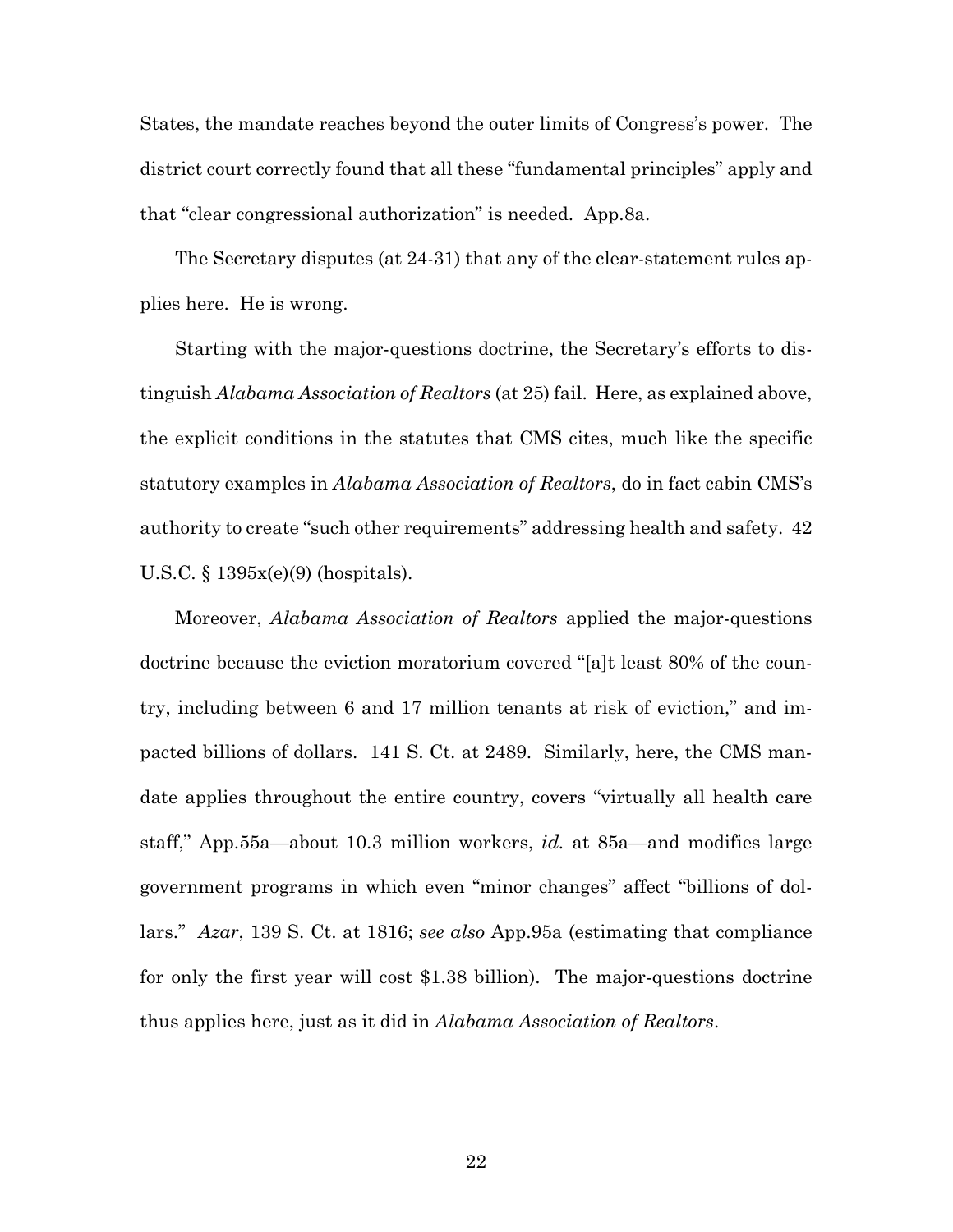The Secretary then (at 27) dismisses *Utility Air Regulatory Group* and *Brown & Williamson Tobacco* because the Court in those cases "reasoned that adopting the agency's position would have conflicted with other provisions." Yet the same is true here, as the prior discussion of 42 U.S.C. § 1395 shows.

The Secretary also argues (at 27) that the major-questions doctrine does not apply because the statutes at issue are not "ambiguous." But the prior analysis demonstrates that the statutes CMS cites, *see* App.49a—many of which do not even reference "health" or "safety"—fail to unambiguously authorize this sweeping mandate. The Secretary thus cannot avoid the majorquestions doctrine on this basis.

The Eleventh Circuit motions panel's rejection of the major-questions doctrine is unconvincing. While conceding that *this* vaccine mandate is "an issue of economic and political significance," the panel said that "a broad grant of authority" to an agency "does not require an indication that specific activities are permitted." *Florida*, 19 F.4th at 1288. But this flawed logic essentially rejects the premise of the major-questions doctrine, which by its nature cabins seemingly broad grants of regulatory authority.

The Secretary next discards (at 28-29) the federalism clear-statement rule because this mandate is an exercise of Spending Clause power. But this Court—including in the Secretary's only cited case, *Sabri v. United States*, 541 U.S. 600 (2004)—has not dismissed this clear-statement rule in the Spending Clause context. *Sabri* decided a constitutional challenge to a federal criminal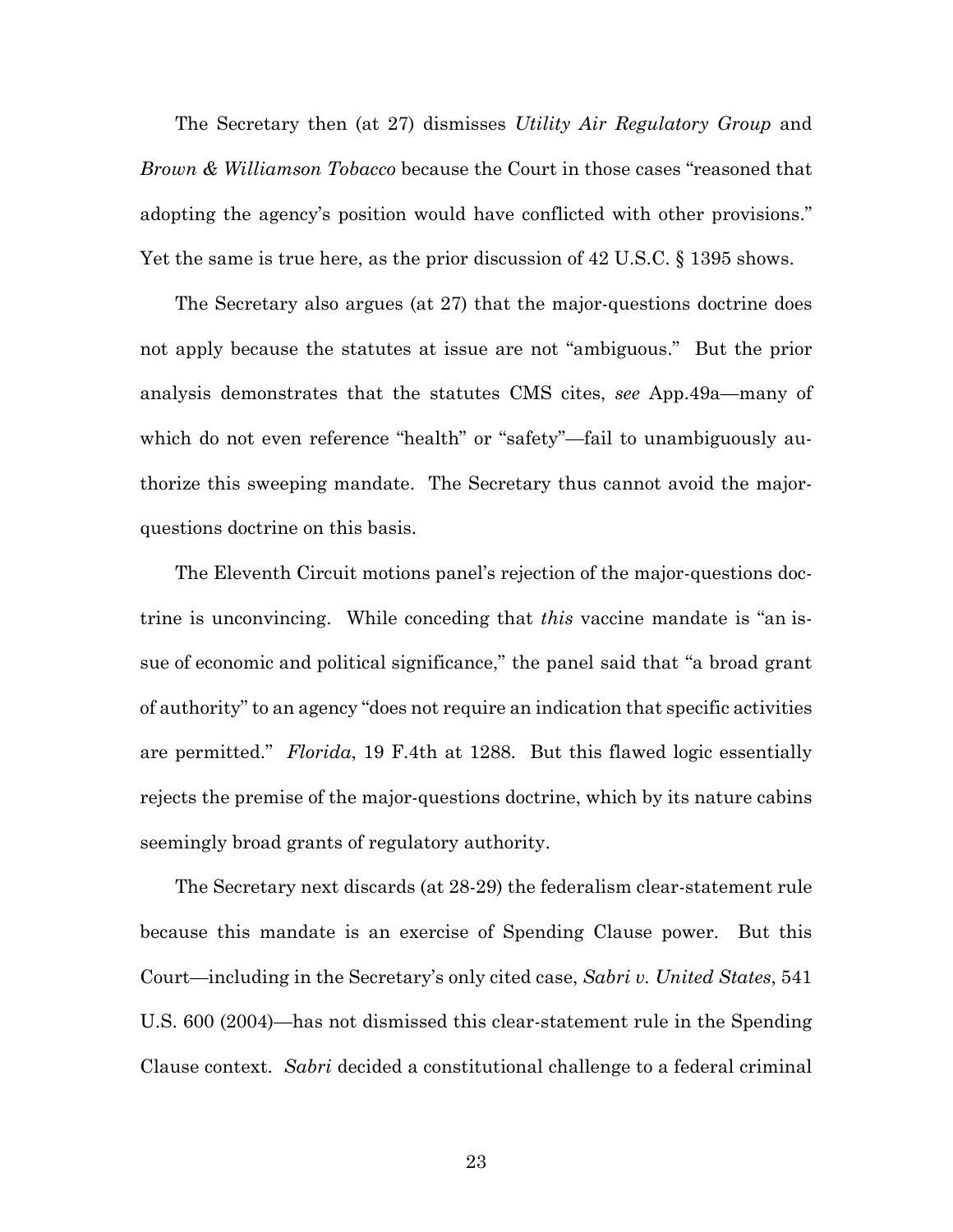statute, and the Court neither construed a statute nor mentioned this clearstatement rule. That opinion is thus irrelevant to the issues raised here.

In any event, it would be improper to assess the "Spending Clause power" "without concern for the federal balance" because that would allow the federal government "to set policy in the most sensitive areas of traditional state concern." *NFIB v. Sebelius*, 567 U.S. 519, 675–76 (2012) (plurality op.) (noting that an unchecked spending power "would present a grave threat to the system of federalism created by our Constitution"). And because Spending Clause statutes must give "clear notice" to "recipients of federal funds" of "federally imposed conditions," *Arlington Cent. Sch. Dist. Bd. of Educ. v. Murphy*, 548 U.S. 291, 296 (2006), the federalism clear-statement rule is fully consistent with Spending Clause analysis, which likewise requires the statute to provide "clear notice" to the States. No such clear statement is provided here.

#### <span id="page-30-0"></span>**B. The mandate is arbitrary and capricious.**

"The APA's arbitrary-and-capricious standard requires" the agency to "reasonably consider[] the relevant issues and reasonably explain[] the decision." *FCC v. Prometheus Radio Project*, 141 S. Ct. 1150, 1158 (2021). "[T]he agency must examine the relevant data and articulate a satisfactory explanation for its action including a 'rational connection between the facts found and the choice made.' " *Motor Vehicle Mfrs. Ass'n of U.S., Inc. v. State Farm Mut. Auto. Ins. Co.*, 463 U.S. 29, 43 (1983) (citation omitted). It must also "assess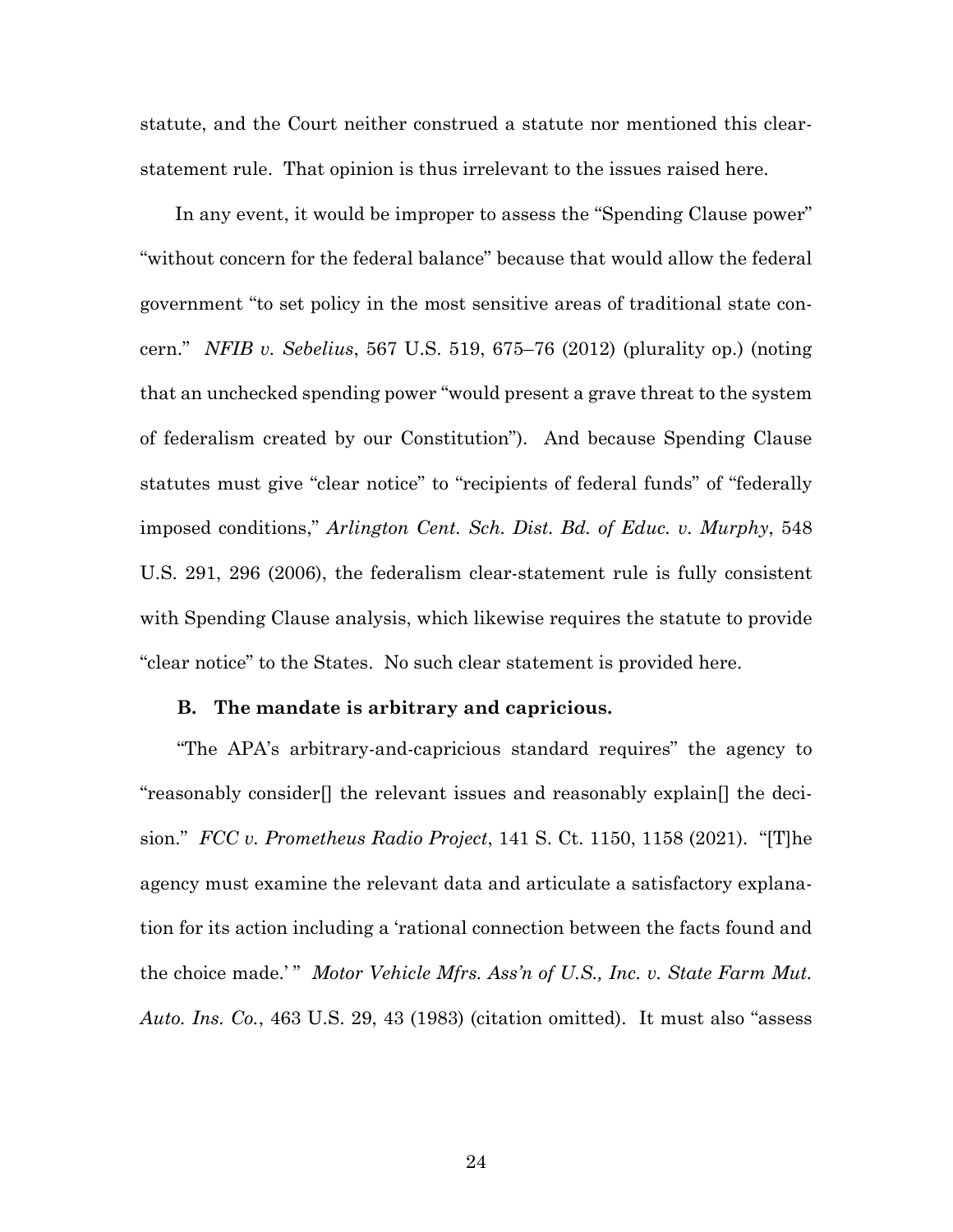whether there were reliance interests, determine whether they were significant, and weigh any such interests against competing policy concerns." *Dep't of Homeland Sec. v. Regents of the Univ. of Cal.*, 140 S. Ct. 1891, 1915 (2020).

The district court identified five reasons why the mandate is arbitrary and capricious: (1) CMS's lack of evidence regarding most of the covered healthcare facilities; (2) CMS's improper rejection of alternatives; (3) the mandate's irrationally broad scope; (4) CMS's pretextual change in course; and (5) CMS's failure to consider or properly weigh reliance interests and the risk that this failure will impose devastating consequences on healthcare services. App.18a-27a. To prevail on appeal, the Secretary must refute all five reasons. But he cannot rebut even one.

**1.** *Lack of Evidence on Most Facilities.* The district court held that it is unreasonable for CMS to "extrapolate" its data on long-term-care (LTC) facilities that house the elderly "to justify" applying its mandate to the 14 other diverse types of covered facilities, which include places like Psychiatric Residential Treatment Facilities (PRTFs) for individuals under age 21. App.18a-20a. Illustrating the irrationality of this explanation is CMS's recognition that the "risk of death from infection from an unvaccinated 75- to 84-year-old person is 320 times more likely than the risk for an 18- to 29-years old person." App.92a.

The Secretary defends his heavy reliance on LTC facility data (at 34-35) because that data "was just one piece of the ample evidence." But the Secretary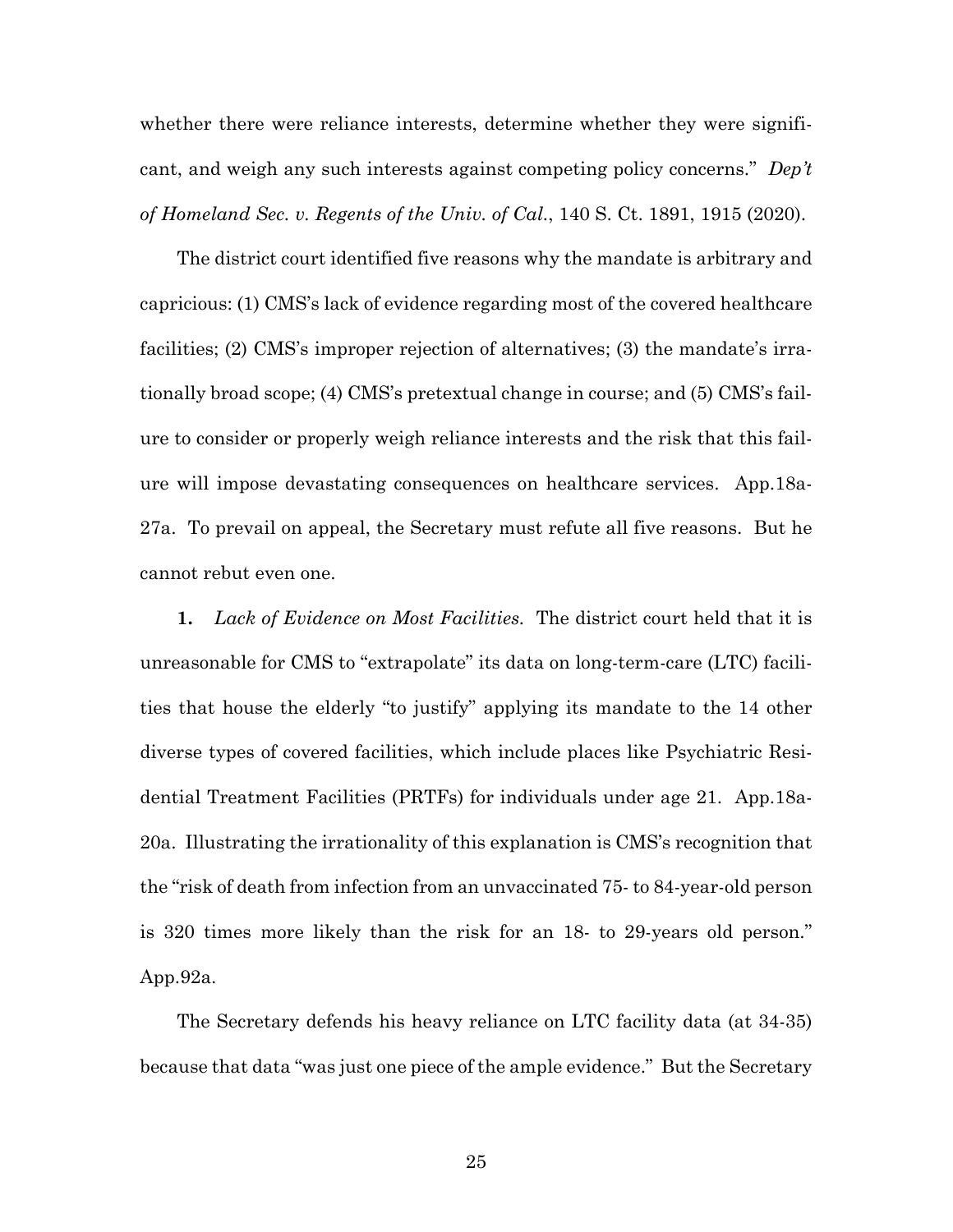does not cite anything indicating what "ample evidence" he is referencing and does not highlight evidence derived from other covered facilities.

**2.** *Improperly Rejected Alternatives.* The district court identified two alternatives that CMS improperly rejected: "daily or weekly testing" for all workers; and different treatment for workers with "natural immunity." App.20a-21a. The Secretary argues (at 34) that the district court "substitute[d] its views on epidemiology" for CMS's judgment. But the court did no such thing. Rather, it pointed out CMS's own inconsistencies on these issues.

Concerning the testing option, the district court noted that CMS announced an unexplained one-sentence conclusion, cited no evidence, and contradicted itself through "its admission that it lacks solid evidence regarding transmissibility of COVID by the vaccinated." App.20a-21a (footnote omitted). And regarding natural immunity, the court observed that CMS "contradict[ed] itself regarding the value of natural immunity" when it acknowledged that individuals who "have recovered from infection … *are no longer sources of future infections*." App.21a (quoting App.86a). Furthermore, while CMS questioned the supposed "uncertainties" about "the strength and length" of natural immunity "compared to people who are vaccinated," App.96a, it simultaneously conceded that "the duration of vaccine effectiveness" is "not currently known," *id.* at 97a. "Such contradictions," the district court aptly observed, "are telltale signs of unlawful agency actions." App.21a.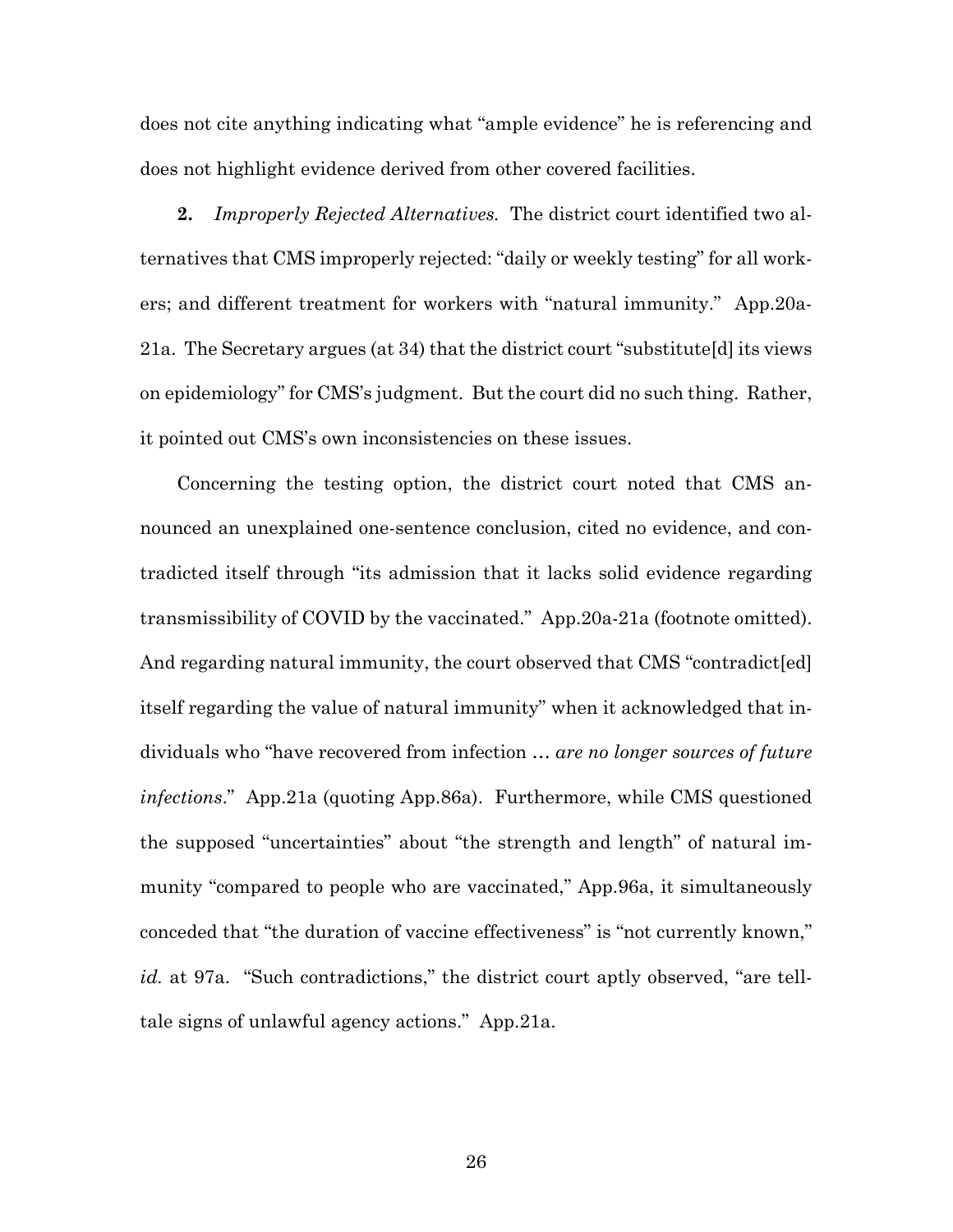**3.** *The Mandate's Irrationally Broad Scope and CMS's Pretextual Change.* The Secretary seeks to excuse the mandate's irrational scope and the agency's pretextual change in position (at 35) by arguing that this is a "unique pandemic." But pretext, regardless of whether it arises in unique circumstances, necessarily renders agency action arbitrary and capricious. *Dep't of Com. v. New York*, 139 S. Ct. 2551, 2575–76 (2019). Here, the mandate is pretextual because the Administration originally (and correctly) declared that vaccine mandates are "not the role of the federal government," *supra*, at n.2; the President then announced that the goal of this and other mandates is to increase societal vaccination rates, *supra*, at n.3; and CMS now justifies this mandate as necessary to protect patient health. Because "the evidence tells a story that does not match the explanation [CMS] gave," this mandate cannot stand. *Dep't of Com.*, 139 S. Ct. at 2575.

**4.** *Reliance Interests and Devastating Consequences on Healthcare.* The district court also held that "CMS did not properly consider *all* necessary reliance interests of facilities, healthcare workers, and patients" in "concluding that the mandate's benefits outweigh the risks to the healthcare industry." App.25a. "CMS looked only at evidence from interested parties in favor of the mandate," and by dispensing with procedural rulemaking requirements, the agency "ignored evidence showing that the mandate threatens devastating consequences" by exacerbating already severe workforce shortages in healthcare. *Id.* at 25a-26a.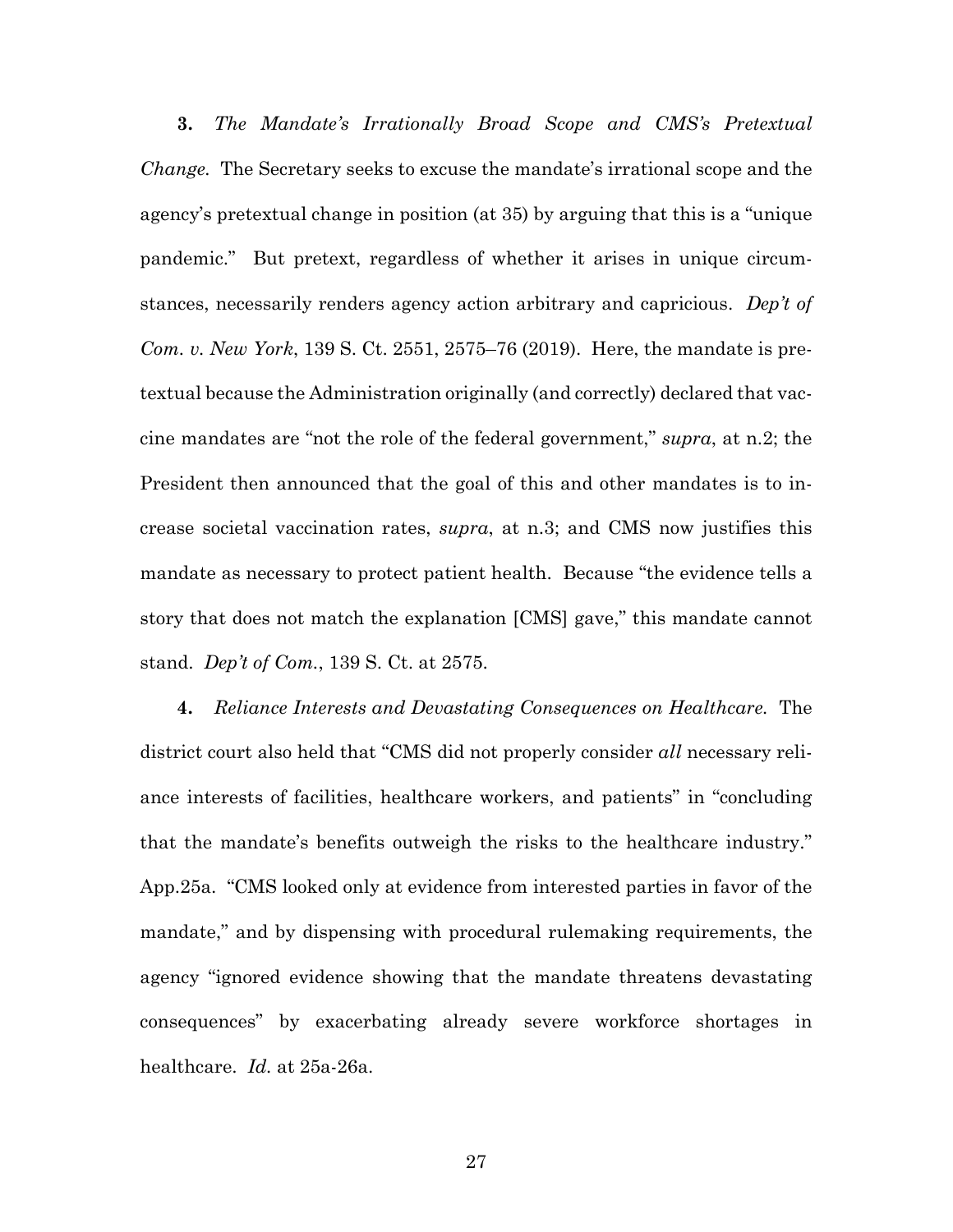Despite CMS's recognition that "compliance with [the mandate] may create some short-term disruption of current staffing levels for some providers or suppliers in some places," App.91a, if "[e]ven a small fraction" of unvaccinated healthcare workers leave their jobs, *id.* at 94a, the agency dismissed those concerns because it thought "there is insufficient evidence to quantify" and balance those against other risks. *Id.* at 51a. But this Court *requires* the agency to "assess … reliance interests … and weigh [them] against competing policy concerns." *Regents*, 140 S. Ct. at 1915. And as the district court held, it was irrational to foreclose interested "parties' ability to provide information regarding the mandate's effects on the healthcare industry, while simultaneously dismissing those concerns based on 'insufficient evidence.' "App.25a.

Trying to justify himself, the Secretary places great weight (at 33) on a joint statement of professional associations supporting vaccine mandates for healthcare workers. But this simply proves the district court's point that CMS acted arbitrarily in "look[ing] only at evidence from interested parties in favor of the mandate, while completely ignoring evidence from interested parties in opposition." App.25a. The thirty declarations filed in this case show that there is a different perspective widely held in the healthcare industry that CMS unreasonably ignored. *See* R.App.35a-139a.

The Secretary also cites (at 32) experiences of a few private healthcare systems that implemented vaccine mandates in mostly urban areas to justify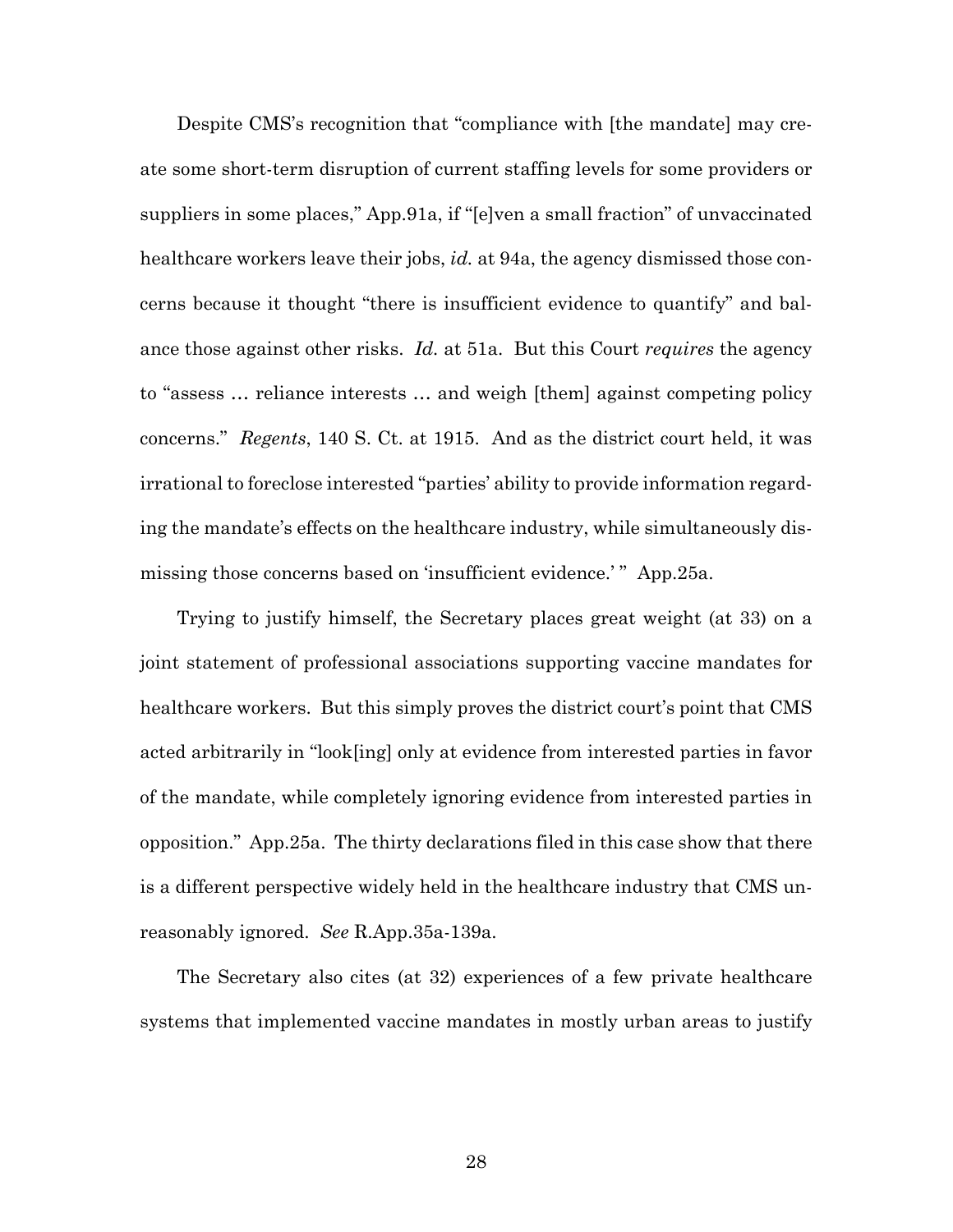CMS's dismissal of workforce concerns. But those cherry-picked examples cannot bear the weight CMS puts on them. Privately imposed mandates are poor proxies for a nationwide government-imposed mandate. And the experiences of healthcare providers in mainly urban areas, which have larger labor pools and higher community vaccination rates than rural areas, are not representative of the impact on rural providers. As the district court found, "whatever might make sense in Chicago, St. Louis, or New York City, could be actually counterproductive and harmful in rural communities like Memphis (MO) or McCook (NE)." App.34a.

In its stay application, the Government replicates the Secretary's error by repeatedly citing vaccine mandates in Detroit and Houston to justify imposing a mandate in rural Missouri, Nebraska, Alaska, and similar areas. Thus, the Government studiously overlooks "obvious distinctions" between the problems and challenges facing rural healthcare providers in tiny communities, as opposed to those in major urban centers. *Dry Color Mfrs. Ass'n, Inc. v. Dep't of Labor*, 486 F.2d 98, 105 (3d Cir. 1973). The mandate is quintessentially arbitrary and capricious because the Secretary " 'failed to consider ... important aspect[s] of the problem' before [him]." *Regents*, 140 S. Ct. at 1910 (quoting *State Farm*, 463 U.S. at 43). In its rule, CMS also relied on New York's experience imposing a statewide vaccine mandate on healthcare workers. App.51a. But the *New York Times* article that CMS cited raises cause for se-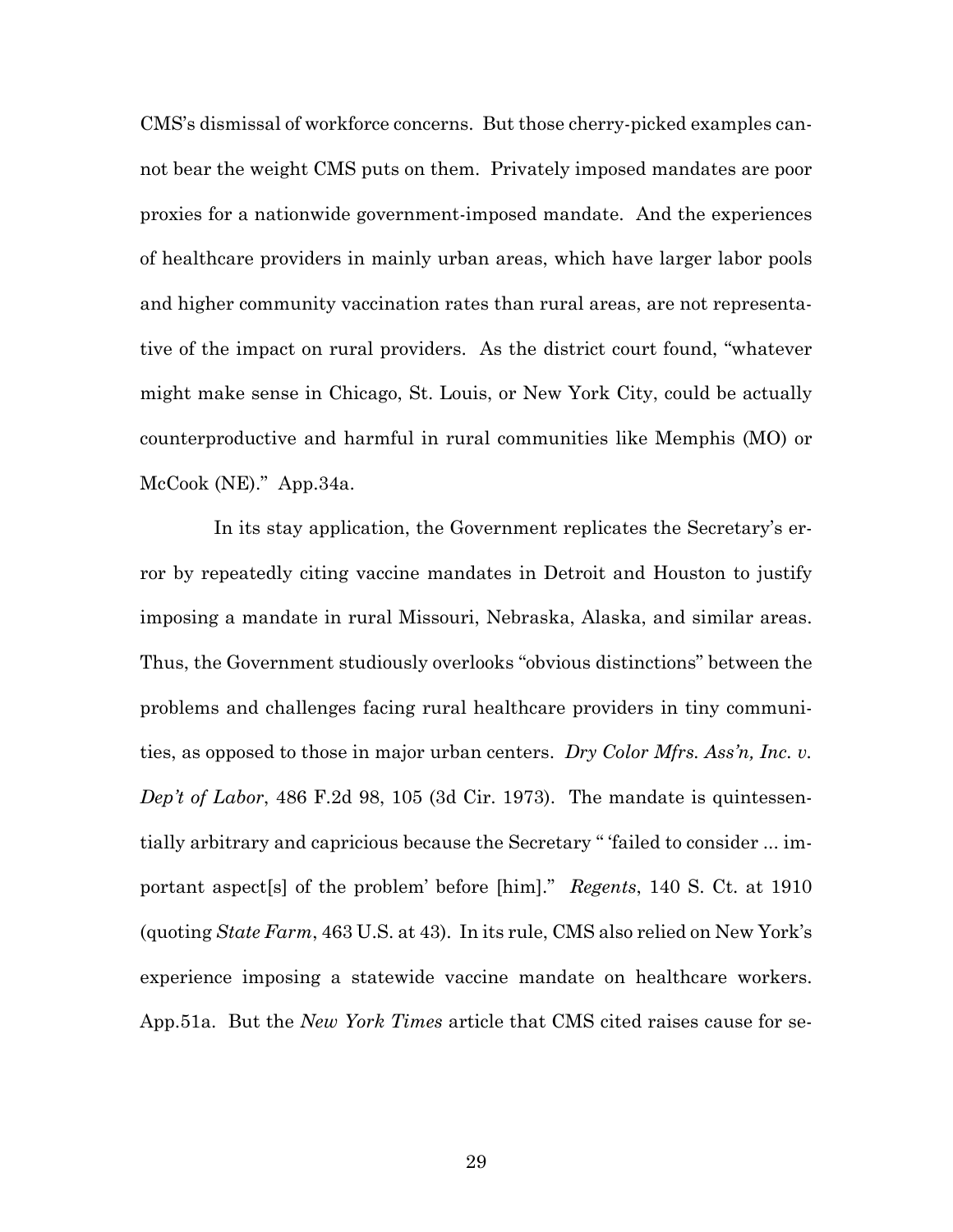rious concern. *Id.* (citing *Thousands of N.Y. Health Care Workers Get Vaccinated Ahead of Deadline*, N.Y. Times (Sept. 28, 2021)). It reported that when the mandate took effect, only 92% of "the state's more than 650,000 hospital and nursing home workers had received at least one vaccine dose." That means 8% of those healthcare workers—a total of 52,000 people—had not even begun the vaccination process. This directly undercuts CMS's assertion, which immediately followed its *Times* citation, that the mandate "will result in *nearly all* health care workers being vaccinated." *Id.* (emphasis added).[10](#page-36-0)

Beyond this, the *Times* article noted that New York "hospitals and nursing homes continue[d] to brace for potential staffing shortages," and that "even minor staff losses … could put some patients at risk." The article also observed that the "governor declared a state of emergency" just days before the mandate's deadline "allow[ing] her to use the National Guard to fill staffing shortages." And it reported that a hospital-affiliated nursing home in Buffalo placed 20% of its staff "on unpaid leave … for refusing to get vaccinated," causing the facility to "transfer[] staff in from other facilities, reduc[e] beds at the nursing home[,] and suspend[] some elective surgeries at the hospital." Facing these

<span id="page-36-0"></span><sup>10</sup> Recent media coverage has reported that since New York's mandate on healthcare workers took effect, "31,858 health care workers at nursing homes, hospitals and other health providers have been terminated, furloughed or forced to resign because they would not comply with the mandate." *Termination of unvaccinated health care workers backfires*, Fox News (Dec. 28, 2021), https://fxn.ws/3qxu5cz.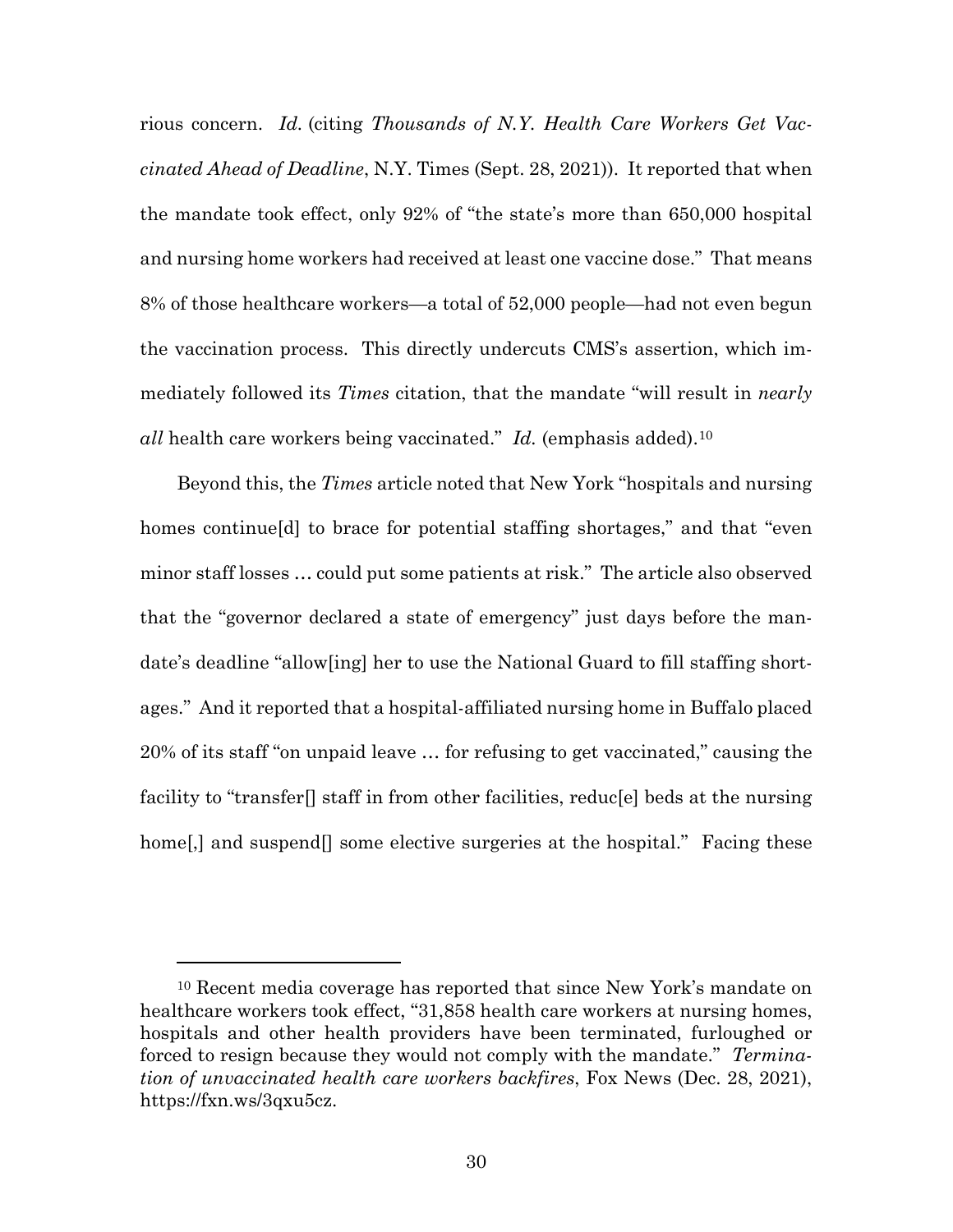disturbing facts, it was unreasonable for CMS to fail to mention them, let alone to rely on this article to *dismiss* the workforce shortage concerns.<sup>[11](#page-37-0)</sup>

The Secretary additionally speculates (at 32) that the mandate's "adverse impact on the labor market" will be offset by "reduced absenteeism due to COVID-19." But this conjecture unreasonably ignores that maintaining a larger pool of employees, even if some might have a bout with COVID–19, is better than excluding an entire group of current workers.

The Secretary lastly insists (at 32) that any workforce losses will be "dwarfed by the regular staff turnover in the healthcare workforce." Not so. CMS admits that the mandate covers "virtually all health care staff" and that it disqualifies all unvaccinated workers from those positions. App.55a. Excluding an entire category of workers from most healthcare jobs is not the ordinary "turnover" of the labor market. The notion that "business as usual" measures can counteract the impending doom is unreasonable. And the extensive credible evidence from the States' thirty declarants belies CMS's rosetinted views on this point.

 $\overline{a}$ 

<span id="page-37-0"></span><sup>11</sup> Later developments continue to demonstrate the fallout from New York's mandate. *See Long Island hospital temporarily closing ER*, ABC 7 New York (Nov. 22, 2021), https://bit.ly/3G6rzA2 ("The emergency department at a Nassau County hospital has temporarily closed due to nursing staff shortages as a result of New York's vaccine mandate.").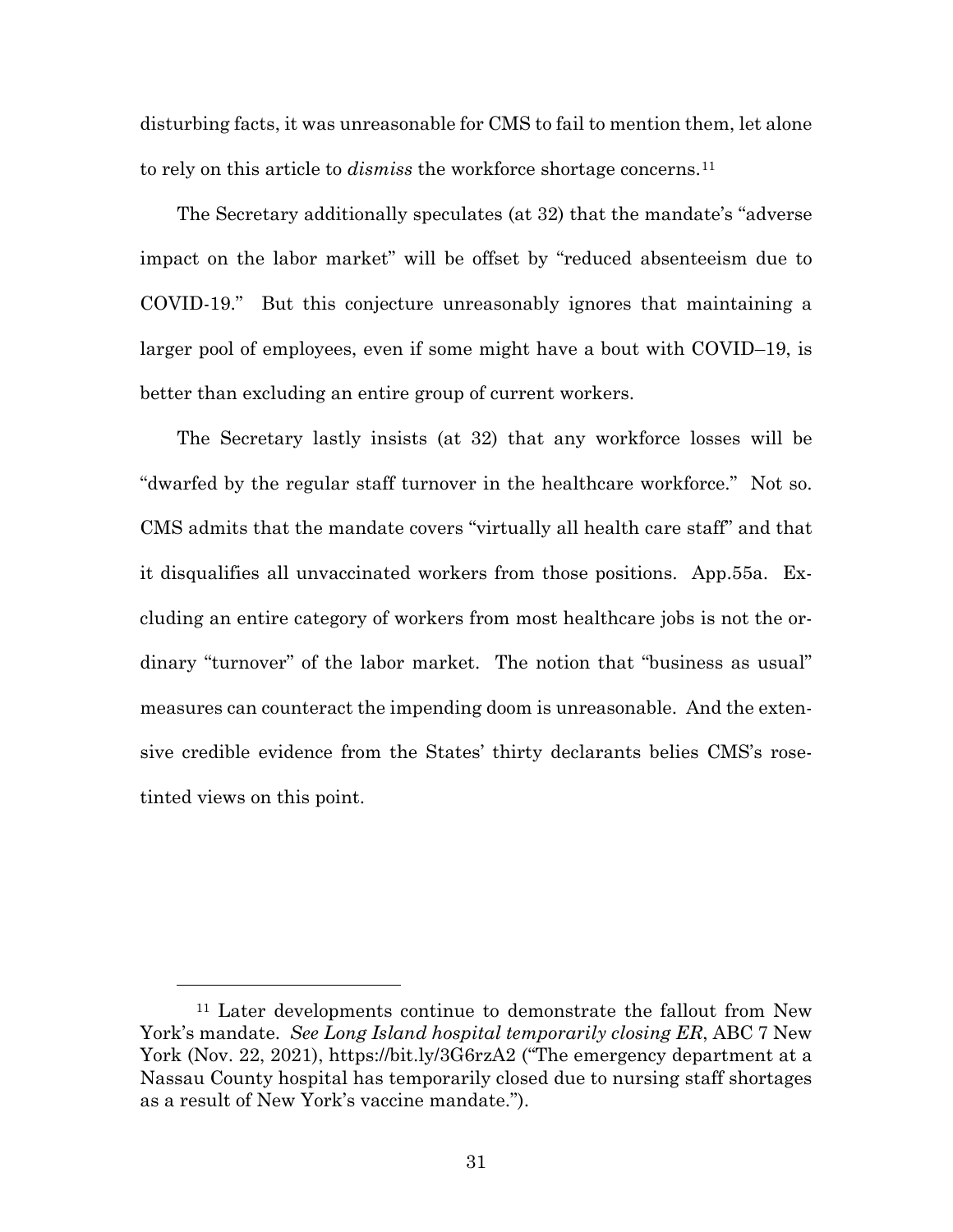The Eleventh Circuit motions panel's decision does not refute these points. *Florida*, 19 F.4th at 1290–91. The panel addressed only two of the five arbitrary-and-capricious arguments that the district court accepted here. Even for those two arguments (CMS's improper rejection of alternatives and the risk of exacerbating workforce shortages), the panel's perfunctory discussion is unpersuasive because, among other things, it ignores the many CMS contradictions discussed above.

## <span id="page-38-0"></span>**C.The Mandate Violates Multiple Procedural Requirements.**

The district court determined that CMS did not establish good cause to excuse compliance with notice-and-comment procedural requirements. App.12a-17a. The good-cause standard is particularly stringent here, the court concluded, given "the unprecedented, controversial, and health-related nature of the mandate," and "CMS's own delay" in implementing its mandate. *Id.*[12](#page-38-1) Also, "[t]he 'more expansive' a rule's reach, 'the greater the necessity for public comment.'" *MCP No. 165*, 2021 WL 5914024, at \*10 (Sutton, C.J., dissenting) (quoting *Am. Fed'n of Gov't Emps. v. Block*, 655 F.2d 1153, 1156 (D.C. Cir. 1981)).

 $\overline{a}$ 

<span id="page-38-1"></span><sup>12</sup> The district court found that the "mandate was announced nearly two months before" its official release. App.14a. The Secretary could have received comments within that sixty-day period just as he is receiving comments during the current sixty-day comment period. *See id.* at 37a (rule published November 5, 2021, with comments due January 4, 2022).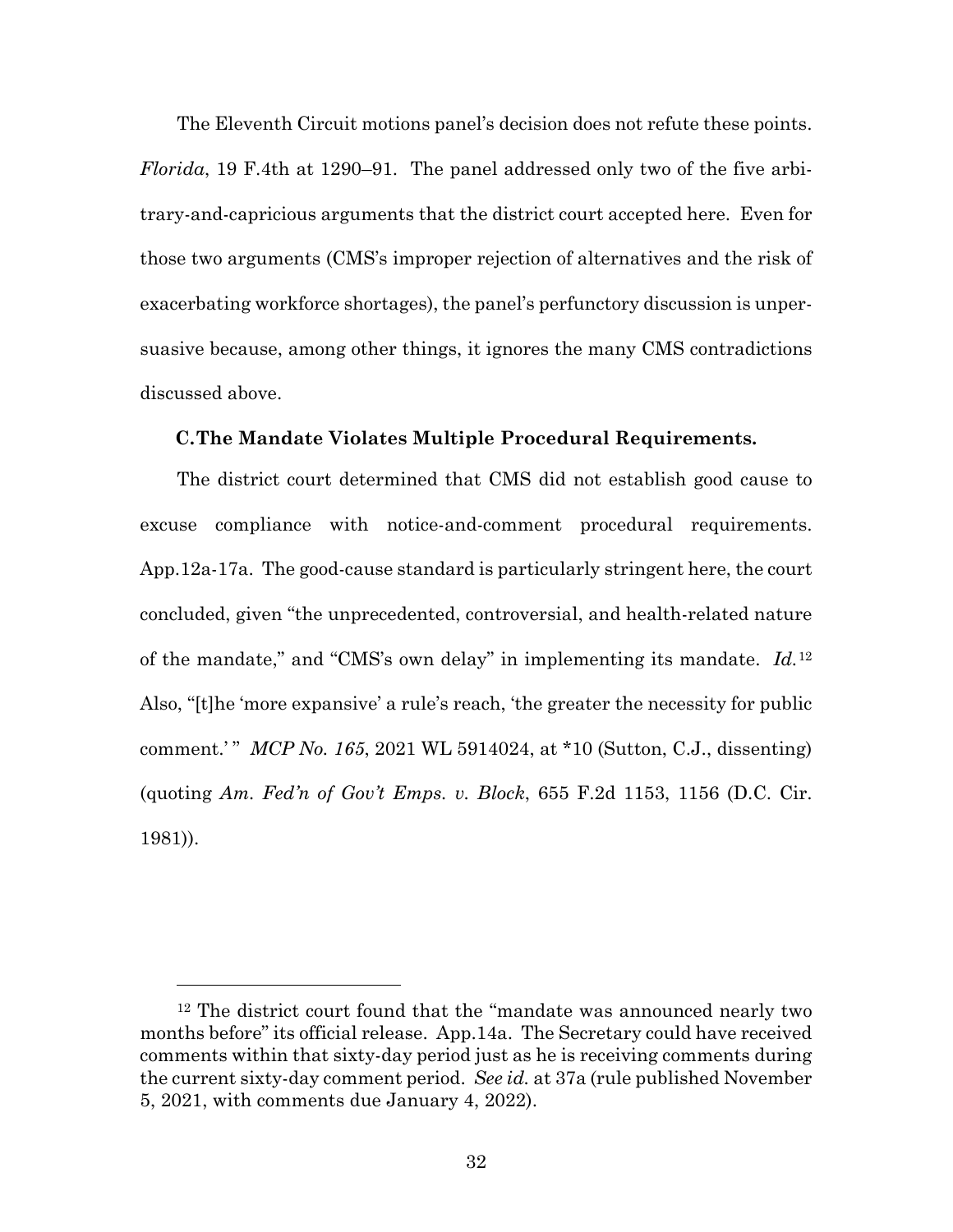In arguing that the district court erred, the Secretary raises (at 36) five justifications for skipping notice and comment: (1) some patients' vulnerability to COVID-19; (2) the number of total COVID-19 cases among healthcare workers; (3) the Delta variant's emergence in June; (4) an anticipated winter spike in cases; and (5) the coming flu season.

The first two reasons are generalized to healthcare during the pandemic; they do not address why undertaking notice and comment *now* will cause harm, and they do not explain why the Secretary could not have accepted comments in the two months between the President's announcement and the mandate's promulgation. If these excuses suffice, that will effectively "sideline the notice-and-comment process" for the remainder of the pandemic. *MCP No. 165*, 2021 WL 5914024, at \*11 (Sutton, C.J., dissenting). Reliance on Delta is also unavailing because, as CMS recognizes, Delta's June uptick had "begun to trend downward" when the mandate issued. App.65a. Finally, speculation about a coming winter "spike" and the "flu season" fails because CMS admits that flu season's "intensity" "cannot be predicted." App.15a (quoting App.66a). This "mere possibility" of "future harm" cannot establish good cause. *United States v. Brewer*, 766 F.3d 884, 890 (8th Cir. 2014).

The Secretary then claims (at 37) that the States "have not identified any prejudice arising out of the lack of a prior comment period." But all the information in the hundreds of pages of declarations filed below could have been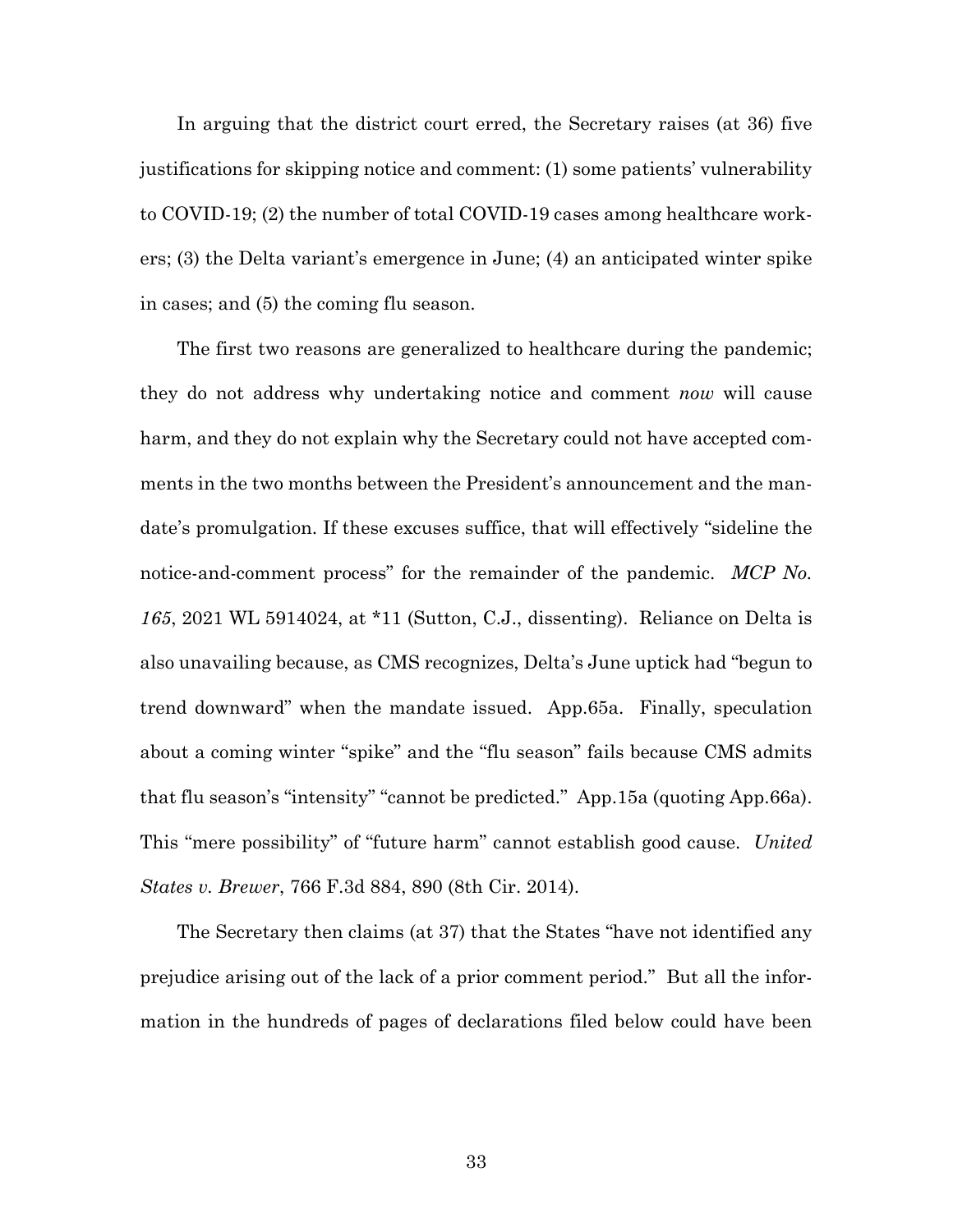communicated to CMS during the comment period, thus showing the impending healthcare disaster. Cutting off that information shaded the rulemaking process and prejudiced everyone opposing the mandate. In any event, to assert this procedural claim, the States need only show "some possibility" that their comments might have persuaded or affected the agency's decision—a very low bar. *Massachusetts v. EPA*, 549 U.S. 497, 518 (2007).

#### <span id="page-40-0"></span>**III. The Remaining Factors Do Not Favor a Stay.**

For the reasons stated above, this is not "a close case," *Ind. State Police*, 556 U.S. at 960, so the Court need not reach the balancing of equities, the relative harms, and the public interest. But if it does, these additional factors weigh overwhelmingly against granting a stay.

**A.** *Balancing Irreparable Harm.* Where, as here, "the lower court has already performed th[e] task" of determining the parties' respective harms "in ruling on a stay application, its decision is entitled to weight and should not lightly be disturbed." *Williams v. Zbaraz*, 442 U.S. 1309, 1312 (1979) (Stevens, J., in chambers). Before the district court, it was the States—not the Secretary—that demonstrated irreparable harm. Thus, this part of the district court's "thorough analysis" "warrant[s] respect." *Barr v. E. Bay Sanctuary Covenant*, 140 S. Ct. 3, 5 (2019) (Sotomayor, J., dissenting from grant of stay).

Preventing the Secretary from enforcing his unlawful mandate will inflict no cognizable injury—let alone irreparable harm—on him because "[a]ny interest [he] may claim in enforcing an unlawful … [regulation] is illegitimate." *BST Holdings, LLC v. OSHA*, 17 F.4th 604, 618 (5th Cir. 2021). On the flip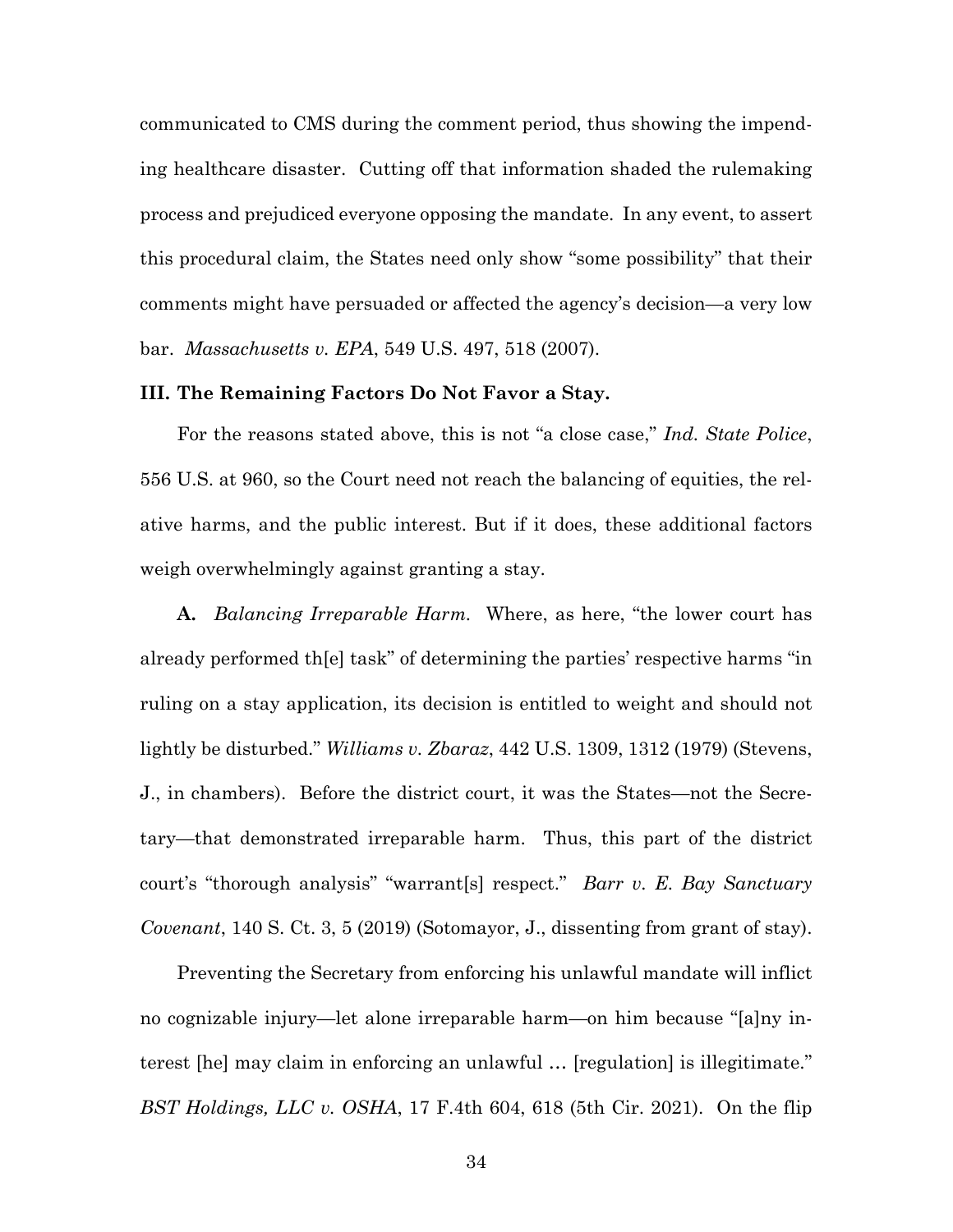side, granting the stay would irreparably harm the States in several ways. App.27a-32a.

First, a stay would inflict sovereign harm by overriding the States' "duly enacted laws surrounding vaccination mandates." *Id.* at 28a (citing preempted state laws). This Court has repeatedly affirmed that this kind of injury is irreparable. *See, e.g.*, *Abbott v. Perez*, 138 S. Ct. 2305, 2324 n.17 (2018) ("[T]he inability to enforce its duly enacted plan clearly inflicts irreparable harm on the State."); *Maryland v. King*, 567 U.S. 1301, 1303 (2012) (Roberts, C.J., in chambers) ("Any time" a State is blocked "from effectuating statutes enacted by representatives of its people, it suffers a form of irreparable injury").

Second, a stay would harm the States' quasi-sovereign interest in the health and wellbeing of their citizens because the loss of healthcare staff, reduction of services, and closure of facilities caused by the mandate will "imped[e] access to care for the elderly and for persons who cannot afford it." App.28a-31a. The Secretary says (at 39) that the States lack standing to raise this interest, but that is not true. Though a State may not file suit solely "to protect her citizens from the operation of federal statutes," it may "assert its rights under federal law," including procedural administrative rights like those at issue here, and when doing so, the State may "litigate as *parens patriae* to protect quasi-sovereign interests—*i.e.*, public … interests that concern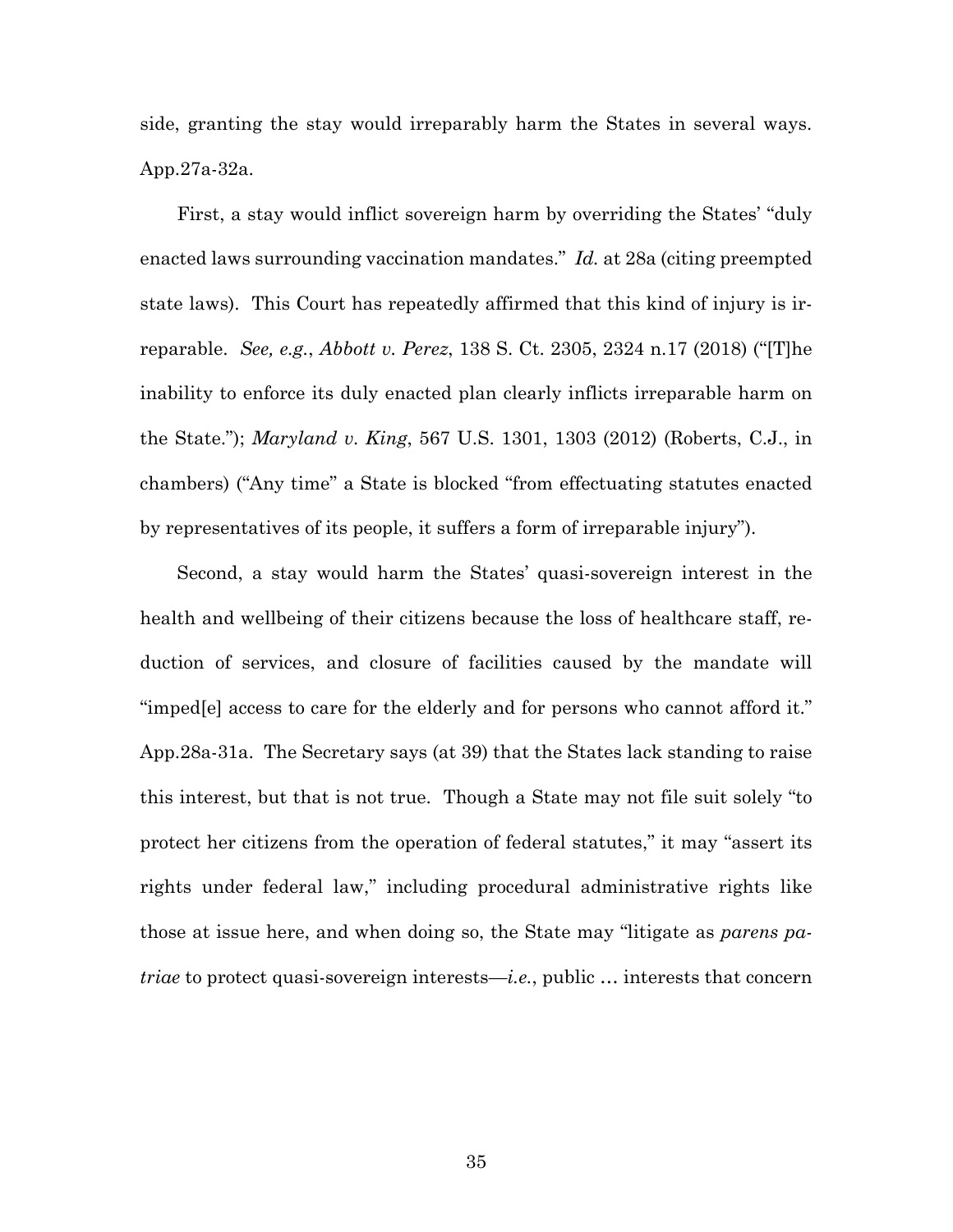the state as a whole." *Massachusetts*, 549 U.S. at 520 n.17 (cleaned up). Because the States are raising their own rights here, they also have standing to assert quasi-sovereign interests in the health and wellbeing of their citizens.

Third, the States, as operators of state-run healthcare facilities, will also experience irreparable proprietary harms. App. 32a.<sup>[13](#page-42-0)</sup> These include the "business and financial effects of a lost or suspended employee, compliance and monitoring costs associated with the Mandate, [and] the diversion of resources necessitated by the Mandate." *Id.* (quoting *BST Holdings*, 17 F.4th at 618); *see also Thunder Basin Coal Co. v. Reich*, 510 U.S. 200, 220–21 (1994) (Scalia, J., concurring) ("[A] regulation later held invalid almost *always* produces the irreparable harm of nonrecoverable compliance costs.").

**B.** *Public Interest.* Finally, even if this were a "close case," the Court should consider "the interests of the public at large." *Ind. State Police*, 556 U.S.

 $\overline{a}$ 

<span id="page-42-0"></span><sup>13</sup> The Secretary argues (at 39) that state-run facilities sanctioned for failing to comply with conditions of participation may seek judicial review under 42 U.S.C. § 1395cc(h)(1). But the Secretary has already conceded that States cannot use  $\S 1395cc(h)(1)$ 's procedural mechanism because they are plainly neither "institution[s]" nor "agenc[ies]" "dissatisfied" with the Secretary's determination regarding eligibility or receipt of benefits under that statute. App.6a-7a; *see also Massachusetts*, 549 U.S. at 518 (States are "not normal litigants for the purposes of invoking federal jurisdiction"). Thus, consistent with *Shalala v. Illinois Council on Long Term Care, Inc.*, 529 U.S. 1, 16 (2000), the district court correctly concluded that 42 U.S.C. § 405(h), as incorporated by 42 U.S.C. § 1395ii, has no application here. App.6a-7a. And the States' claims that arise under the Medicaid Act—as opposed to the Medicare Act— "are not subject to the  $\S 405(h)$ 's jurisdictional bar"—a conclusion the Secretary doesn't challenge here. *Id.* (citing *Avon Nursing & Rehab. v. Becerra*, 995 F.3d 305, 311 (2d Cir. 2021)).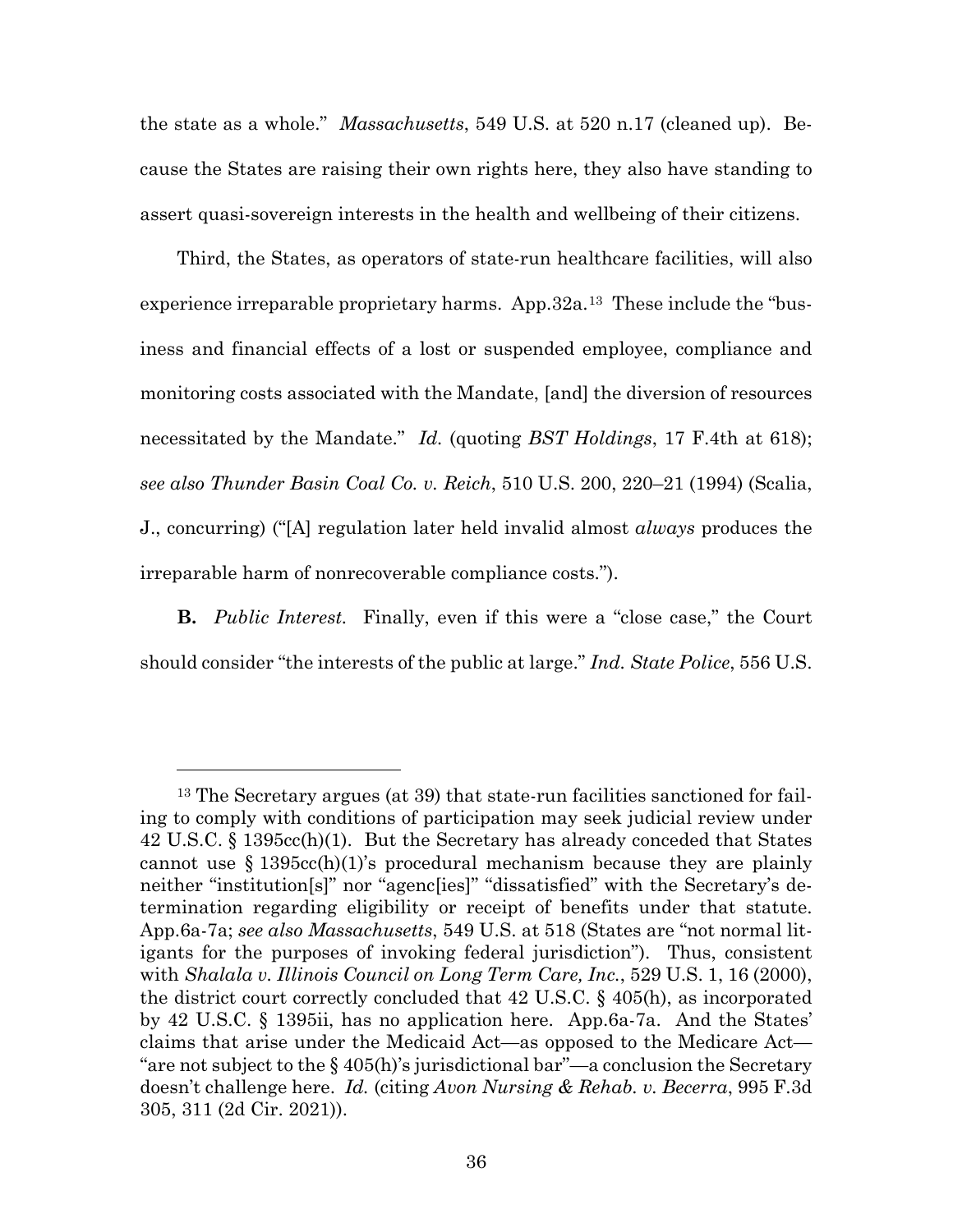at 960. The public interest favors continuing to "enjoin[] the mandate[] and thus preserving the 'status quo.'" App.34a. If the mandate were to take effect, it "will have a crippling effect on a significant number of healthcare facilities in Plaintiffs' states, especially in rural areas, create a critical shortage of services (resulting in *no medical care at all* in some instances), and jeopardize the lives of numerous vulnerable citizens." *Id.* at 33a-34a.

The Secretary argues (at 38) that the public interest nonetheless favors a stay because "patients may die" from "COVID-19 infections transmitted to them by staff." Despite the public's interest in preventing the spread of COVID-19, agencies cannot act unlawfully—even in the pursuit of desirable ends. *Ala. Ass'n of Realtors*, 141 S. Ct. at 2490. And according to CMS, "the effectiveness of the vaccine to prevent disease transmission by those vaccinated [is] *not currently known*." App.97a (emphasis added); *see also id.* at 33a. The Secretary's public-interest argument—and the principal justification for the mandate itself—is thus admittedly speculative. In contrast, the States' undisputed evidence concretely shows that the mandate will drive out healthcare workers, reduce services, and close facilities—all of which will harm people seeking healthcare. The harm this poses to the public is even more pressing now, as evidenced by the President's announcement earlier this week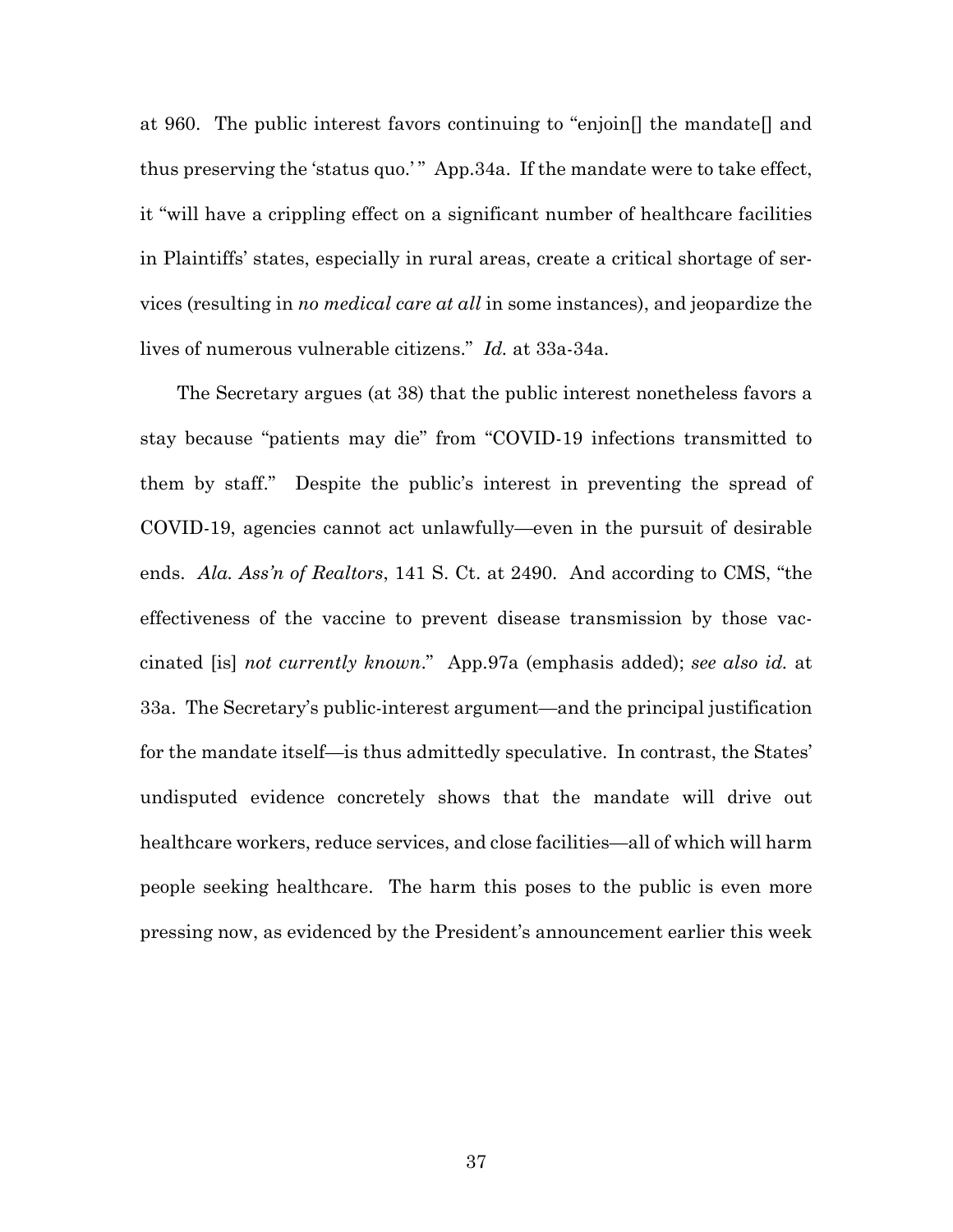that existing staff shortages are so great he is mobilizing "1,000 military doctors and nurses and medics to help staff hospitals." *Supra*, at n.10. Given this, the public interest weighs decidedly against the Secretary.[14](#page-44-0)

The Court should also reject the Secretary's last-ditch plea (at 40) to limit the injunction "to facilities operated by the … States." As discussed above, the States have a cognizable quasi-sovereign interest in the health and wellbeing of their citizens, and thus the injunction must reach private facilities within their States. In addition, the State's irreparable sovereign injuries, which include the preemption of their laws, are alone sufficient to justify applying the injunction throughout their borders.

<span id="page-44-0"></span><sup>14</sup> The Secretary (at 5 and 13) repeatedly references the Omicron variant to bolster the purported need for the mandate, but this is purely "impermissible *post hoc* rationalization[]" and thus is "not properly before" the Court. *Regents*, 140 S. Ct. at 1909.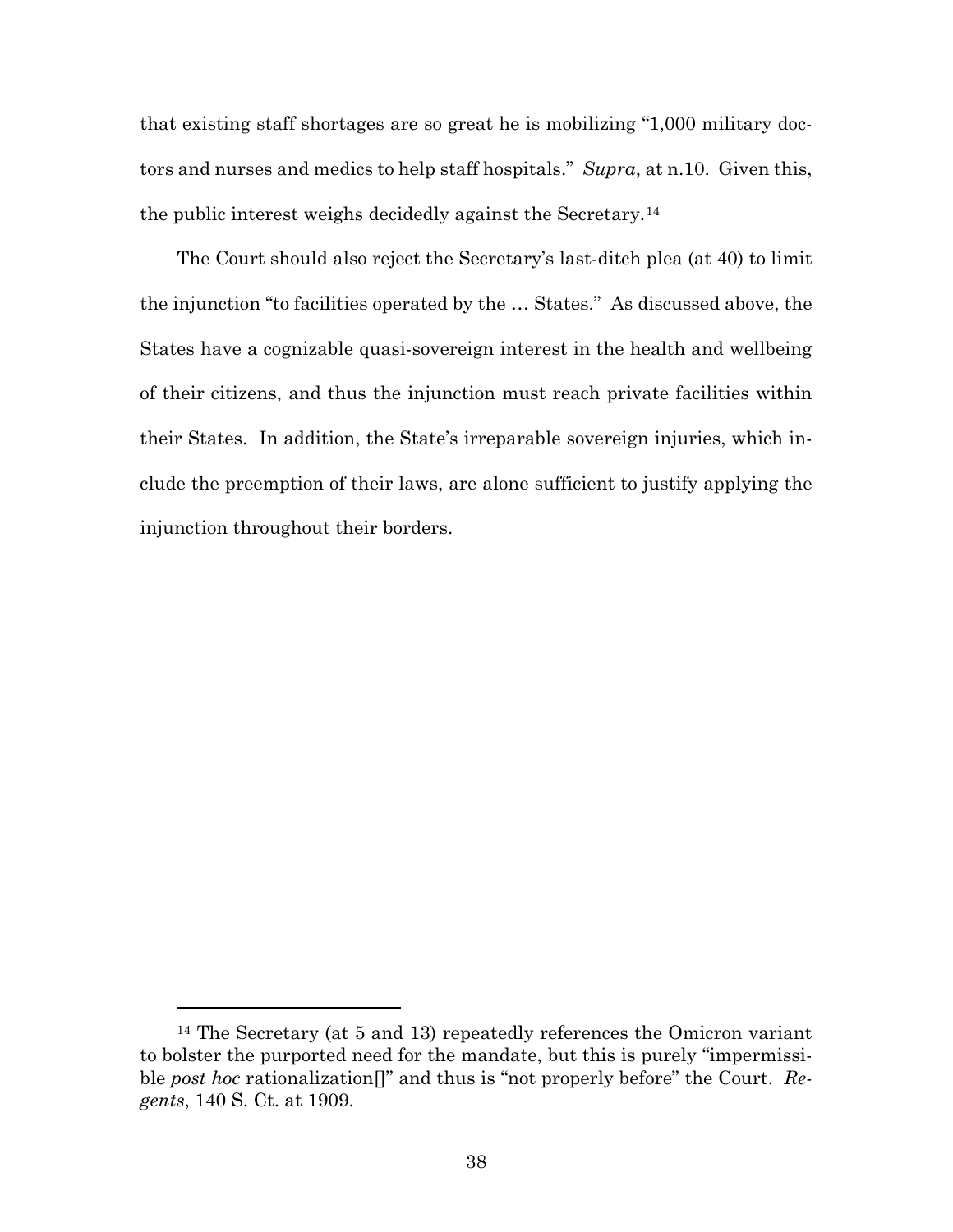#### **CONCLUSION**

<span id="page-45-0"></span>The Court should deny the motion for a stay pending appeal.

Respectfully submitted,

# **ERIC S. SCHMITT**

Attorney General of Missouri

D. JOHN SAUER Solicitor General *Counsel of Record*

JESUS A. OSETE Deputy Attorney General

Maddie McMillian Green Assistant Attorney General

Office of the Attorney General Supreme Court Building 207 W. High St. P.O. Box 899 Jefferson City, Missouri 65102 Tel.: (573) 751-1800 Fax: (573) 751-0774 John.Sauer@ago.mo.gov Jesus.Osete@ago.mo.gov

*Counsel for Respondents*\*

# **DOUGLAS J. PETERSON**

Attorney General of Nebraska

JAMES A. CAMPBELL Solicitor General

Office of the Attorney General 2115 State Capitol Lincoln, Nebraska 68509 Tel.: (402) 471-2682

\*Additional counsel listed on the next page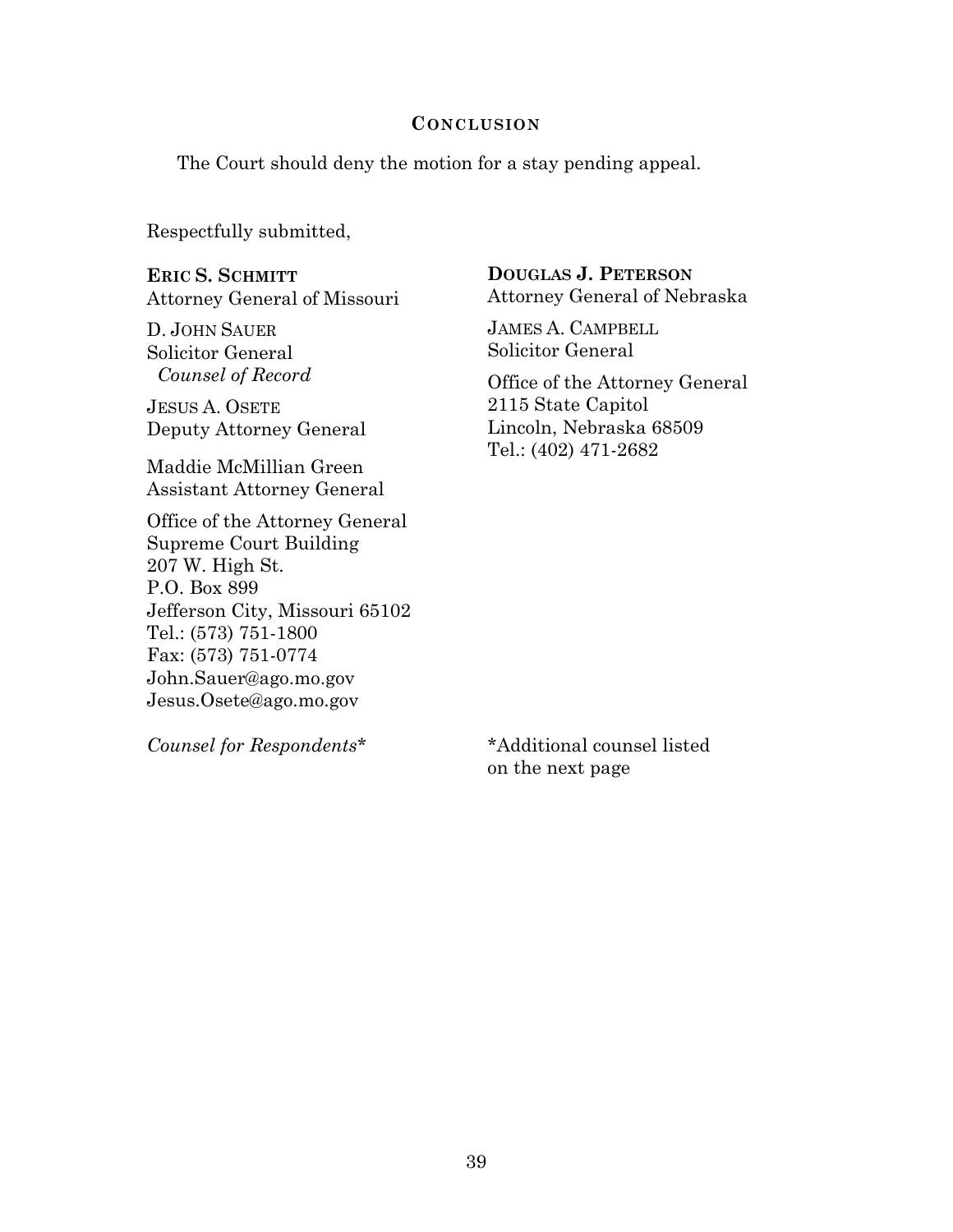# *Additional counsel*:

**LESLIE RUTLEDGE** Attorney General of Arkansas

Dylan L. Jacobs Assistant Solicitor General Dylan.Jacobs@arkansasag.gov

Office of the Attorney General 323 Center St., Suite 200 Little Rock, Arkansas 72201 Tel.: (501) 682-2007

## **DEREK SCHMIDT**

Attorney General of Kansas

Kurtis Wiard Assistant Solicitor General Kurtis.Wiard@ag.ks.gov

Office of the Attorney General 120 SW 10th Avenue, 2nd Floor Topeka, Kansas 66612 Tel.: (785) 296-2215 Fax: (785) 296-6296

# **JEFFREY S. THOMPSON**

Solicitor General of Iowa

Samuel P. Langholz Assistant Solicitor General Sam.Langholz@ag.iowa.gov

Office of the Attorney General 1305 E. Walnut Street Des Moines, Iowa 50319 Tel.: (515) 281-5164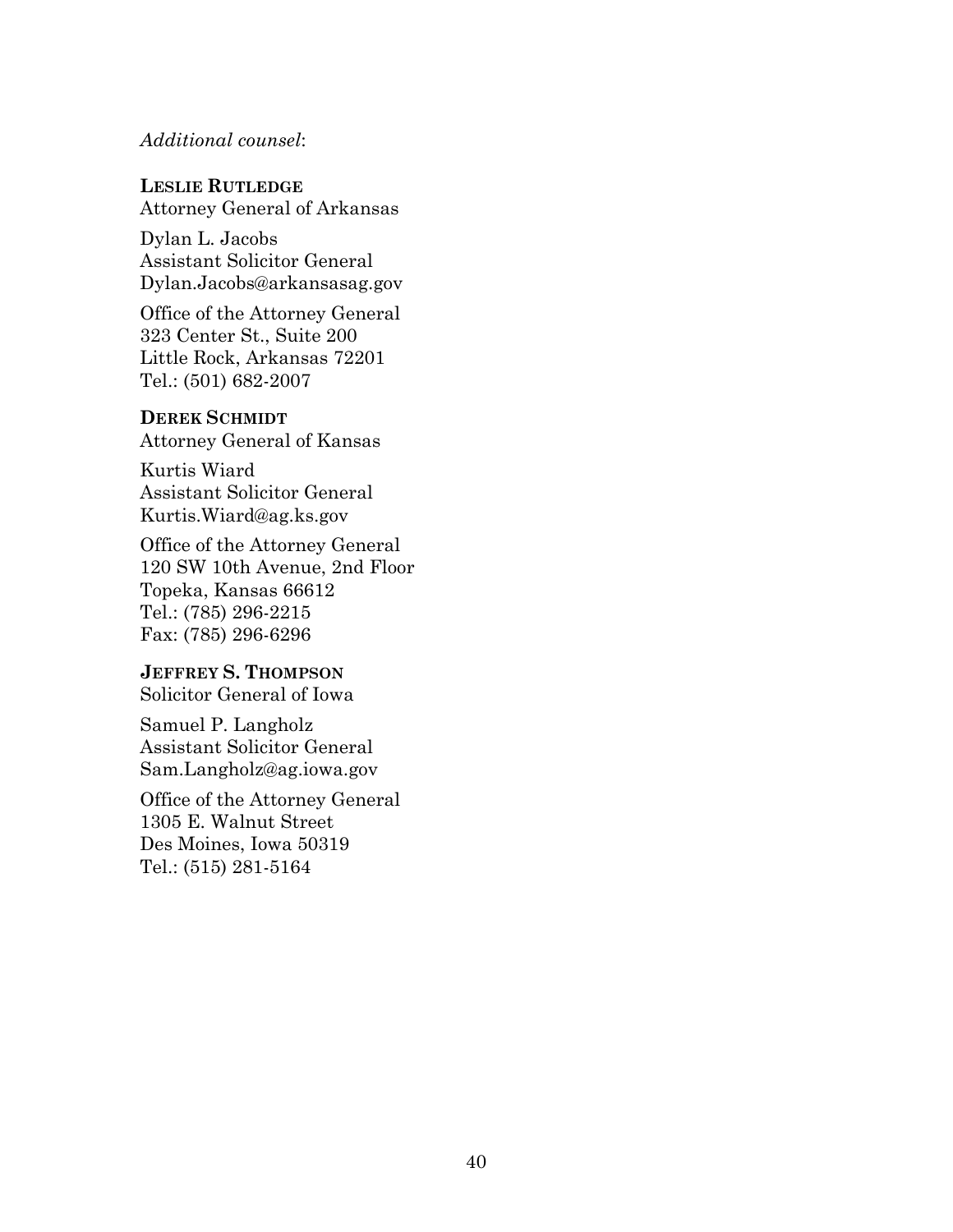#### **BRIDGET HILL**

Attorney General of Wyoming

Ryan Schelhaas Chief Deputy Attorney General Ryan.Schelhaas@wyo.gov

Office of the Attorney General 109 State Capitol Cheyenne, Wyoming 82002 Tel.: (307) 777-5786

# **TREG R. TAYLOR**

Attorney General of Alaska

Cori M. Mills Deputy Attorney General Cori.Mills@alaska.gov

Alaska Department of Law 1031 W. 4th Avenue, Suite 200 Anchorage, Alaska 99502 Tel.: (907) 269-5100

#### **JASON R. RAVNSBORG**

South Dakota Attorney General

David M. McVey Assistant Attorney General David.McVey@state.sd.us

Office of the Attorney General 1302 E. Highway 14, Suite 1 Pierre, South Dakota 57501-8501 Tel.: (605) 773-3215

# **WAYNE STENEHJEM**

North Dakota Attorney General

Matthew A. Sagsveen Solicitor General Masagsve@nd.gov

Office of Attorney General 500 North 9th Street Bismarck, ND 58501-4509 Tel.: (701) 328-3640 Fax: (701) 328-4300